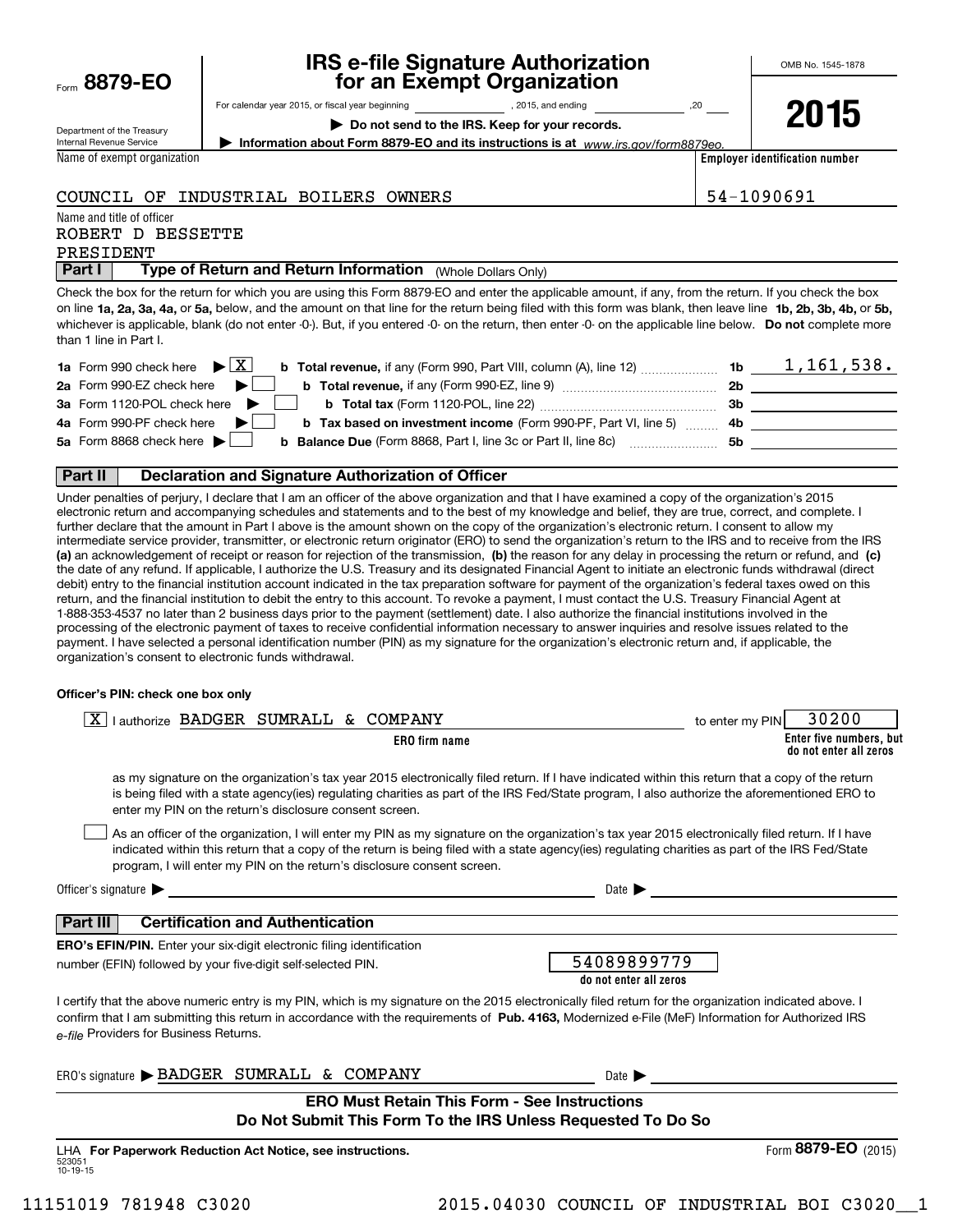| Form | Ш |
|------|---|
|------|---|

Department of the Treasury

# **Return of Organization Exempt From Income Tax**

**Under section 501(c), 527, or 4947(a)(1) of the Internal Revenue Code (except private foundations)**

**| Do not enter social security numbers on this form as it may be made public.**

**| Information about Form 990 and its instructions is at www.irs.gov/form990.** | Inspection



1,161,538.

**C D Employer identification number**

54-1090691

6801 KENNEDY RD 102 540-349-9043

| <b>Internal Revenue Service</b><br>A For the 2015 calendar year, or tax year beginning |                                                                                                                                                                                                                                                                                                                                    |                   |                                                                                               |            |   |              | Information about Form 990 and its instructions is at www.irs.gov/form990. | and ending        |                                        |
|----------------------------------------------------------------------------------------|------------------------------------------------------------------------------------------------------------------------------------------------------------------------------------------------------------------------------------------------------------------------------------------------------------------------------------|-------------------|-----------------------------------------------------------------------------------------------|------------|---|--------------|----------------------------------------------------------------------------|-------------------|----------------------------------------|
| в<br>Check if<br>applicable:                                                           | <b>C</b> Name of organization                                                                                                                                                                                                                                                                                                      |                   |                                                                                               |            |   |              |                                                                            |                   | D Employer identific                   |
| Address<br>change                                                                      |                                                                                                                                                                                                                                                                                                                                    |                   |                                                                                               |            |   |              | COUNCIL OF INDUSTRIAL BOILERS OWNERS                                       |                   |                                        |
| Name<br><b>ichange</b>                                                                 |                                                                                                                                                                                                                                                                                                                                    | Doing business as |                                                                                               |            |   |              |                                                                            |                   | $54 - 11$                              |
| Initial<br>return<br>Final<br>return/                                                  |                                                                                                                                                                                                                                                                                                                                    |                   | Number and street (or P.O. box if mail is not delivered to street address)<br>6801 KENNEDY RD |            |   |              |                                                                            | Room/suite<br>102 | <b>E</b> Telephone number<br>$540 - 3$ |
| termin-<br>ated                                                                        |                                                                                                                                                                                                                                                                                                                                    |                   |                                                                                               |            |   |              | City or town, state or province, country, and ZIP or foreign postal code   |                   | G Gross receipts \$                    |
| $\overline{\mathbf{X}}$ Amended                                                        |                                                                                                                                                                                                                                                                                                                                    | WARRENTON, VA     |                                                                                               | 20186      |   |              |                                                                            |                   | H(a) Is this a group re                |
| Applica-<br> tion                                                                      |                                                                                                                                                                                                                                                                                                                                    |                   |                                                                                               |            |   |              | F Name and address of principal officer: ROBERT D BESSETTE                 |                   | for subordinates                       |
| pending                                                                                | 6801                                                                                                                                                                                                                                                                                                                               |                   | KENNEDY RD, WARRENTON, VA                                                                     |            |   |              | 20186                                                                      |                   | H(b) Are all subordinates in           |
|                                                                                        | Tax-exempt status:                                                                                                                                                                                                                                                                                                                 | 501(c)(3)         | X                                                                                             | $501(c)$ ( | 6 | (insert no.) | $4947(a)(1)$ or                                                            | 527               | If "No." attach a                      |
|                                                                                        | $\mathbf{r}$ $\mathbf{r}$ $\mathbf{r}$ $\mathbf{r}$ $\mathbf{r}$ $\mathbf{r}$ $\mathbf{r}$ $\mathbf{r}$ $\mathbf{r}$ $\mathbf{r}$ $\mathbf{r}$ $\mathbf{r}$ $\mathbf{r}$ $\mathbf{r}$ $\mathbf{r}$ $\mathbf{r}$ $\mathbf{r}$ $\mathbf{r}$ $\mathbf{r}$ $\mathbf{r}$ $\mathbf{r}$ $\mathbf{r}$ $\mathbf{r}$ $\mathbf{r}$ $\mathbf{$ |                   |                                                                                               |            |   |              |                                                                            |                   |                                        |

|                         | $X$ $ $ <sup>return</sup> | WARRENTON, VA<br>70180                                                                                                                  | $H(a)$ is this a group return                       |                                                           |
|-------------------------|---------------------------|-----------------------------------------------------------------------------------------------------------------------------------------|-----------------------------------------------------|-----------------------------------------------------------|
|                         | Applica-<br>tion          | F Name and address of principal officer: ROBERT D BESSETTE                                                                              | for subordinates?                                   | $\overline{\ }$ Yes $\overline{\ \ X}$ No                 |
|                         | pending                   | 6801 KENNEDY RD, WARRENTON, VA<br>20186                                                                                                 | $H(b)$ Are all subordinates included? $\vert$ Yes   | ∣No                                                       |
|                         |                           | $\boxed{\mathbf{X}}$ 501(c) (<br>$6 \rightarrow$ (insert no.)<br>501(c)(3)<br>$4947(a)(1)$ or<br>Tax-exempt status:                     | 527                                                 | If "No," attach a list. (see instructions)                |
|                         |                           | J Website: WWW.CIBO.ORG                                                                                                                 | $H(c)$ Group exemption number $\blacktriangleright$ |                                                           |
|                         |                           | Corporation<br>$\overline{\mathbf{X}}$ Association<br>Trust<br>Other $\blacktriangleright$<br>K Form of organization:                   |                                                     | L Year of formation: $1978$ M State of legal domicile: VA |
|                         | Part I                    | <b>Summary</b>                                                                                                                          |                                                     |                                                           |
|                         | 1.                        | Briefly describe the organization's mission or most significant activities: DISSEMINATE INDUSTRIAL BOILER                               |                                                     |                                                           |
| Governance              |                           | INFORMATION ON ENVIRONMENTAL & LEGAL REGULATORY CHANGES AFFECTING                                                                       |                                                     |                                                           |
|                         | $\mathbf{2}$              | if the organization discontinued its operations or disposed of more than 25% of its net assets.<br>Check this box $\blacktriangleright$ |                                                     |                                                           |
|                         | з                         | Number of voting members of the governing body (Part VI, line 1a)                                                                       | 3                                                   | 8                                                         |
|                         | 4                         |                                                                                                                                         |                                                     | 7                                                         |
|                         | 5                         |                                                                                                                                         |                                                     | 4                                                         |
|                         |                           |                                                                                                                                         | 6                                                   | $\overline{0}$                                            |
| <b>Activities &amp;</b> |                           |                                                                                                                                         | <b>7a</b>                                           | 0.                                                        |
|                         |                           |                                                                                                                                         | 7 <sub>b</sub>                                      | 0.                                                        |
|                         |                           |                                                                                                                                         | <b>Prior Year</b>                                   | <b>Current Year</b>                                       |
|                         | 8                         | Contributions and grants (Part VIII, line 1h)                                                                                           | 884,584.                                            | 854,999.                                                  |
| Revenue                 | 9                         | Program service revenue (Part VIII, line 2g)                                                                                            | 322, 158.                                           | 304, 115.                                                 |
|                         | 10                        |                                                                                                                                         | 2,493.                                              | 2,424.                                                    |
|                         | 11                        | Other revenue (Part VIII, column (A), lines 5, 6d, 8c, 9c, 10c, and 11e)                                                                | 0.                                                  | 0.                                                        |
|                         | 12                        | Total revenue - add lines 8 through 11 (must equal Part VIII, column (A), line 12)                                                      | 1, 209, 235.                                        | 1, 161, 538.                                              |
|                         | 13                        | Grants and similar amounts paid (Part IX, column (A), lines 1-3)                                                                        | 0.                                                  | 0.                                                        |
|                         | 14                        | Benefits paid to or for members (Part IX, column (A), line 4)                                                                           | $0$ .                                               | 0.                                                        |
|                         | 15                        | Salaries, other compensation, employee benefits (Part IX, column (A), lines 5-10)                                                       | 355,005.                                            | 334,625.                                                  |
| Expenses                |                           |                                                                                                                                         | 0.                                                  | 0.                                                        |
|                         |                           | <b>b</b> Total fundraising expenses (Part IX, column (D), line 25)                                                                      |                                                     |                                                           |
|                         | 17                        |                                                                                                                                         | 777,691.                                            | 880,289.                                                  |
|                         | 18                        |                                                                                                                                         | $\overline{1,132},696.$                             | 1,214,914.                                                |
|                         | 19                        |                                                                                                                                         | 76,539.                                             | $-53,376.$                                                |
| or<br>CBS               |                           |                                                                                                                                         | <b>Beginning of Current Year</b>                    | <b>End of Year</b>                                        |
| sets<br>alanc           | 20                        | Total assets (Part X, line 16)                                                                                                          | 1,187,861.                                          | 1,219,898.                                                |
|                         | 21                        | Total liabilities (Part X, line 26)                                                                                                     | 283,567.                                            | 368,979.                                                  |
|                         | 22                        |                                                                                                                                         | 904, 294.                                           | 850,919.                                                  |
|                         |                           | Part II   Signature Block                                                                                                               |                                                     |                                                           |

Under penalties of perjury, I declare that I have examined this return, including accompanying schedules and statements, and to the best of my knowledge and belief, it is true, correct, and complete. Declaration of preparer (other than officer) is based on all information of which preparer has any knowledge.

| Sign                                              | Signature of officer                                                                                           |                      | Date |                            |  |  |  |  |  |  |
|---------------------------------------------------|----------------------------------------------------------------------------------------------------------------|----------------------|------|----------------------------|--|--|--|--|--|--|
| Here                                              | BESSETTE, PRESIDENT<br>ROBERT D                                                                                |                      |      |                            |  |  |  |  |  |  |
|                                                   | Type or print name and title                                                                                   |                      |      |                            |  |  |  |  |  |  |
|                                                   | Print/Type preparer's name                                                                                     | Preparer's signature | Date | <b>PTIN</b><br>Check       |  |  |  |  |  |  |
| Paid                                              | SHAWN SUMRALL, CPA                                                                                             |                      |      | P00274803<br>self-employed |  |  |  |  |  |  |
| Preparer                                          | Firm's name BADGER SUMRALL & COMPANY                                                                           |                      |      | 54-1645202<br>Firm's $EIN$ |  |  |  |  |  |  |
| Use Only                                          | Firm's address > 7410 HERITAGE VILLAGE PLAZA                                                                   |                      |      |                            |  |  |  |  |  |  |
| GAINESVILLE, VA 20155<br>Phone no. (703) 938-7088 |                                                                                                                |                      |      |                            |  |  |  |  |  |  |
|                                                   | $\mathbf{X}$<br>No<br>Yes<br>May the IRS discuss this return with the preparer shown above? (see instructions) |                      |      |                            |  |  |  |  |  |  |
|                                                   | Form 990 (2015)<br>LHA For Paperwork Reduction Act Notice, see the separate instructions.<br>532001 12-16-15   |                      |      |                            |  |  |  |  |  |  |

SEE SCHEDULE O FOR ORGANIZATION MISSION STATEMENT CONTINUATION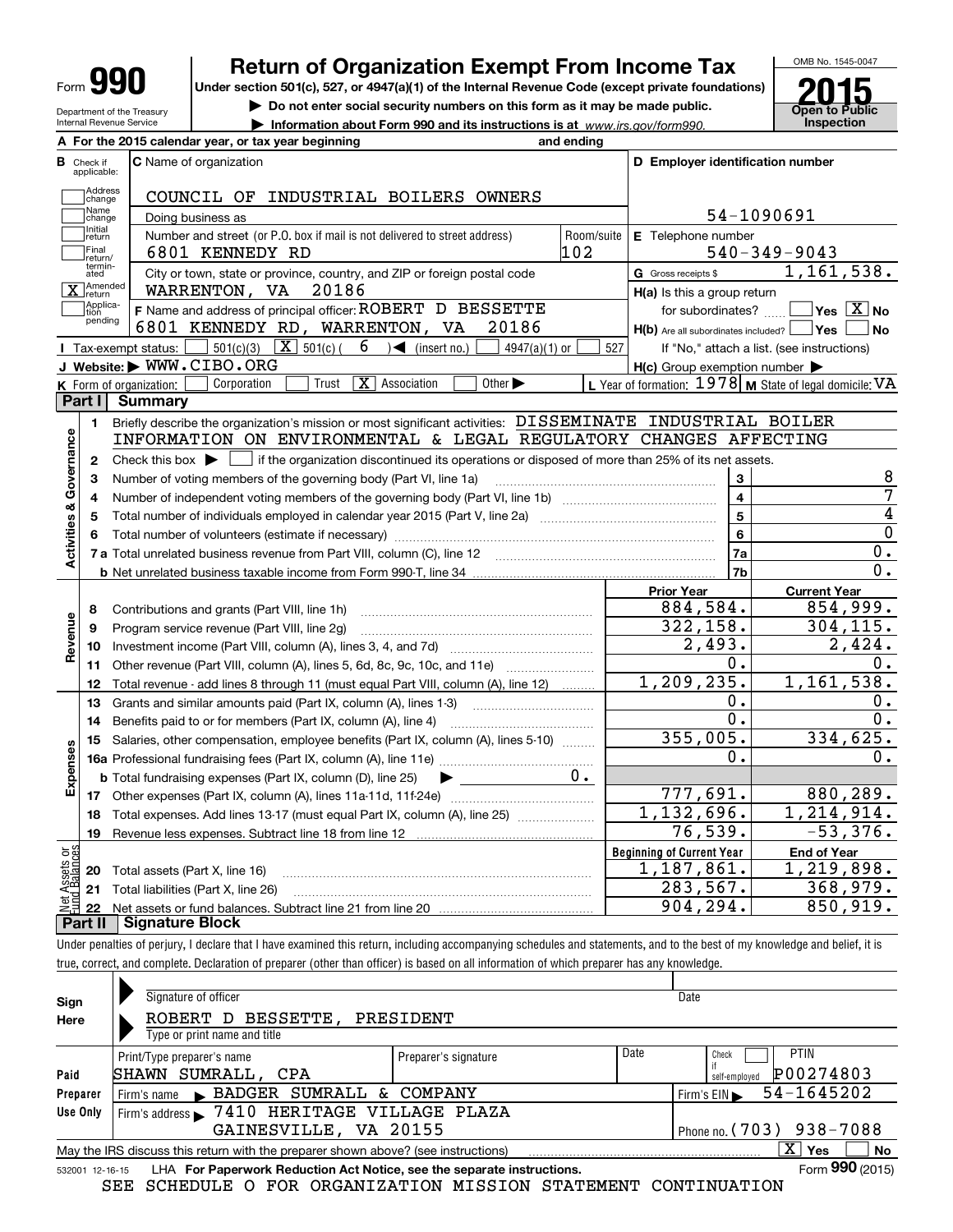|                          | 54-1090691<br>COUNCIL OF INDUSTRIAL BOILERS OWNERS<br>Page 2<br>Form 990 (2015)<br><b>Statement of Program Service Accomplishments</b><br>Part III                                                                                  |
|--------------------------|-------------------------------------------------------------------------------------------------------------------------------------------------------------------------------------------------------------------------------------|
|                          |                                                                                                                                                                                                                                     |
|                          |                                                                                                                                                                                                                                     |
| 1                        | Briefly describe the organization's mission:                                                                                                                                                                                        |
|                          | CIBO PROVIDES FOCUSED EXCHANGE OF ACCURATE TECHNICAL INFORMATION                                                                                                                                                                    |
|                          | AMOUNG ORGANIZATIONAL MEMBERS, GOVERNMENT AND THE PUBLIC CONCERNING                                                                                                                                                                 |
|                          | POLICIES, LAWS & REGULATIONS THAT IMPACT INDUSTRIAL ENERGY SYSTEMS.                                                                                                                                                                 |
|                          |                                                                                                                                                                                                                                     |
| $\mathbf{2}$             | Did the organization undertake any significant program services during the year which were not listed on                                                                                                                            |
|                          | $\overline{\ }$ Yes $\overline{\phantom{a}X}$ No                                                                                                                                                                                    |
|                          | If "Yes," describe these new services on Schedule O.                                                                                                                                                                                |
| 3                        | $\overline{\mathsf{Yes} \mathrel{\hspace{0.5pt}\mathsf{X}}}$ No<br>Did the organization cease conducting, or make significant changes in how it conducts, any program services?                                                     |
|                          | If "Yes," describe these changes on Schedule O.                                                                                                                                                                                     |
|                          |                                                                                                                                                                                                                                     |
| 4                        | Describe the organization's program service accomplishments for each of its three largest program services, as measured by expenses.                                                                                                |
|                          | Section 501(c)(3) and 501(c)(4) organizations are required to report the amount of grants and allocations to others, the total expenses, and                                                                                        |
|                          | revenue, if any, for each program service reported.                                                                                                                                                                                 |
| 4a                       | 304, 115.<br>936, 103. including grants of \$<br>) (Revenue \$<br>) (Expenses \$<br>(Code:                                                                                                                                          |
|                          | CIBO PROVIDES INFORMATION ABOUT INDUSTRIAL BOILERS ENVIRONMENTAL &                                                                                                                                                                  |
|                          | LEGAL REGULATIONS & IDEAS ON HOW TO IMPROVE THE BOILER INDUSTRY.                                                                                                                                                                    |
|                          |                                                                                                                                                                                                                                     |
|                          |                                                                                                                                                                                                                                     |
|                          |                                                                                                                                                                                                                                     |
|                          |                                                                                                                                                                                                                                     |
|                          |                                                                                                                                                                                                                                     |
|                          |                                                                                                                                                                                                                                     |
|                          |                                                                                                                                                                                                                                     |
|                          |                                                                                                                                                                                                                                     |
|                          |                                                                                                                                                                                                                                     |
|                          |                                                                                                                                                                                                                                     |
|                          |                                                                                                                                                                                                                                     |
|                          |                                                                                                                                                                                                                                     |
| 4b                       | (Code: <u>Code:</u> etc. The second of the second of the second of the second of the second of the second of the second of the second of the second of the second of the second of the second of the second of the second of the se |
|                          |                                                                                                                                                                                                                                     |
|                          |                                                                                                                                                                                                                                     |
|                          |                                                                                                                                                                                                                                     |
|                          |                                                                                                                                                                                                                                     |
|                          |                                                                                                                                                                                                                                     |
|                          |                                                                                                                                                                                                                                     |
|                          |                                                                                                                                                                                                                                     |
|                          |                                                                                                                                                                                                                                     |
|                          |                                                                                                                                                                                                                                     |
|                          |                                                                                                                                                                                                                                     |
|                          |                                                                                                                                                                                                                                     |
|                          |                                                                                                                                                                                                                                     |
|                          |                                                                                                                                                                                                                                     |
| 4c                       | $\left(\text{Code:}\right)$ $\left(\text{Expenses $}\right)$<br>including grants of \$<br>) (Revenue \$                                                                                                                             |
|                          |                                                                                                                                                                                                                                     |
|                          |                                                                                                                                                                                                                                     |
|                          |                                                                                                                                                                                                                                     |
|                          |                                                                                                                                                                                                                                     |
|                          |                                                                                                                                                                                                                                     |
|                          |                                                                                                                                                                                                                                     |
|                          |                                                                                                                                                                                                                                     |
|                          |                                                                                                                                                                                                                                     |
|                          |                                                                                                                                                                                                                                     |
|                          |                                                                                                                                                                                                                                     |
|                          |                                                                                                                                                                                                                                     |
|                          |                                                                                                                                                                                                                                     |
|                          |                                                                                                                                                                                                                                     |
|                          |                                                                                                                                                                                                                                     |
| 4d                       | Other program services (Describe in Schedule O.)                                                                                                                                                                                    |
|                          | (Expenses \$<br>Revenue \$<br>including grants of \$                                                                                                                                                                                |
| 4е                       | 936, 103.<br>Total program service expenses                                                                                                                                                                                         |
|                          | Form 990 (2015)                                                                                                                                                                                                                     |
| 532002<br>$12 - 16 - 15$ |                                                                                                                                                                                                                                     |
|                          | 2                                                                                                                                                                                                                                   |
|                          |                                                                                                                                                                                                                                     |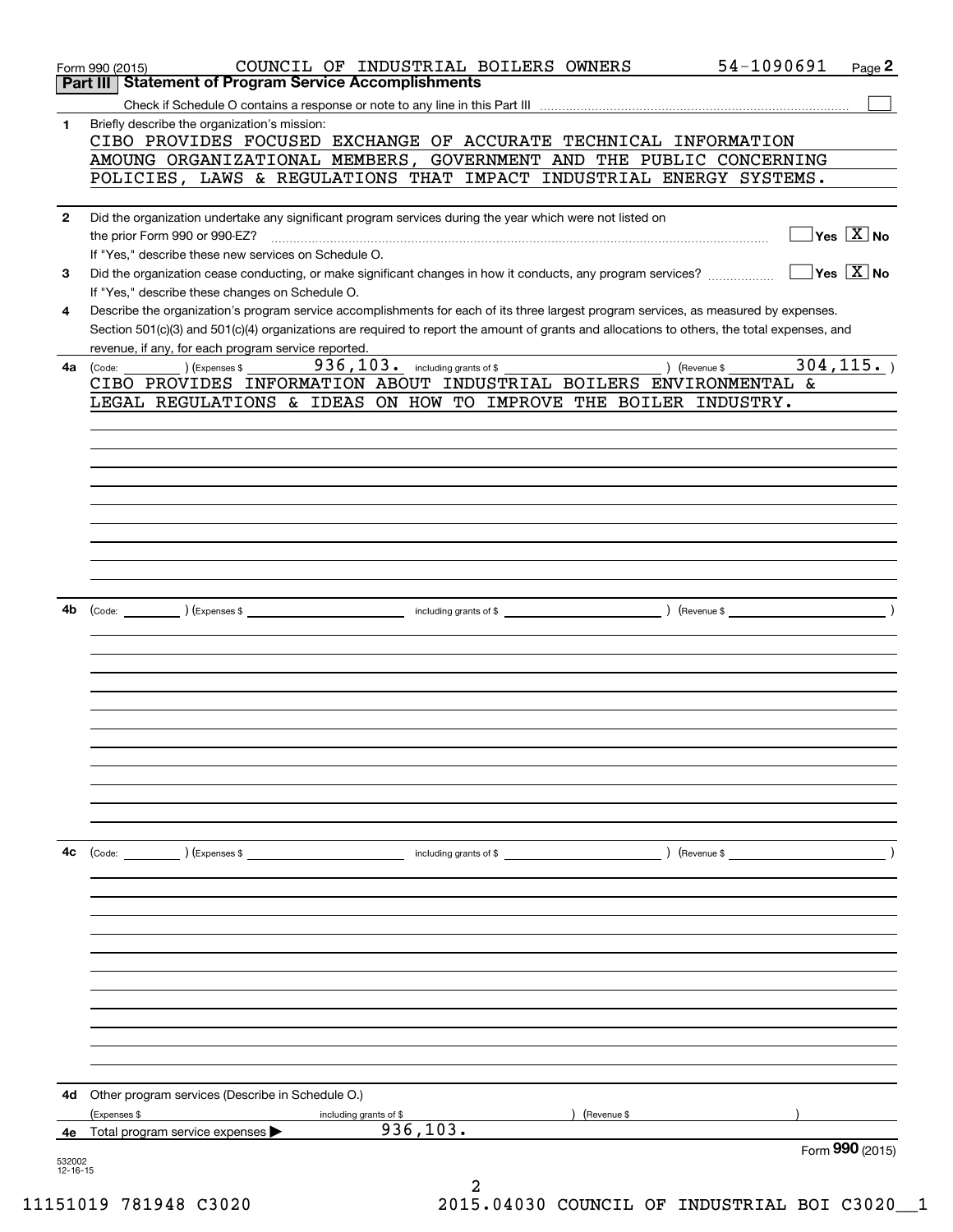| Form 990 (2015) |  |  |
|-----------------|--|--|

|     |                                                                                                                                                                                          |                      | Yes | No          |
|-----|------------------------------------------------------------------------------------------------------------------------------------------------------------------------------------------|----------------------|-----|-------------|
| 1.  | Is the organization described in section $501(c)(3)$ or $4947(a)(1)$ (other than a private foundation)?                                                                                  |                      |     |             |
|     |                                                                                                                                                                                          | 1.<br>$\overline{2}$ |     | x<br>X      |
| 2   |                                                                                                                                                                                          |                      |     |             |
| 3   | Did the organization engage in direct or indirect political campaign activities on behalf of or in opposition to candidates for                                                          | 3                    |     | x           |
|     | public office? If "Yes," complete Schedule C, Part I<br>Section 501(c)(3) organizations. Did the organization engage in lobbying activities, or have a section 501(h) election in effect |                      |     |             |
| 4   |                                                                                                                                                                                          | 4                    |     |             |
|     | Is the organization a section 501(c)(4), 501(c)(5), or 501(c)(6) organization that receives membership dues, assessments, or                                                             |                      |     |             |
| 5   |                                                                                                                                                                                          | 5                    | X   |             |
|     |                                                                                                                                                                                          |                      |     |             |
| 6   | Did the organization maintain any donor advised funds or any similar funds or accounts for which donors have the right to                                                                | 6                    |     | x           |
|     | provide advice on the distribution or investment of amounts in such funds or accounts? If "Yes," complete Schedule D, Part I                                                             |                      |     |             |
| 7   | Did the organization receive or hold a conservation easement, including easements to preserve open space,                                                                                | $\overline{7}$       |     | x           |
|     | Did the organization maintain collections of works of art, historical treasures, or other similar assets? If "Yes," complete                                                             |                      |     |             |
| 8   |                                                                                                                                                                                          |                      |     | x           |
|     | Did the organization report an amount in Part X, line 21, for escrow or custodial account liability, serve as a custodian for                                                            | 8                    |     |             |
| 9   | amounts not listed in Part X; or provide credit counseling, debt management, credit repair, or debt negotiation services?                                                                |                      |     |             |
|     |                                                                                                                                                                                          | 9                    |     | x           |
| 10  | If "Yes," complete Schedule D, Part IV<br>Did the organization, directly or through a related organization, hold assets in temporarily restricted endowments, permanent                  |                      |     |             |
|     |                                                                                                                                                                                          | 10                   |     | x           |
| 11  | If the organization's answer to any of the following questions is "Yes," then complete Schedule D, Parts VI, VII, VIII, IX, or X                                                         |                      |     |             |
|     | as applicable.                                                                                                                                                                           |                      |     |             |
|     | a Did the organization report an amount for land, buildings, and equipment in Part X, line 10? If "Yes," complete Schedule D,                                                            |                      |     |             |
|     |                                                                                                                                                                                          | 11a                  |     | x           |
|     | <b>b</b> Did the organization report an amount for investments - other securities in Part X, line 12 that is 5% or more of its total                                                     |                      |     |             |
|     |                                                                                                                                                                                          | 11 <sub>b</sub>      |     | x           |
|     | c Did the organization report an amount for investments - program related in Part X, line 13 that is 5% or more of its total                                                             |                      |     |             |
|     |                                                                                                                                                                                          | 11c                  |     | X           |
|     | d Did the organization report an amount for other assets in Part X, line 15 that is 5% or more of its total assets reported in                                                           |                      |     |             |
|     |                                                                                                                                                                                          | 11d                  |     | x           |
|     |                                                                                                                                                                                          | 11e                  | X   |             |
|     | f Did the organization's separate or consolidated financial statements for the tax year include a footnote that addresses                                                                |                      |     |             |
|     | the organization's liability for uncertain tax positions under FIN 48 (ASC 740)? If "Yes," complete Schedule D, Part X                                                                   | 11f                  |     | x           |
|     | 12a Did the organization obtain separate, independent audited financial statements for the tax year? If "Yes," complete                                                                  |                      |     |             |
|     | Schedule D, Parts XI and XII                                                                                                                                                             | 12a                  |     | X           |
|     | <b>b</b> Was the organization included in consolidated, independent audited financial statements for the tax year?                                                                       |                      |     |             |
|     | If "Yes," and if the organization answered "No" to line 12a, then completing Schedule D, Parts XI and XII is optional manum                                                              | 12 <sub>b</sub>      |     | х           |
| 13  |                                                                                                                                                                                          | 13                   |     | $\mathbf X$ |
| 14a | Did the organization maintain an office, employees, or agents outside of the United States?                                                                                              | 14a                  |     | X           |
| b   | Did the organization have aggregate revenues or expenses of more than \$10,000 from grantmaking, fundraising, business,                                                                  |                      |     |             |
|     | investment, and program service activities outside the United States, or aggregate foreign investments valued at \$100,000                                                               |                      |     |             |
|     |                                                                                                                                                                                          | 14b                  |     | X           |
| 15  | Did the organization report on Part IX, column (A), line 3, more than \$5,000 of grants or other assistance to or for any                                                                |                      |     |             |
|     |                                                                                                                                                                                          | 15                   |     | X           |
| 16  | Did the organization report on Part IX, column (A), line 3, more than \$5,000 of aggregate grants or other assistance to                                                                 |                      |     |             |
|     |                                                                                                                                                                                          | 16                   |     | X           |
| 17  | Did the organization report a total of more than \$15,000 of expenses for professional fundraising services on Part IX,                                                                  |                      |     |             |
|     |                                                                                                                                                                                          | 17                   |     | X           |
| 18  | Did the organization report more than \$15,000 total of fundraising event gross income and contributions on Part VIII, lines                                                             |                      |     |             |
|     |                                                                                                                                                                                          | 18                   |     | x           |
| 19  | Did the organization report more than \$15,000 of gross income from gaming activities on Part VIII, line 9a? If "Yes."                                                                   |                      |     |             |
|     |                                                                                                                                                                                          | 19                   |     | X           |

Form (2015) **990**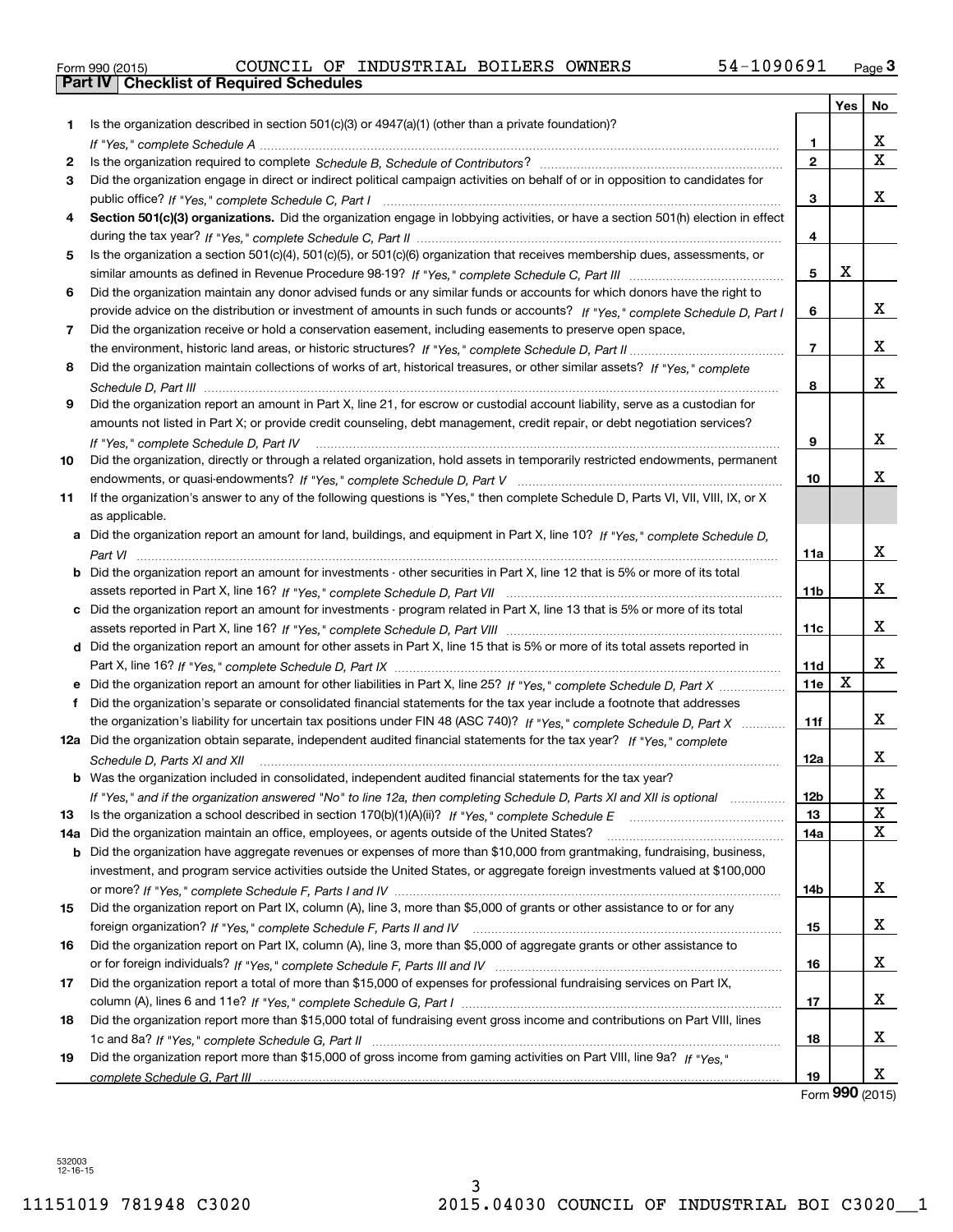| Form 990 (2015) |                                                              |  | COUNCIL OF INDUSTRIAL BOILERS OWNERS |  | 1090691<br>54-. | Page 4 |
|-----------------|--------------------------------------------------------------|--|--------------------------------------|--|-----------------|--------|
|                 | <b>Part IV   Checklist of Required Schedules</b> (continued) |  |                                      |  |                 |        |

|     |                                                                                                                                     |                 | Yes | No |
|-----|-------------------------------------------------------------------------------------------------------------------------------------|-----------------|-----|----|
| 20a | Did the organization operate one or more hospital facilities? If "Yes," complete Schedule H                                         | 20a             |     | X  |
|     | <b>b</b> If "Yes" to line 20a, did the organization attach a copy of its audited financial statements to this return?               | 20 <sub>b</sub> |     |    |
| 21  | Did the organization report more than \$5,000 of grants or other assistance to any domestic organization or                         |                 |     |    |
|     |                                                                                                                                     | 21              |     | x  |
| 22  | Did the organization report more than \$5,000 of grants or other assistance to or for domestic individuals on                       |                 |     |    |
|     |                                                                                                                                     | 22              |     | x  |
| 23  | Did the organization answer "Yes" to Part VII, Section A, line 3, 4, or 5 about compensation of the organization's current          |                 |     |    |
|     | and former officers, directors, trustees, key employees, and highest compensated employees? If "Yes," complete                      |                 |     |    |
|     |                                                                                                                                     | 23              | х   |    |
|     | 24a Did the organization have a tax-exempt bond issue with an outstanding principal amount of more than \$100,000 as of the         |                 |     |    |
|     | last day of the year, that was issued after December 31, 2002? If "Yes," answer lines 24b through 24d and complete                  |                 |     |    |
|     | Schedule K. If "No", go to line 25a                                                                                                 | 24a             |     | x  |
| b   |                                                                                                                                     | 24b             |     |    |
| c   | Did the organization maintain an escrow account other than a refunding escrow at any time during the year to defease                |                 |     |    |
|     |                                                                                                                                     | 24c             |     |    |
|     |                                                                                                                                     | 24d             |     |    |
|     | 25a Section 501(c)(3), 501(c)(4), and 501(c)(29) organizations. Did the organization engage in an excess benefit                    |                 |     |    |
|     |                                                                                                                                     | 25a             |     |    |
|     | <b>b</b> Is the organization aware that it engaged in an excess benefit transaction with a disqualified person in a prior year, and |                 |     |    |
|     | that the transaction has not been reported on any of the organization's prior Forms 990 or 990-EZ? If "Yes," complete               |                 |     |    |
|     | Schedule L, Part I                                                                                                                  | 25b             |     |    |
| 26  | Did the organization report any amount on Part X, line 5, 6, or 22 for receivables from or payables to any current or               |                 |     |    |
|     | former officers, directors, trustees, key employees, highest compensated employees, or disqualified persons? If "Yes."              |                 |     |    |
|     |                                                                                                                                     | 26              |     | х  |
| 27  | Did the organization provide a grant or other assistance to an officer, director, trustee, key employee, substantial                |                 |     |    |
|     | contributor or employee thereof, a grant selection committee member, or to a 35% controlled entity or family member                 |                 |     |    |
|     |                                                                                                                                     | 27              |     | х  |
| 28  | Was the organization a party to a business transaction with one of the following parties (see Schedule L, Part IV                   |                 |     |    |
|     | instructions for applicable filing thresholds, conditions, and exceptions):                                                         |                 |     |    |
|     | a A current or former officer, director, trustee, or key employee? If "Yes," complete Schedule L, Part IV                           | 28a             |     | х  |
| b   | A family member of a current or former officer, director, trustee, or key employee? If "Yes," complete Schedule L, Part IV          | 28 <sub>b</sub> |     | х  |
|     | c An entity of which a current or former officer, director, trustee, or key employee (or a family member thereof) was an officer,   |                 |     |    |
|     |                                                                                                                                     | 28c             |     | х  |
| 29  |                                                                                                                                     | 29              |     | X  |
| 30  | Did the organization receive contributions of art, historical treasures, or other similar assets, or qualified conservation         |                 |     |    |
|     |                                                                                                                                     | 30              |     | х  |
| 31  | Did the organization liquidate, terminate, or dissolve and cease operations?                                                        |                 |     |    |
|     |                                                                                                                                     | 31              |     | х  |
| 32  | Did the organization sell, exchange, dispose of, or transfer more than 25% of its net assets? If "Yes," complete                    |                 |     |    |
|     | Schedule N. Part II www.communications.com/www.communications.com/www.communications.com/www.communications.com                     | 32              |     | х  |
| 33  | Did the organization own 100% of an entity disregarded as separate from the organization under Regulations                          |                 |     |    |
|     |                                                                                                                                     | 33              |     | х  |
| 34  | Was the organization related to any tax-exempt or taxable entity? If "Yes," complete Schedule R, Part II, III, or IV, and           |                 |     |    |
|     |                                                                                                                                     | 34              |     | х  |
|     | 35a Did the organization have a controlled entity within the meaning of section 512(b)(13)?                                         | 35a             |     | х  |
|     | b If "Yes" to line 35a, did the organization receive any payment from or engage in any transaction with a controlled entity         |                 |     |    |
|     |                                                                                                                                     | 35 <sub>b</sub> |     |    |
| 36  | Section 501(c)(3) organizations. Did the organization make any transfers to an exempt non-charitable related organization?          |                 |     |    |
|     |                                                                                                                                     | 36              |     |    |
| 37  | Did the organization conduct more than 5% of its activities through an entity that is not a related organization                    |                 |     | x  |
|     |                                                                                                                                     | 37              |     |    |
| 38  | Did the organization complete Schedule O and provide explanations in Schedule O for Part VI, lines 11b and 19?                      | 38              | х   |    |
|     |                                                                                                                                     |                 |     |    |

Form (2015) **990**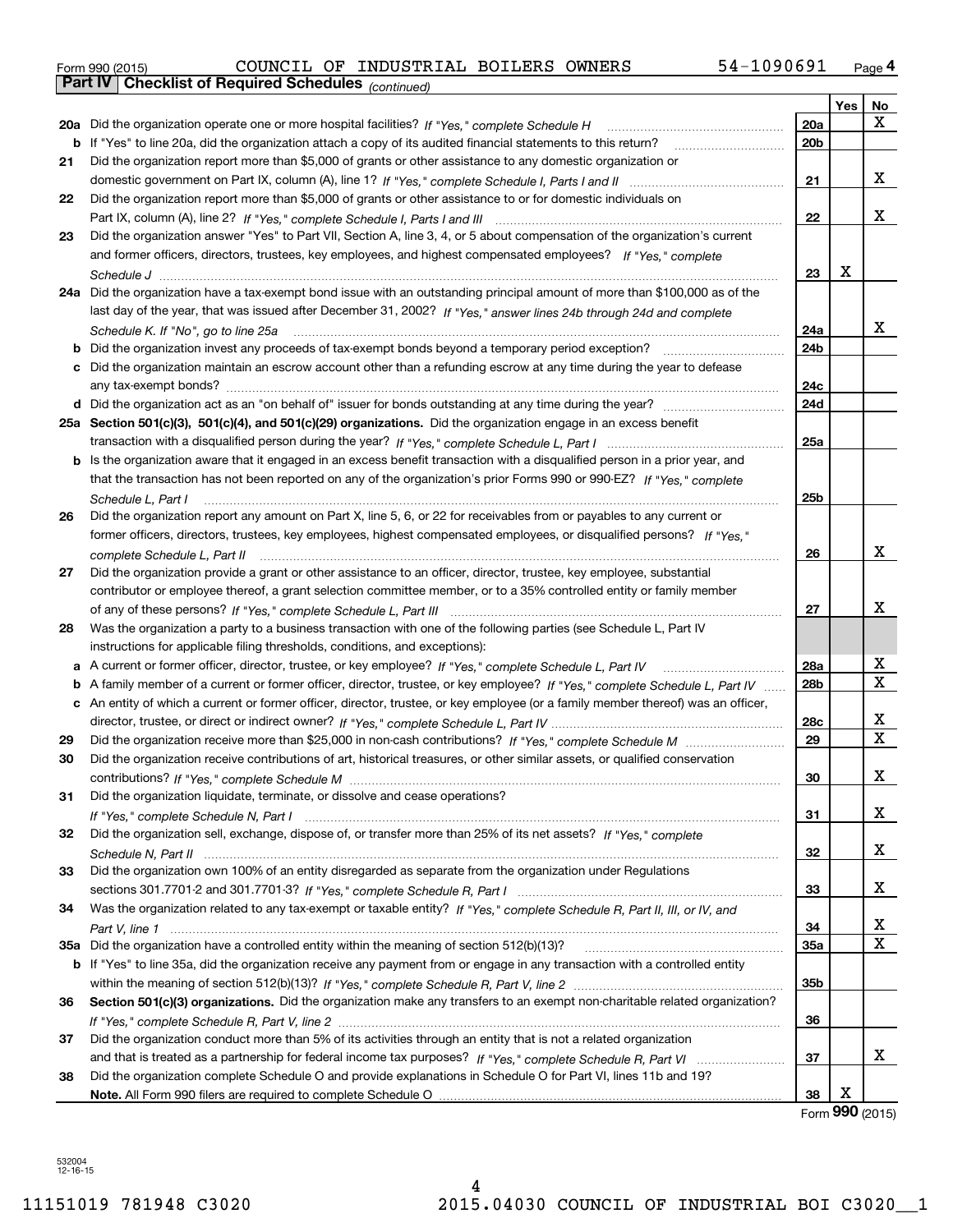|                                                                                                                       | COUNCIL OF INDUSTRIAL BOILERS OWNERS<br>Form 990 (2015)                                                                                         |                 | 54-1090691 |                |     | Page 5 |  |  |  |  |
|-----------------------------------------------------------------------------------------------------------------------|-------------------------------------------------------------------------------------------------------------------------------------------------|-----------------|------------|----------------|-----|--------|--|--|--|--|
|                                                                                                                       | Part V<br><b>Statements Regarding Other IRS Filings and Tax Compliance</b>                                                                      |                 |            |                |     |        |  |  |  |  |
|                                                                                                                       | Check if Schedule O contains a response or note to any line in this Part V                                                                      |                 |            |                |     |        |  |  |  |  |
|                                                                                                                       |                                                                                                                                                 |                 |            |                | Yes | No     |  |  |  |  |
|                                                                                                                       |                                                                                                                                                 | 1a              | 6          |                |     |        |  |  |  |  |
| b                                                                                                                     | Enter the number of Forms W-2G included in line 1a. Enter -0- if not applicable                                                                 | 1 <sub>b</sub>  | 0          |                |     |        |  |  |  |  |
| c                                                                                                                     | Did the organization comply with backup withholding rules for reportable payments to vendors and reportable gaming                              |                 |            |                |     |        |  |  |  |  |
|                                                                                                                       |                                                                                                                                                 |                 |            | 1c             |     |        |  |  |  |  |
|                                                                                                                       | 2a Enter the number of employees reported on Form W-3, Transmittal of Wage and Tax Statements,                                                  |                 |            |                |     |        |  |  |  |  |
|                                                                                                                       | filed for the calendar year ending with or within the year covered by this return                                                               | 2a              | 4          |                |     |        |  |  |  |  |
|                                                                                                                       |                                                                                                                                                 |                 |            | 2 <sub>b</sub> | х   |        |  |  |  |  |
|                                                                                                                       |                                                                                                                                                 |                 |            |                |     |        |  |  |  |  |
|                                                                                                                       | 3a Did the organization have unrelated business gross income of \$1,000 or more during the year?                                                |                 |            | 3a             |     | х      |  |  |  |  |
|                                                                                                                       |                                                                                                                                                 |                 |            |                |     |        |  |  |  |  |
|                                                                                                                       | 4a At any time during the calendar year, did the organization have an interest in, or a signature or other authority over, a                    |                 |            |                |     | X      |  |  |  |  |
|                                                                                                                       | financial account in a foreign country (such as a bank account, securities account, or other financial account)?                                |                 |            |                |     |        |  |  |  |  |
|                                                                                                                       | <b>b</b> If "Yes," enter the name of the foreign country: $\blacktriangleright$                                                                 |                 |            |                |     |        |  |  |  |  |
|                                                                                                                       | See instructions for filing requirements for FinCEN Form 114, Report of Foreign Bank and Financial Accounts (FBAR).                             |                 |            |                |     |        |  |  |  |  |
|                                                                                                                       |                                                                                                                                                 |                 |            | 5a             |     | х      |  |  |  |  |
| b                                                                                                                     |                                                                                                                                                 |                 |            | 5 <sub>b</sub> |     | х      |  |  |  |  |
|                                                                                                                       |                                                                                                                                                 |                 |            | 5c             |     |        |  |  |  |  |
|                                                                                                                       | 6a Does the organization have annual gross receipts that are normally greater than \$100,000, and did the organization solicit                  |                 |            |                |     |        |  |  |  |  |
|                                                                                                                       | any contributions that were not tax deductible as charitable contributions?                                                                     |                 |            | 6a             |     | x      |  |  |  |  |
|                                                                                                                       | <b>b</b> If "Yes," did the organization include with every solicitation an express statement that such contributions or gifts                   |                 |            |                |     |        |  |  |  |  |
|                                                                                                                       |                                                                                                                                                 |                 |            |                |     |        |  |  |  |  |
| 7                                                                                                                     | Organizations that may receive deductible contributions under section 170(c).                                                                   |                 |            |                |     |        |  |  |  |  |
| а                                                                                                                     | Did the organization receive a payment in excess of \$75 made partly as a contribution and partly for goods and services provided to the payor? |                 |            |                |     |        |  |  |  |  |
|                                                                                                                       | <b>b</b> If "Yes," did the organization notify the donor of the value of the goods or services provided?                                        |                 |            |                |     |        |  |  |  |  |
|                                                                                                                       | c Did the organization sell, exchange, or otherwise dispose of tangible personal property for which it was required                             |                 |            |                |     |        |  |  |  |  |
|                                                                                                                       |                                                                                                                                                 |                 |            |                |     |        |  |  |  |  |
|                                                                                                                       | d If "Yes," indicate the number of Forms 8282 filed during the year manufactured in the set of the set of the water.                            | 7d              |            | 7e             |     |        |  |  |  |  |
| е                                                                                                                     |                                                                                                                                                 |                 |            |                |     |        |  |  |  |  |
| f                                                                                                                     | Did the organization, during the year, pay premiums, directly or indirectly, on a personal benefit contract?                                    |                 |            | 7f             |     |        |  |  |  |  |
| g                                                                                                                     | If the organization received a contribution of qualified intellectual property, did the organization file Form 8899 as required?                |                 |            | 7g             |     |        |  |  |  |  |
|                                                                                                                       | h If the organization received a contribution of cars, boats, airplanes, or other vehicles, did the organization file a Form 1098-C?            |                 |            | 7h             |     |        |  |  |  |  |
| 8                                                                                                                     | Sponsoring organizations maintaining donor advised funds. Did a donor advised fund maintained by the                                            |                 |            |                |     |        |  |  |  |  |
|                                                                                                                       | sponsoring organization have excess business holdings at any time during the year?                                                              |                 |            | 8              |     |        |  |  |  |  |
|                                                                                                                       | Sponsoring organizations maintaining donor advised funds.                                                                                       |                 |            |                |     |        |  |  |  |  |
| a                                                                                                                     | Did the sponsoring organization make any taxable distributions under section 4966?                                                              |                 |            | 9а             |     |        |  |  |  |  |
| b                                                                                                                     | Did the sponsoring organization make a distribution to a donor, donor advisor, or related person?                                               |                 |            | 9b             |     |        |  |  |  |  |
| 10                                                                                                                    | Section 501(c)(7) organizations. Enter:                                                                                                         |                 |            |                |     |        |  |  |  |  |
| а                                                                                                                     | Initiation fees and capital contributions included on Part VIII, line 12                                                                        | 10a             |            |                |     |        |  |  |  |  |
| b                                                                                                                     | Gross receipts, included on Form 990, Part VIII, line 12, for public use of club facilities                                                     | 10 <sub>b</sub> |            |                |     |        |  |  |  |  |
| 11                                                                                                                    | Section 501(c)(12) organizations. Enter:                                                                                                        |                 |            |                |     |        |  |  |  |  |
| а                                                                                                                     | Gross income from members or shareholders                                                                                                       | 11a             |            |                |     |        |  |  |  |  |
| b                                                                                                                     | Gross income from other sources (Do not net amounts due or paid to other sources against                                                        |                 |            |                |     |        |  |  |  |  |
|                                                                                                                       | amounts due or received from them.)                                                                                                             | 11b             |            |                |     |        |  |  |  |  |
|                                                                                                                       | 12a Section 4947(a)(1) non-exempt charitable trusts. Is the organization filing Form 990 in lieu of Form 1041?                                  |                 |            | 12a            |     |        |  |  |  |  |
| <b>b</b> If "Yes," enter the amount of tax-exempt interest received or accrued during the year <i>manument</i><br>12b |                                                                                                                                                 |                 |            |                |     |        |  |  |  |  |
| 13                                                                                                                    | Section 501(c)(29) qualified nonprofit health insurance issuers.                                                                                |                 |            |                |     |        |  |  |  |  |
|                                                                                                                       | a Is the organization licensed to issue qualified health plans in more than one state?                                                          |                 |            | 13а            |     |        |  |  |  |  |
|                                                                                                                       | Note. See the instructions for additional information the organization must report on Schedule O.                                               |                 |            |                |     |        |  |  |  |  |
|                                                                                                                       | <b>b</b> Enter the amount of reserves the organization is required to maintain by the states in which the                                       |                 |            |                |     |        |  |  |  |  |
|                                                                                                                       |                                                                                                                                                 | 13b             |            |                |     |        |  |  |  |  |
|                                                                                                                       |                                                                                                                                                 | 13 <sub>c</sub> |            |                |     |        |  |  |  |  |
|                                                                                                                       | 14a Did the organization receive any payments for indoor tanning services during the tax year?                                                  |                 |            | 14a            |     | х      |  |  |  |  |
|                                                                                                                       |                                                                                                                                                 |                 |            | 14b            |     |        |  |  |  |  |

Form **990** (2015)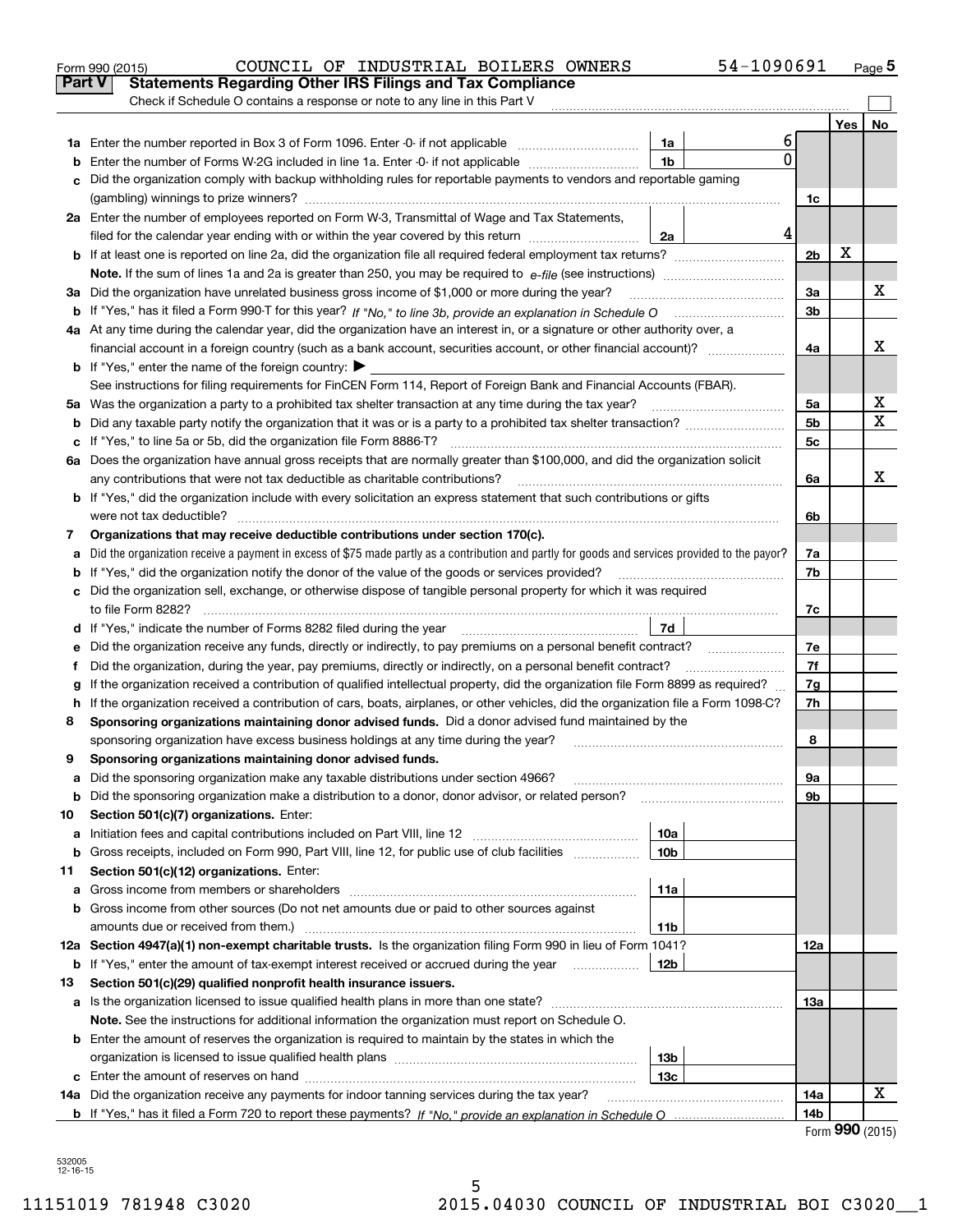| Form 990 (2015) |  |  |
|-----------------|--|--|
|                 |  |  |

*For each "Yes" response to lines 2 through 7b below, and for a "No" response to line 8a, 8b, or 10b below, describe the circumstances, processes, or changes in Schedule O. See instructions.* Form 990 (2015) **COUNCIL OF INDUSTRIAL BOILERS OWNERS** 54-1090691 Page 6<br>**Part VI Governance, Management, and Disclosure** For each "Yes" response to lines 2 through 7b below, and for a "No" response

|     |                                                                                                                                                                            |                               |   |                         | Yes <sub>1</sub> | No              |
|-----|----------------------------------------------------------------------------------------------------------------------------------------------------------------------------|-------------------------------|---|-------------------------|------------------|-----------------|
|     | <b>1a</b> Enter the number of voting members of the governing body at the end of the tax year <i>manumum</i>                                                               | 1a                            | 8 |                         |                  |                 |
|     | If there are material differences in voting rights among members of the governing body, or if the governing                                                                |                               |   |                         |                  |                 |
|     | body delegated broad authority to an executive committee or similar committee, explain in Schedule O.                                                                      |                               |   |                         |                  |                 |
|     | Enter the number of voting members included in line 1a, above, who are independent                                                                                         | 1b                            | 7 |                         |                  |                 |
| 2   | Did any officer, director, trustee, or key employee have a family relationship or a business relationship with any other                                                   |                               |   |                         |                  |                 |
|     | officer, director, trustee, or key employee?                                                                                                                               |                               |   | $\mathbf{2}$            |                  | х               |
| 3   | Did the organization delegate control over management duties customarily performed by or under the direct supervision                                                      |                               |   |                         |                  |                 |
|     |                                                                                                                                                                            |                               |   | 3                       |                  | х               |
| 4   | Did the organization make any significant changes to its governing documents since the prior Form 990 was filed?                                                           |                               |   | $\overline{\mathbf{4}}$ |                  | $\mathbf X$     |
| 5   |                                                                                                                                                                            |                               |   | 5                       |                  | X               |
| 6   |                                                                                                                                                                            |                               |   | 6                       | $\mathbf X$      |                 |
| 7a  | Did the organization have members, stockholders, or other persons who had the power to elect or appoint one or                                                             |                               |   |                         |                  |                 |
|     |                                                                                                                                                                            |                               |   | 7a                      | х                |                 |
|     | <b>b</b> Are any governance decisions of the organization reserved to (or subject to approval by) members, stockholders, or                                                |                               |   |                         |                  |                 |
|     | persons other than the governing body?                                                                                                                                     |                               |   | 7b                      |                  | х               |
| 8   | Did the organization contemporaneously document the meetings held or written actions undertaken during the year by the following:                                          |                               |   |                         |                  |                 |
| a   |                                                                                                                                                                            |                               |   | 8a                      | х                |                 |
|     |                                                                                                                                                                            |                               |   | 8b                      | X                |                 |
| 9   | Is there any officer, director, trustee, or key employee listed in Part VII, Section A, who cannot be reached at the                                                       |                               |   |                         |                  |                 |
|     |                                                                                                                                                                            |                               |   | 9                       |                  | х               |
|     | Section B. Policies (This Section B requests information about policies not required by the Internal Revenue Code.)                                                        |                               |   |                         |                  |                 |
|     |                                                                                                                                                                            |                               |   |                         | Yes              | No              |
|     |                                                                                                                                                                            |                               |   | 10a                     |                  | X               |
|     | <b>b</b> If "Yes," did the organization have written policies and procedures governing the activities of such chapters, affiliates,                                        |                               |   |                         |                  |                 |
|     |                                                                                                                                                                            |                               |   | 10 <sub>b</sub>         |                  |                 |
|     | 11a Has the organization provided a complete copy of this Form 990 to all members of its governing body before filing the form?                                            |                               |   | 11a                     | X                |                 |
|     | <b>b</b> Describe in Schedule O the process, if any, used by the organization to review this Form 990.                                                                     |                               |   |                         |                  |                 |
| 12a |                                                                                                                                                                            |                               |   | <b>12a</b>              | х                |                 |
|     |                                                                                                                                                                            |                               |   | 12b                     | X                |                 |
| b   | c Did the organization regularly and consistently monitor and enforce compliance with the policy? If "Yes," describe                                                       |                               |   |                         |                  |                 |
|     |                                                                                                                                                                            |                               |   |                         | х                |                 |
|     | in Schedule O how this was done encourance and the control of the state of the state of the state of the state                                                             |                               |   | 12c                     | X                |                 |
| 13  | Did the organization have a written whistleblower policy?                                                                                                                  |                               |   | 13                      | X                |                 |
| 14  | Did the organization have a written document retention and destruction policy? manufactured and the organization have a written document retention and destruction policy? |                               |   | 14                      |                  |                 |
| 15  | Did the process for determining compensation of the following persons include a review and approval by independent                                                         |                               |   |                         |                  |                 |
|     | persons, comparability data, and contemporaneous substantiation of the deliberation and decision?                                                                          |                               |   |                         |                  |                 |
|     |                                                                                                                                                                            |                               |   | 15a                     | х<br>X           |                 |
|     |                                                                                                                                                                            |                               |   | 15 <sub>b</sub>         |                  |                 |
|     | If "Yes" to line 15a or 15b, describe the process in Schedule O (see instructions).                                                                                        |                               |   |                         |                  |                 |
|     | 16a Did the organization invest in, contribute assets to, or participate in a joint venture or similar arrangement with a                                                  |                               |   |                         |                  |                 |
|     | taxable entity during the year?                                                                                                                                            |                               |   | 16a                     |                  | х               |
|     | <b>b</b> If "Yes," did the organization follow a written policy or procedure requiring the organization to evaluate its participation                                      |                               |   |                         |                  |                 |
|     | in joint venture arrangements under applicable federal tax law, and take steps to safeguard the organization's                                                             |                               |   |                         |                  |                 |
|     |                                                                                                                                                                            |                               |   | 16b                     |                  |                 |
|     | <b>Section C. Disclosure</b>                                                                                                                                               |                               |   |                         |                  |                 |
| 17  | <b>NONE</b><br>List the states with which a copy of this Form 990 is required to be filed $\blacktriangleright$                                                            |                               |   |                         |                  |                 |
| 18  | Section 6104 requires an organization to make its Forms 1023 (or 1024 if applicable), 990, and 990-T (Section 501(c)(3)s only) available                                   |                               |   |                         |                  |                 |
|     | for public inspection. Indicate how you made these available. Check all that apply.                                                                                        |                               |   |                         |                  |                 |
|     | $\boxed{\textbf{X}}$ Upon request<br>Own website<br>Another's website                                                                                                      | Other (explain in Schedule O) |   |                         |                  |                 |
| 19  | Describe in Schedule O whether (and if so, how) the organization made its governing documents, conflict of interest policy, and financial                                  |                               |   |                         |                  |                 |
|     | statements available to the public during the tax year.                                                                                                                    |                               |   |                         |                  |                 |
| 20  | State the name, address, and telephone number of the person who possesses the organization's books and records:                                                            |                               |   |                         |                  |                 |
|     | THE ORGANIZATION - 540-349-9043                                                                                                                                            |                               |   |                         |                  |                 |
|     | 20186<br>6801 KENNEDY RD, NO. 102, WARRENTON, VA                                                                                                                           |                               |   |                         |                  |                 |
|     |                                                                                                                                                                            |                               |   |                         |                  | Form 990 (2015) |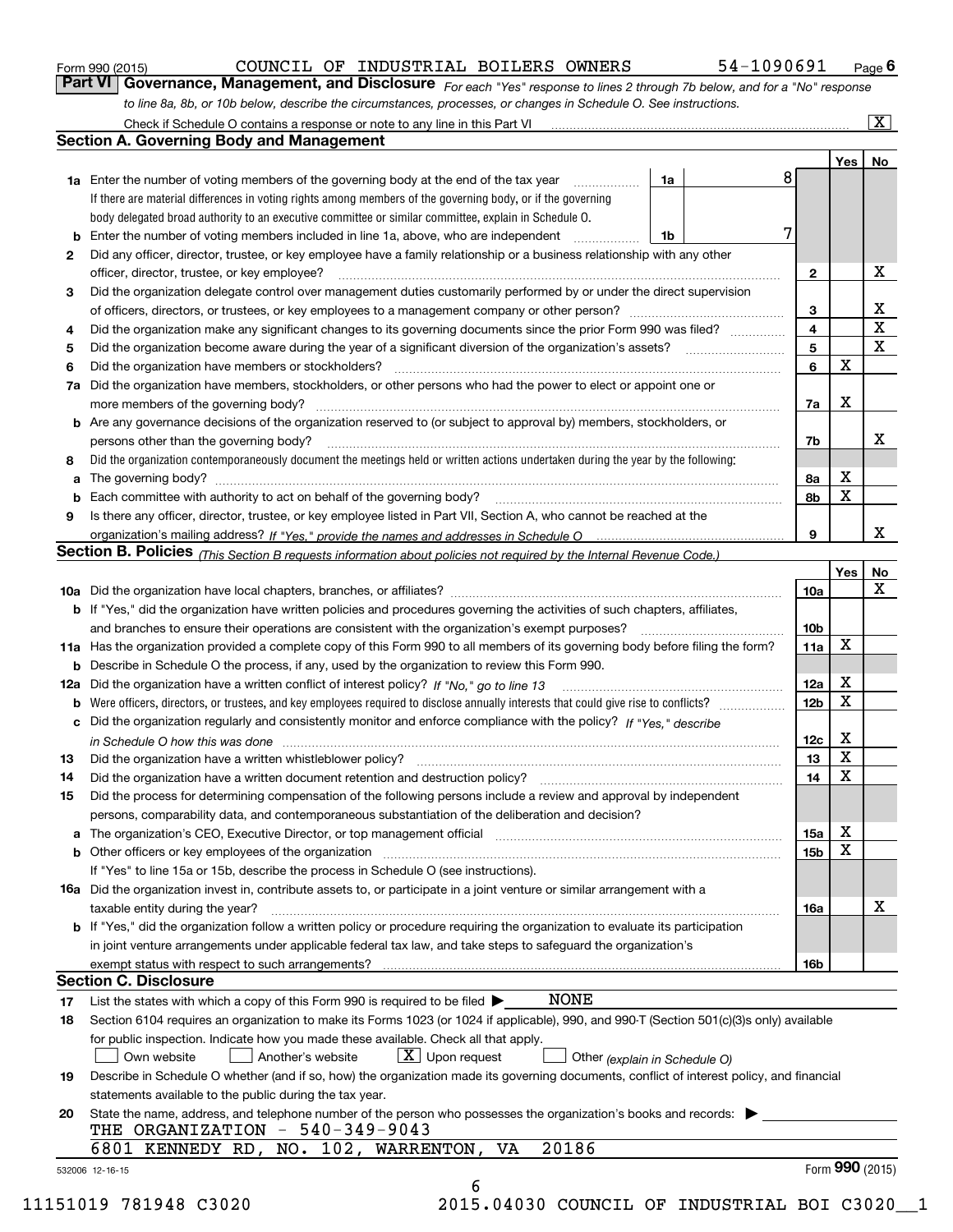$\mathcal{L}^{\text{max}}$ 

**7Part VII Compensation of Officers, Directors, Trustees, Key Employees, Highest Compensated Employees, and Independent Contractors**

Check if Schedule O contains a response or note to any line in this Part VII

**Section A. Officers, Directors, Trustees, Key Employees, and Highest Compensated Employees**

**1a**  Complete this table for all persons required to be listed. Report compensation for the calendar year ending with or within the organization's tax year.

**•** List all of the organization's current officers, directors, trustees (whether individuals or organizations), regardless of amount of compensation. Enter -0- in columns  $(D)$ ,  $(E)$ , and  $(F)$  if no compensation was paid.

● List all of the organization's **current** key employees, if any. See instructions for definition of "key employee."

**•** List the organization's five current highest compensated employees (other than an officer, director, trustee, or key employee) who received reportable compensation (Box 5 of Form W-2 and/or Box 7 of Form 1099-MISC) of more than \$100,000 from the organization and any related organizations.

 $\bullet$  List all of the organization's **former** officers, key employees, and highest compensated employees who received more than \$100,000 of reportable compensation from the organization and any related organizations.

**•** List all of the organization's former directors or trustees that received, in the capacity as a former director or trustee of the organization, more than \$10,000 of reportable compensation from the organization and any related organizations.

List persons in the following order: individual trustees or directors; institutional trustees; officers; key employees; highest compensated employees; and former such persons.

Check this box if neither the organization nor any related organization compensated any current officer, director, or trustee.  $\mathcal{L}^{\text{max}}$ 

| (A)                   | (B)                    | (C)                           |                       | (D)         | (E)          | (F)                              |        |                 |                 |               |
|-----------------------|------------------------|-------------------------------|-----------------------|-------------|--------------|----------------------------------|--------|-----------------|-----------------|---------------|
| Name and Title        | Average                |                               |                       |             | Position     | (do not check more than one      |        | Reportable      | Reportable      | Estimated     |
|                       | hours per              |                               |                       |             |              | box, unless person is both an    |        | compensation    | compensation    | amount of     |
|                       | week                   |                               |                       |             |              | officer and a director/trustee)  |        | from            | from related    | other         |
|                       | (list any              |                               |                       |             |              |                                  |        | the             | organizations   | compensation  |
|                       | hours for              |                               |                       |             |              |                                  |        | organization    | (W-2/1099-MISC) | from the      |
|                       | related                |                               |                       |             |              |                                  |        | (W-2/1099-MISC) |                 | organization  |
|                       | organizations<br>below |                               |                       |             |              |                                  |        |                 |                 | and related   |
|                       | line)                  | ndividual trustee or director | Institutional trustee | Officer     | Key employee | Highest compensated<br> employee | Former |                 |                 | organizations |
| (1) ROBERT D BESSETTE | 40.00                  |                               |                       |             |              |                                  |        |                 |                 |               |
| PRESIDENT             |                        | $\mathbf X$                   |                       | $\mathbf X$ |              |                                  |        | 156,760.        | $\mathbf{0}$ .  | $0_{.}$       |
| (2) SCOTT M DARLING   | 1.00                   |                               |                       |             |              |                                  |        |                 |                 |               |
| <b>BOARD MEMBER</b>   |                        | $\mathbf X$                   |                       |             |              |                                  |        | $0$ .           | $\mathbf 0$ .   | $0_{.}$       |
| (3) MARK E CALMES     | 1.00                   |                               |                       |             |              |                                  |        |                 |                 |               |
| VICE CHAIRMAN         |                        | $\mathbf x$                   |                       | $\mathbf X$ |              |                                  |        | 0.              | $\mathbf 0$ .   | $0_{.}$       |
| (4) JOHN C DERUYTER   | 1.00                   |                               |                       |             |              |                                  |        |                 |                 |               |
| CHAIRMAN              |                        | $\overline{\textbf{X}}$       |                       | $\rm X$     |              |                                  |        | 0.              | $\mathbf 0$ .   | $\mathbf 0$ . |
| (5) JAY HOFMANN       | 1.00                   |                               |                       |             |              |                                  |        |                 |                 |               |
| <b>BOARD MEMBER</b>   |                        | $\rm X$                       |                       |             |              |                                  |        | 0.              | $\mathbf 0$ .   | $0_{.}$       |
| (6) CHRIS KEULEMAN    | 1.00                   |                               |                       |             |              |                                  |        |                 |                 |               |
| BOARD MEMBER          |                        | $\mathbf X$                   |                       |             |              |                                  |        | 0.              | $\mathbf 0$ .   | $\mathbf 0$ . |
| (7) CARL R BUZZUTO    | 1.00                   |                               |                       |             |              |                                  |        |                 |                 |               |
| SECRETARY/TREASURER   |                        | $\mathbf X$                   |                       | $\rm X$     |              |                                  |        | 0.              | 0.              | $0_{.}$       |
| (8) ANN MCIVER        | 1.00                   |                               |                       |             |              |                                  |        |                 |                 |               |
| BOARD MEMBER          |                        | X                             |                       |             |              |                                  |        | $\mathbf 0$ .   | $\mathbf 0$ .   | 0.            |
|                       |                        |                               |                       |             |              |                                  |        |                 |                 |               |
|                       |                        |                               |                       |             |              |                                  |        |                 |                 |               |
|                       |                        |                               |                       |             |              |                                  |        |                 |                 |               |
|                       |                        |                               |                       |             |              |                                  |        |                 |                 |               |
|                       |                        |                               |                       |             |              |                                  |        |                 |                 |               |
|                       |                        |                               |                       |             |              |                                  |        |                 |                 |               |
|                       |                        |                               |                       |             |              |                                  |        |                 |                 |               |
|                       |                        |                               |                       |             |              |                                  |        |                 |                 |               |
|                       |                        |                               |                       |             |              |                                  |        |                 |                 |               |
|                       |                        |                               |                       |             |              |                                  |        |                 |                 |               |
|                       |                        |                               |                       |             |              |                                  |        |                 |                 |               |
|                       |                        |                               |                       |             |              |                                  |        |                 |                 |               |
|                       |                        |                               |                       |             |              |                                  |        |                 |                 |               |
|                       |                        |                               |                       |             |              |                                  |        |                 |                 |               |
|                       |                        |                               |                       |             |              |                                  |        |                 |                 |               |

532007 12-16-15

Form (2015) **990**

7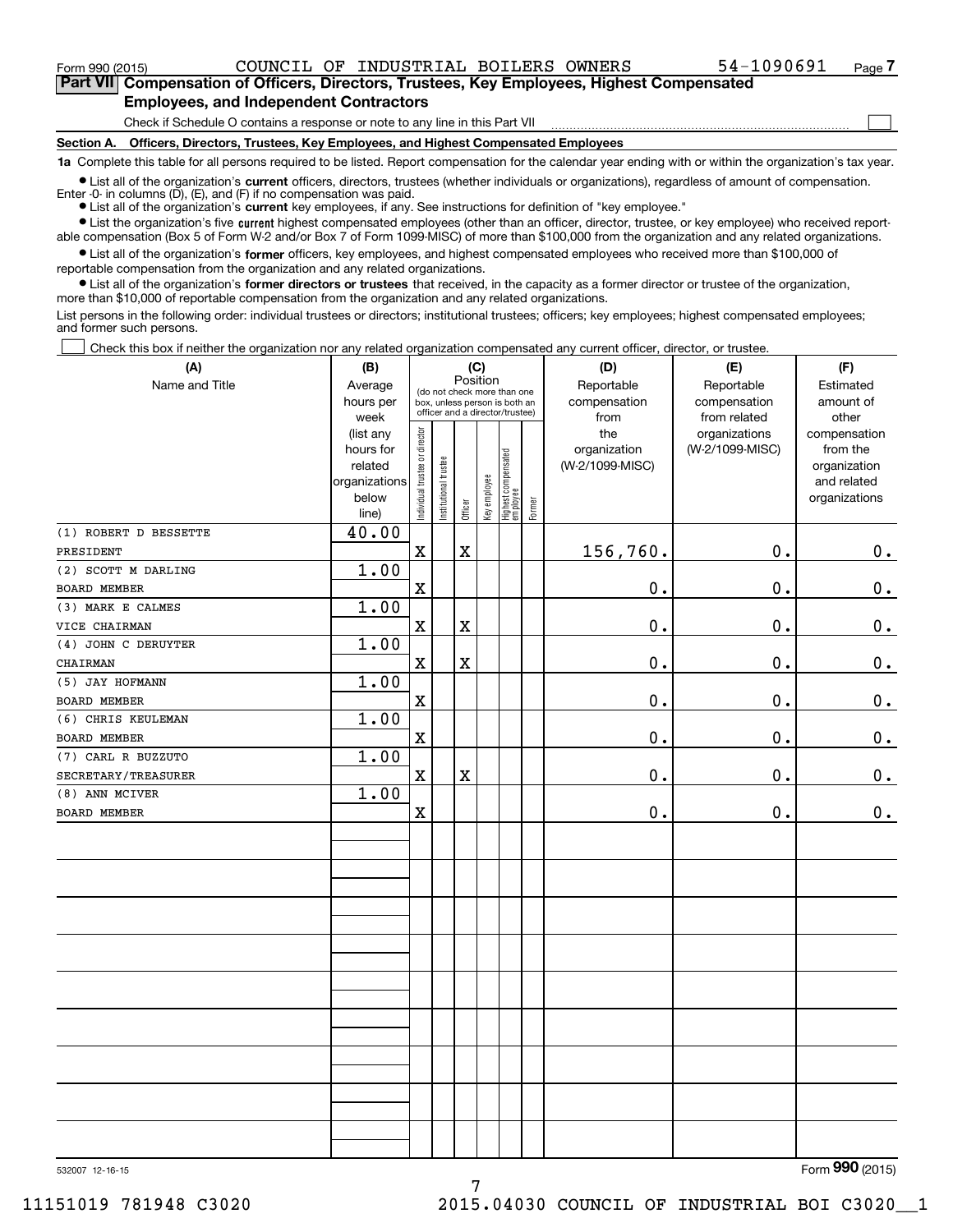| Form 990 (2015) | COUNCIL OF INDUSTRIAL BOILERS OWNERS                                                                                                            |               |                                |                       |          |              |                                                              |        |                         | 54-1090691      |                  |     |                 | Page 8                    |
|-----------------|-------------------------------------------------------------------------------------------------------------------------------------------------|---------------|--------------------------------|-----------------------|----------|--------------|--------------------------------------------------------------|--------|-------------------------|-----------------|------------------|-----|-----------------|---------------------------|
| <b>Part VII</b> | Section A. Officers, Directors, Trustees, Key Employees, and Highest Compensated Employees (continued)                                          |               |                                |                       |          |              |                                                              |        |                         |                 |                  |     |                 |                           |
|                 | (A)                                                                                                                                             | (B)           |                                |                       | (C)      |              |                                                              |        | (D)                     | (E)             |                  |     | (F)             |                           |
|                 | Name and title                                                                                                                                  | Average       |                                |                       | Position |              |                                                              |        | Reportable              | Reportable      |                  |     | Estimated       |                           |
|                 |                                                                                                                                                 | hours per     |                                |                       |          |              | (do not check more than one<br>box, unless person is both an |        | compensation            | compensation    |                  |     | amount of       |                           |
|                 |                                                                                                                                                 | week          |                                |                       |          |              | officer and a director/trustee)                              |        | from                    | from related    |                  |     | other           |                           |
|                 |                                                                                                                                                 | (list any     |                                |                       |          |              |                                                              |        | the                     | organizations   |                  |     | compensation    |                           |
|                 |                                                                                                                                                 | hours for     |                                |                       |          |              |                                                              |        | organization            | (W-2/1099-MISC) |                  |     | from the        |                           |
|                 |                                                                                                                                                 | related       |                                |                       |          |              |                                                              |        | (W-2/1099-MISC)         |                 |                  |     | organization    |                           |
|                 |                                                                                                                                                 | organizations |                                |                       |          |              |                                                              |        |                         |                 |                  |     | and related     |                           |
|                 |                                                                                                                                                 | below         | Individual trustee or director | Institutional trustee | Officer  | Key employee | Highest compensated<br> employee                             | Former |                         |                 |                  |     | organizations   |                           |
|                 |                                                                                                                                                 | line)         |                                |                       |          |              |                                                              |        |                         |                 |                  |     |                 |                           |
|                 |                                                                                                                                                 |               |                                |                       |          |              |                                                              |        |                         |                 |                  |     |                 |                           |
|                 |                                                                                                                                                 |               |                                |                       |          |              |                                                              |        |                         |                 |                  |     |                 |                           |
|                 |                                                                                                                                                 |               |                                |                       |          |              |                                                              |        |                         |                 |                  |     |                 |                           |
|                 |                                                                                                                                                 |               |                                |                       |          |              |                                                              |        |                         |                 |                  |     |                 |                           |
|                 |                                                                                                                                                 |               |                                |                       |          |              |                                                              |        |                         |                 |                  |     |                 |                           |
|                 |                                                                                                                                                 |               |                                |                       |          |              |                                                              |        |                         |                 |                  |     |                 |                           |
|                 |                                                                                                                                                 |               |                                |                       |          |              |                                                              |        |                         |                 |                  |     |                 |                           |
|                 |                                                                                                                                                 |               |                                |                       |          |              |                                                              |        |                         |                 |                  |     |                 |                           |
|                 |                                                                                                                                                 |               |                                |                       |          |              |                                                              |        |                         |                 |                  |     |                 |                           |
|                 |                                                                                                                                                 |               |                                |                       |          |              |                                                              |        |                         |                 |                  |     |                 |                           |
|                 |                                                                                                                                                 |               |                                |                       |          |              |                                                              |        |                         |                 |                  |     |                 |                           |
|                 |                                                                                                                                                 |               |                                |                       |          |              |                                                              |        |                         |                 |                  |     |                 |                           |
|                 |                                                                                                                                                 |               |                                |                       |          |              |                                                              |        |                         |                 |                  |     |                 |                           |
|                 |                                                                                                                                                 |               |                                |                       |          |              |                                                              |        |                         |                 |                  |     |                 |                           |
|                 |                                                                                                                                                 |               |                                |                       |          |              |                                                              |        |                         |                 |                  |     |                 |                           |
|                 |                                                                                                                                                 |               |                                |                       |          |              |                                                              |        |                         |                 |                  |     |                 |                           |
|                 |                                                                                                                                                 |               |                                |                       |          |              |                                                              |        |                         |                 |                  |     |                 |                           |
|                 |                                                                                                                                                 |               |                                |                       |          |              |                                                              |        |                         |                 |                  |     |                 |                           |
|                 |                                                                                                                                                 |               |                                |                       |          |              |                                                              |        | 156, 760.               |                 | 0.               |     |                 |                           |
|                 |                                                                                                                                                 |               |                                |                       |          |              |                                                              |        | 0.                      |                 | $\overline{0}$ . |     |                 | $0$ .<br>$\overline{0}$ . |
|                 | c Total from continuation sheets to Part VII, Section A <b>manual</b> Testion Structure 1                                                       |               |                                |                       |          |              |                                                              |        |                         |                 | $\overline{0}$ . |     |                 |                           |
|                 |                                                                                                                                                 |               |                                |                       |          |              |                                                              |        | 156,760.                |                 |                  |     |                 | 0.                        |
| $\mathbf{2}$    | Total number of individuals (including but not limited to those listed above) who received more than \$100,000 of reportable                    |               |                                |                       |          |              |                                                              |        |                         |                 |                  |     |                 |                           |
|                 | compensation from the organization                                                                                                              |               |                                |                       |          |              |                                                              |        |                         |                 |                  |     |                 | 1                         |
|                 |                                                                                                                                                 |               |                                |                       |          |              |                                                              |        |                         |                 |                  |     | Yes             | No                        |
| 3               | Did the organization list any former officer, director, or trustee, key employee, or highest compensated employee on                            |               |                                |                       |          |              |                                                              |        |                         |                 |                  |     |                 |                           |
|                 | line 1a? If "Yes," complete Schedule J for such individual manufactured contained and the 1a? If "Yes," complete Schedule J for such individual |               |                                |                       |          |              |                                                              |        |                         |                 |                  | 3   |                 | х                         |
|                 | For any individual listed on line 1a, is the sum of reportable compensation and other compensation from the organization                        |               |                                |                       |          |              |                                                              |        |                         |                 |                  |     |                 |                           |
|                 |                                                                                                                                                 |               |                                |                       |          |              |                                                              |        |                         |                 |                  | 4   | X               |                           |
| 5               | Did any person listed on line 1a receive or accrue compensation from any unrelated organization or individual for services                      |               |                                |                       |          |              |                                                              |        |                         |                 |                  |     |                 |                           |
|                 |                                                                                                                                                 |               |                                |                       |          |              |                                                              |        |                         |                 |                  | 5   |                 | х                         |
|                 | <b>Section B. Independent Contractors</b>                                                                                                       |               |                                |                       |          |              |                                                              |        |                         |                 |                  |     |                 |                           |
| 1               | Complete this table for your five highest compensated independent contractors that received more than \$100,000 of compensation from            |               |                                |                       |          |              |                                                              |        |                         |                 |                  |     |                 |                           |
|                 | the organization. Report compensation for the calendar year ending with or within the organization's tax year.                                  |               |                                |                       |          |              |                                                              |        |                         |                 |                  |     |                 |                           |
|                 | (A)                                                                                                                                             |               |                                |                       |          |              |                                                              |        | (B)                     |                 |                  | (C) |                 |                           |
|                 | Name and business address                                                                                                                       |               |                                | <b>NONE</b>           |          |              |                                                              |        | Description of services |                 |                  |     | Compensation    |                           |
|                 |                                                                                                                                                 |               |                                |                       |          |              |                                                              |        |                         |                 |                  |     |                 |                           |
|                 |                                                                                                                                                 |               |                                |                       |          |              |                                                              |        |                         |                 |                  |     |                 |                           |
|                 |                                                                                                                                                 |               |                                |                       |          |              |                                                              |        |                         |                 |                  |     |                 |                           |
|                 |                                                                                                                                                 |               |                                |                       |          |              |                                                              |        |                         |                 |                  |     |                 |                           |
|                 |                                                                                                                                                 |               |                                |                       |          |              |                                                              |        |                         |                 |                  |     |                 |                           |
|                 |                                                                                                                                                 |               |                                |                       |          |              |                                                              |        |                         |                 |                  |     |                 |                           |
|                 |                                                                                                                                                 |               |                                |                       |          |              |                                                              |        |                         |                 |                  |     |                 |                           |
|                 |                                                                                                                                                 |               |                                |                       |          |              |                                                              |        |                         |                 |                  |     |                 |                           |
|                 |                                                                                                                                                 |               |                                |                       |          |              |                                                              |        |                         |                 |                  |     |                 |                           |
|                 |                                                                                                                                                 |               |                                |                       |          |              |                                                              |        |                         |                 |                  |     |                 |                           |
|                 |                                                                                                                                                 |               |                                |                       |          |              |                                                              |        |                         |                 |                  |     |                 |                           |
| 2               | Total number of independent contractors (including but not limited to those listed above) who received more than                                |               |                                |                       |          | 0            |                                                              |        |                         |                 |                  |     |                 |                           |
|                 | \$100,000 of compensation from the organization                                                                                                 |               |                                |                       |          |              |                                                              |        |                         |                 |                  |     |                 |                           |
|                 |                                                                                                                                                 |               |                                |                       |          |              |                                                              |        |                         |                 |                  |     | Form 990 (2015) |                           |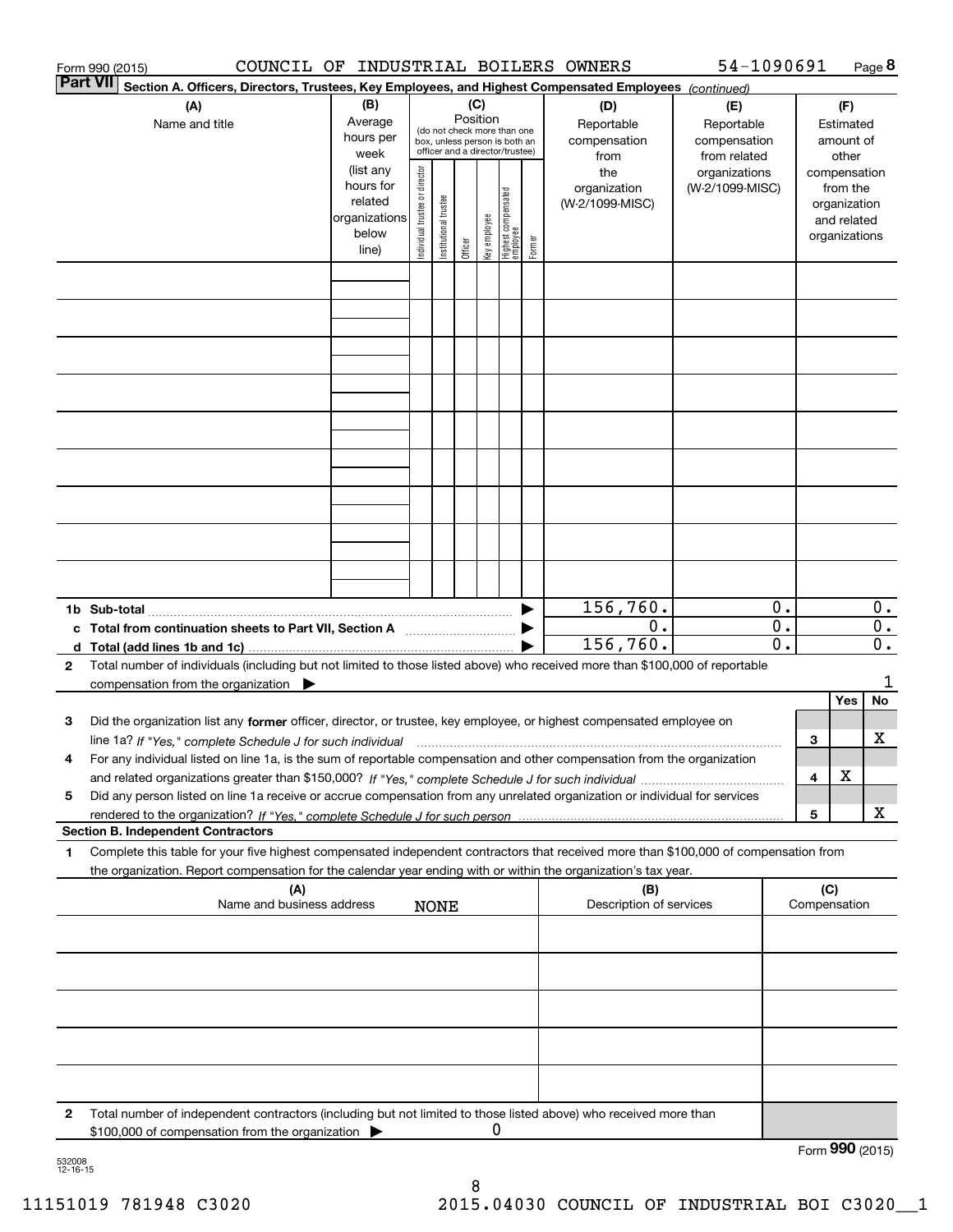|                                                           | Form 990 (2015)  |                                                                                                                                                                                                                                                                                                                  |                                              |                                          | COUNCIL OF INDUSTRIAL BOILERS OWNERS |                                                 | 54-1090691                                           | Page 9                                                             |
|-----------------------------------------------------------|------------------|------------------------------------------------------------------------------------------------------------------------------------------------------------------------------------------------------------------------------------------------------------------------------------------------------------------|----------------------------------------------|------------------------------------------|--------------------------------------|-------------------------------------------------|------------------------------------------------------|--------------------------------------------------------------------|
|                                                           | <b>Part VIII</b> | <b>Statement of Revenue</b>                                                                                                                                                                                                                                                                                      |                                              |                                          |                                      |                                                 |                                                      |                                                                    |
|                                                           |                  | Check if Schedule O contains a response or note to any line in this Part VIII                                                                                                                                                                                                                                    |                                              |                                          | (A)<br>Total revenue                 | (B)<br>Related or<br>exempt function<br>revenue | $\overline{(C)}$<br>Unrelated<br>business<br>revenue | (D)<br>Revenue excluded<br>from tax under<br>sections<br>512 - 514 |
| Contributions, Gifts, Grants<br>and Other Similar Amounts |                  | 1 a Federated campaigns<br><b>b</b> Membership dues<br>c Fundraising events<br>d Related organizations<br>e Government grants (contributions)<br>f All other contributions, gifts, grants, and<br>similar amounts not included above $\ldots$   1f<br><b>g</b> Noncash contributions included in lines 1a-1f: \$ | 1a  <br>1 <sub>b</sub><br>  1c  <br>1d<br>1e | 854,999.                                 |                                      |                                                 |                                                      |                                                                    |
|                                                           |                  |                                                                                                                                                                                                                                                                                                                  |                                              |                                          | 854,999.                             |                                                 |                                                      |                                                                    |
| Program Service<br>Revenue                                | b<br>c<br>d      | 2 a MEETINGS/CONFERENCES<br>PROCEEDINGS                                                                                                                                                                                                                                                                          |                                              | <b>Business Code</b><br>900099<br>900099 | 303,606.<br>509.                     | 303,606.<br>$\overline{509}$ .                  |                                                      |                                                                    |
|                                                           | е                |                                                                                                                                                                                                                                                                                                                  |                                              |                                          |                                      |                                                 |                                                      |                                                                    |
|                                                           | g                |                                                                                                                                                                                                                                                                                                                  |                                              | $\blacktriangleright$                    | 304, 115.                            |                                                 |                                                      |                                                                    |
|                                                           | З<br>4           | Investment income (including dividends, interest, and<br>Income from investment of tax-exempt bond proceeds                                                                                                                                                                                                      |                                              | ▶                                        | 2,424.                               | 2,424.                                          |                                                      |                                                                    |
|                                                           | 5                |                                                                                                                                                                                                                                                                                                                  | (i) Real                                     | (ii) Personal                            |                                      |                                                 |                                                      |                                                                    |
|                                                           | b<br>с           | Less: rental expenses   <br>Rental income or (loss)                                                                                                                                                                                                                                                              |                                              |                                          |                                      |                                                 |                                                      |                                                                    |
|                                                           |                  | <b>d</b> Net rental income or (loss)                                                                                                                                                                                                                                                                             |                                              |                                          |                                      |                                                 |                                                      |                                                                    |
|                                                           |                  | 7 a Gross amount from sales of<br>assets other than inventory<br><b>b</b> Less: cost or other basis<br>and sales expenses                                                                                                                                                                                        | (i) Securities                               | (ii) Other                               |                                      |                                                 |                                                      |                                                                    |
|                                                           |                  |                                                                                                                                                                                                                                                                                                                  |                                              |                                          |                                      |                                                 |                                                      |                                                                    |
| <b>Other Revenue</b>                                      |                  | 8 a Gross income from fundraising events (not<br>including \$<br><u>of</u> of<br>contributions reported on line 1c). See                                                                                                                                                                                         |                                              |                                          |                                      |                                                 |                                                      |                                                                    |
|                                                           |                  |                                                                                                                                                                                                                                                                                                                  |                                              |                                          |                                      |                                                 |                                                      |                                                                    |
|                                                           |                  | c Net income or (loss) from fundraising events<br>9 a Gross income from gaming activities. See                                                                                                                                                                                                                   |                                              |                                          |                                      |                                                 |                                                      |                                                                    |
|                                                           |                  | 10 a Gross sales of inventory, less returns                                                                                                                                                                                                                                                                      |                                              |                                          |                                      |                                                 |                                                      |                                                                    |
|                                                           |                  | <b>b</b> Less: cost of goods sold $\ldots$ <b>b</b><br>c Net income or (loss) from sales of inventory                                                                                                                                                                                                            |                                              |                                          |                                      |                                                 |                                                      |                                                                    |
|                                                           |                  | Miscellaneous Revenue                                                                                                                                                                                                                                                                                            |                                              | <b>Business Code</b>                     |                                      |                                                 |                                                      |                                                                    |
|                                                           | 11 a<br>b        |                                                                                                                                                                                                                                                                                                                  |                                              |                                          |                                      |                                                 |                                                      |                                                                    |
|                                                           | с<br>d           |                                                                                                                                                                                                                                                                                                                  |                                              |                                          |                                      |                                                 |                                                      |                                                                    |
|                                                           |                  |                                                                                                                                                                                                                                                                                                                  |                                              |                                          |                                      |                                                 |                                                      |                                                                    |
|                                                           | 12               |                                                                                                                                                                                                                                                                                                                  |                                              |                                          | $\blacktriangleright$ 1,161,538.     | 306,539.                                        | $0$ .                                                | 0.                                                                 |
|                                                           | 532009 12-16-15  |                                                                                                                                                                                                                                                                                                                  |                                              |                                          |                                      |                                                 |                                                      | Form 990 (2015)                                                    |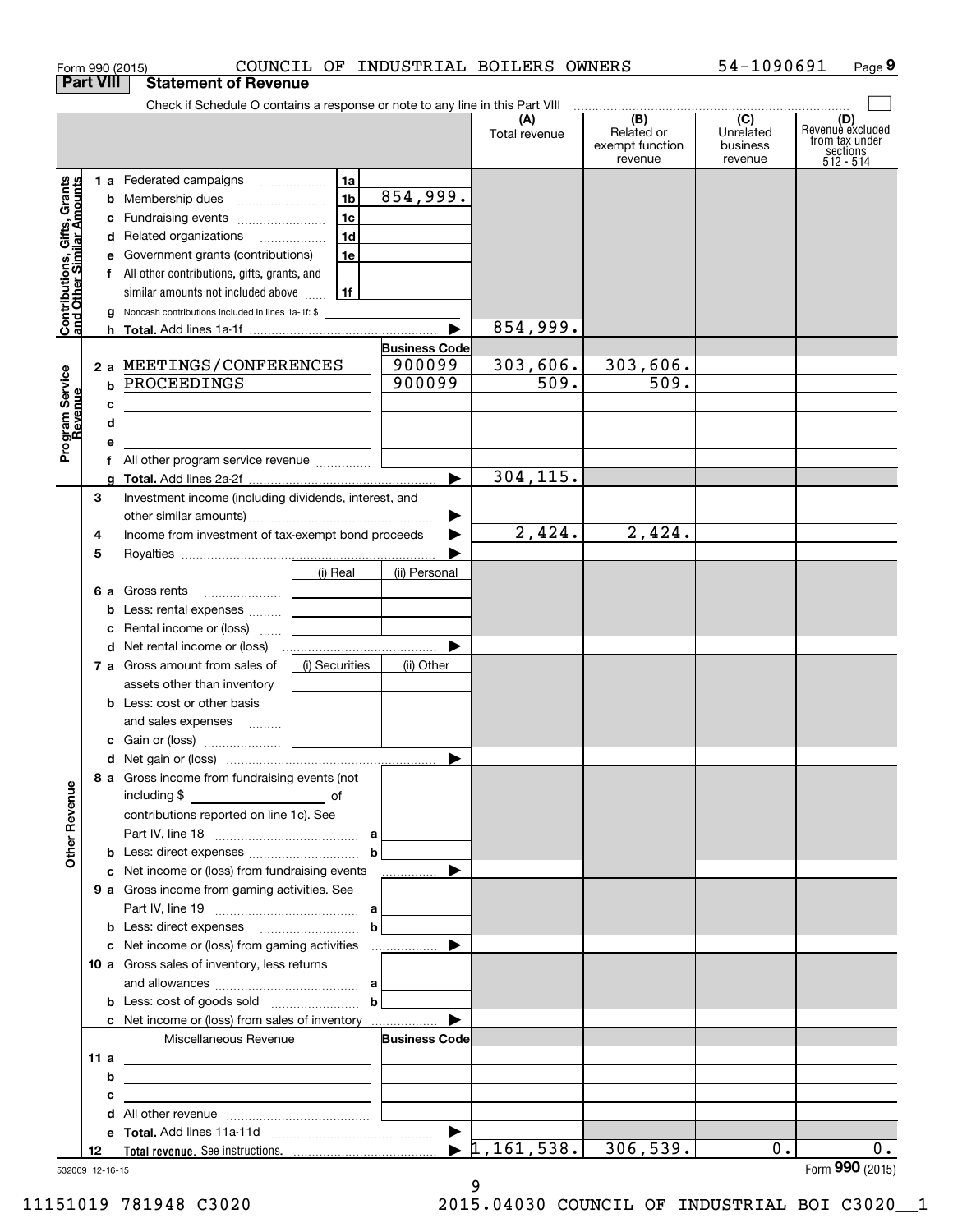$_{\rm Form}$   $_{990}$  (2015) <code>COUNCIL OF INDUSTRIAL BOILERS OWNERS</code>  $\rm 54-1090691$   $_{\rm Page}$ **Part IX | Statement of Functional Expenses** 

*Section 501(c)(3) and 501(c)(4) organizations must complete all columns. All other organizations must complete column (A).*

|              | Do not include amounts reported on lines 6b,<br>7b, 8b, 9b, and 10b of Part VIII.                         | (A)<br>Total expenses | $\overline{(B)}$<br>Program service<br>expenses | $\overline{C}$<br>Management and<br>general expenses | (D)<br>Fundraising<br>expenses |
|--------------|-----------------------------------------------------------------------------------------------------------|-----------------------|-------------------------------------------------|------------------------------------------------------|--------------------------------|
| 1.           | Grants and other assistance to domestic organizations                                                     |                       |                                                 |                                                      |                                |
|              | and domestic governments. See Part IV, line 21                                                            |                       |                                                 |                                                      |                                |
| $\mathbf{2}$ | Grants and other assistance to domestic                                                                   |                       |                                                 |                                                      |                                |
|              | individuals. See Part IV, line 22                                                                         |                       |                                                 |                                                      |                                |
| 3            | Grants and other assistance to foreign                                                                    |                       |                                                 |                                                      |                                |
|              | organizations, foreign governments, and foreign                                                           |                       |                                                 |                                                      |                                |
|              | individuals. See Part IV, lines 15 and 16                                                                 |                       |                                                 |                                                      |                                |
| 4            | Benefits paid to or for members                                                                           |                       |                                                 |                                                      |                                |
| 5            | Compensation of current officers, directors,                                                              |                       |                                                 |                                                      |                                |
|              |                                                                                                           | 156,760.              | 117,570.                                        | 39,190.                                              |                                |
| 6            | Compensation not included above, to disqualified                                                          |                       |                                                 |                                                      |                                |
|              | persons (as defined under section 4958(f)(1)) and                                                         |                       |                                                 |                                                      |                                |
|              | persons described in section 4958(c)(3)(B)                                                                |                       |                                                 |                                                      |                                |
| 7            |                                                                                                           | 134,220.              | 100,664.                                        | 33,556.                                              |                                |
| 8            | Pension plan accruals and contributions (include                                                          |                       |                                                 |                                                      |                                |
|              | section 401(k) and 403(b) employer contributions)                                                         | 23,833.               | 17,875.                                         | 5,958.                                               |                                |
| 9            |                                                                                                           |                       |                                                 |                                                      |                                |
| 10           |                                                                                                           | 19,812.               | 14,859.                                         | 4,953.                                               |                                |
| 11           | Fees for services (non-employees):                                                                        |                       |                                                 |                                                      |                                |
| a            |                                                                                                           |                       |                                                 |                                                      |                                |
| b            |                                                                                                           | 184, 355.             | 138,266.                                        | 46,089.                                              |                                |
| c            |                                                                                                           | 4,095.                | 3,071.                                          | 1,024.                                               |                                |
| d            |                                                                                                           | 73,057.               | $\overline{54,793}$ .                           | 18, 264.                                             |                                |
| е            | Professional fundraising services. See Part IV, line 17                                                   |                       |                                                 |                                                      |                                |
| f            | Investment management fees                                                                                |                       |                                                 |                                                      |                                |
| g            | Other. (If line 11g amount exceeds 10% of line 25,                                                        | 29,780.               | 22,335.                                         | 7,445.                                               |                                |
|              | column (A) amount, list line 11g expenses on Sch 0.)                                                      |                       |                                                 |                                                      |                                |
| 12           |                                                                                                           | 4,655.                | 3,491.                                          | 1,164.                                               |                                |
| 13           |                                                                                                           | 17,297.               | 12,973.                                         | $\overline{4,324}$ .                                 |                                |
| 14<br>15     |                                                                                                           |                       |                                                 |                                                      |                                |
| 16           |                                                                                                           | 48,432.               | 36,324.                                         | 12,108.                                              |                                |
| 17           | Travel                                                                                                    | 83,537.               | 62,653.                                         | 20,884.                                              |                                |
| 18           | Payments of travel or entertainment expenses                                                              |                       |                                                 |                                                      |                                |
|              | for any federal, state, or local public officials                                                         |                       |                                                 |                                                      |                                |
| 19           | Conferences, conventions, and meetings                                                                    | 209,058.              | 156,793.                                        | $\overline{52,265}$ .                                |                                |
| 20           | Interest                                                                                                  |                       |                                                 |                                                      |                                |
| 21           |                                                                                                           |                       |                                                 |                                                      |                                |
| 22           | Depreciation, depletion, and amortization                                                                 |                       |                                                 |                                                      |                                |
| 23           | Insurance                                                                                                 | $\overline{21,802}$ . |                                                 | 21,802.                                              |                                |
| 24           | Other expenses. Itemize expenses not covered                                                              |                       |                                                 |                                                      |                                |
|              | above. (List miscellaneous expenses in line 24e. If line<br>24e amount exceeds 10% of line 25, column (A) |                       |                                                 |                                                      |                                |
|              | amount, list line 24e expenses on Schedule O.)                                                            |                       |                                                 |                                                      |                                |
| a            | COALITION ACTIVITIES                                                                                      | 86,387.               | 86,387.                                         |                                                      |                                |
| b            | SPECIAL PROJECTS                                                                                          | 35,000.               | 35,000.                                         |                                                      |                                |
| C            | TECHNICAL ASSISTANCE                                                                                      | 30,632.               | 30,632.                                         |                                                      |                                |
| d            | BANK AND CREDIT CHARGES                                                                                   | 13,371.               | 13,371.                                         |                                                      |                                |
| е            | All other expenses                                                                                        | 38,831.               | 29,046.                                         | 9,785.                                               |                                |
| 25           | Total functional expenses. Add lines 1 through 24e                                                        | 1,214,914.            | 936, 103.                                       | 278,811.                                             | $\overline{0}$ .               |
| 26           | Joint costs. Complete this line only if the organization                                                  |                       |                                                 |                                                      |                                |
|              | reported in column (B) joint costs from a combined                                                        |                       |                                                 |                                                      |                                |
|              | educational campaign and fundraising solicitation.                                                        |                       |                                                 |                                                      |                                |
|              | Check here $\blacktriangleright$<br>if following SOP 98-2 (ASC 958-720)                                   |                       |                                                 |                                                      |                                |

10

532010 12-16-15

Form (2015) **990**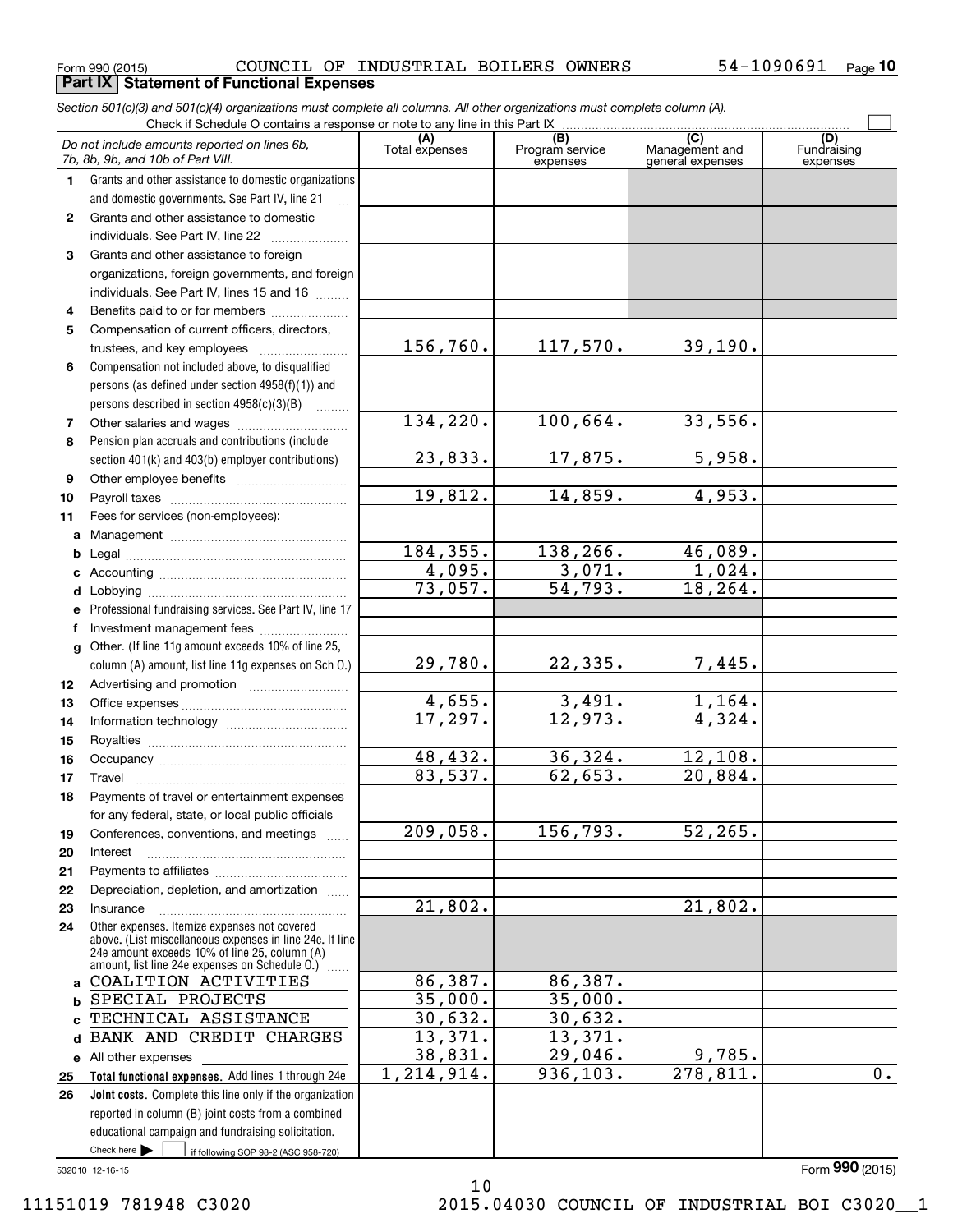Form (2015) **990**

| Form 990 (2015) |  | COUNCIL OF INDUSTRIAL BOILERS OWNERS |  |  | 54-1090691 | Page |
|-----------------|--|--------------------------------------|--|--|------------|------|
|-----------------|--|--------------------------------------|--|--|------------|------|

 $\mathcal{L}^{\text{max}}$ Check if Schedule O contains a response or note to any line in this Part X **(A) (B)** Beginning of year | | End of year  $539, 213. | 1 | 547, 740.$ **11**Cash - non-interest-bearing ~~~~~~~~~~~~~~~~~~~~~~~~~  $629, 148. | 2 | 654, 908.$ **22**Savings and temporary cash investments ~~~~~~~~~~~~~~~~~~**33** Pledges and grants receivable, net  $\ldots$  **multimes contained and grants receivable**, net **multimes contained and grants receivable**, net **multimes contained and grants receivable** Accounts receivable, net ~~~~~~~~~~~~~~~~~~~~~~~~~~ **445**Loans and other receivables from current and former officers, directors, trustees, key employees, and highest compensated employees. Complete Part II of Schedule L ~~~~~~~~~~~~~~~~~~~~~~~~~~~~ **56**Loans and other receivables from other disqualified persons (as defined under section 4958(f)(1)), persons described in section 4958(c)(3)(B), and contributing employers and sponsoring organizations of section 501(c)(9) voluntary employees' beneficiary organizations (see instr). Complete Part II of Sch L ...... **6Assets 77**Notes and loans receivable, net ~~~~~~~~~~~~~~~~~~~~~~~ **88**Inventories for sale or use ~~~~~~~~~~~~~~~~~~~~~~~~~~  $9,500.$   $9$  7,250. **9**Prepaid expenses and deferred charges **910a**Land, buildings, and equipment: cost or other basis. Complete Part VI of Schedule D will aller **10cb** Less: accumulated depreciation \_\_\_\_\_\_\_\_\_\_\_\_\_\_\_ Lub **1111**Investments - publicly traded securities ~~~~~~~~~~~~~~~~~~~ **1212**Investments - other securities. See Part IV, line 11 ~~~~~~~~~~~~~~**13**Investments - program-related. See Part IV, line 11 **131414**Intangible assets ……………………………………………………………………………………  $10,000.$  15 10,000. Other assets. See Part IV, line 11 ~~~~~~~~~~~~~~~~~~~~~~ **1515** $1,187,861.$  | 16 | 1,219,898. **1616Total assets.**  Add lines 1 through 15 (must equal line 34) 15,000. **1717**Accounts payable and accrued expenses ~~~~~~~~~~~~~~~~~~**1818**Grants payable ~~~~~~~~~~~~~~~~~~~~~~~~~~~~~~~ 261,500. 19 318,732. **1919**Deferred revenue et al. **Deferred** revenue et al. **Deferred** revenue et al. **Deferred** revenue et al. **Deferred** revenue et al. **Deferred** revenue et al. **Deferred** revenue et al. **Deferred** revenue et al. **Deferred** reven **2020**Tax-exempt bond liabilities …………………………………………………………… **21**Escrow or custodial account liability. Complete Part IV of Schedule D **21**Loans and other payables to current and former officers, directors, trustees, **22**Liabilities **Liabilities** key employees, highest compensated employees, and disqualified persons. **22**Complete Part II of Schedule L <sub>…………………………………………………………</sub> **23**Secured mortgages and notes payable to unrelated third parties **23**Unsecured notes and loans payable to unrelated third parties ~~~~~~~~~~~~~~~~~~~~ **2424**Other liabilities (including federal income tax, payables to related third **25**parties, and other liabilities not included on lines 17-24). Complete Part X of  $22,067$ .  $25$  35,247. Schedule D ~~~~~~~~~~~~~~~~~~~~~~~~~~~~~~~~ **25** $283,567.$   $26$  368,979. **2626Total liabilities.**  Add lines 17 through 25 Organizations that follow SFAS 117 (ASC 958), check here  $\blacktriangleright$   $\boxed{\text{X}}$  and **complete lines 27 through 29, and lines 33 and 34. Net Assets or Fund Balances Net Assets or Fund Balances**  $904, 294. |z_7|$  850, 919. **2727**Unrestricted net assets ~~~~~~~~~~~~~~~~~~~~~~~~~~~ **2828**Temporarily restricted net assets ~~~~~~~~~~~~~~~~~~~~~~ **29**Permanently restricted net assets **29**~~~~~~~~~~~~~~~~~~~~~**Organizations that do not follow SFAS 117 (ASC 958), check here** | **and complete lines 30 through 34. 3030**Capital stock or trust principal, or current funds ~~~~~~~~~~~~~~~ **3131**Paid-in or capital surplus, or land, building, or equipment fund will concurred. **3232**Retained earnings, endowment, accumulated income, or other funds www.com  $904, 294. |33|$  850, 919. **33**Total net assets or fund balances ~~~~~~~~~~~~~~~~~~~~~~ **33** $1,187,861.$   $34$  | 1,219,898. **34**Total liabilities and net assets/fund balances **34**

**Part X** Balance Sheet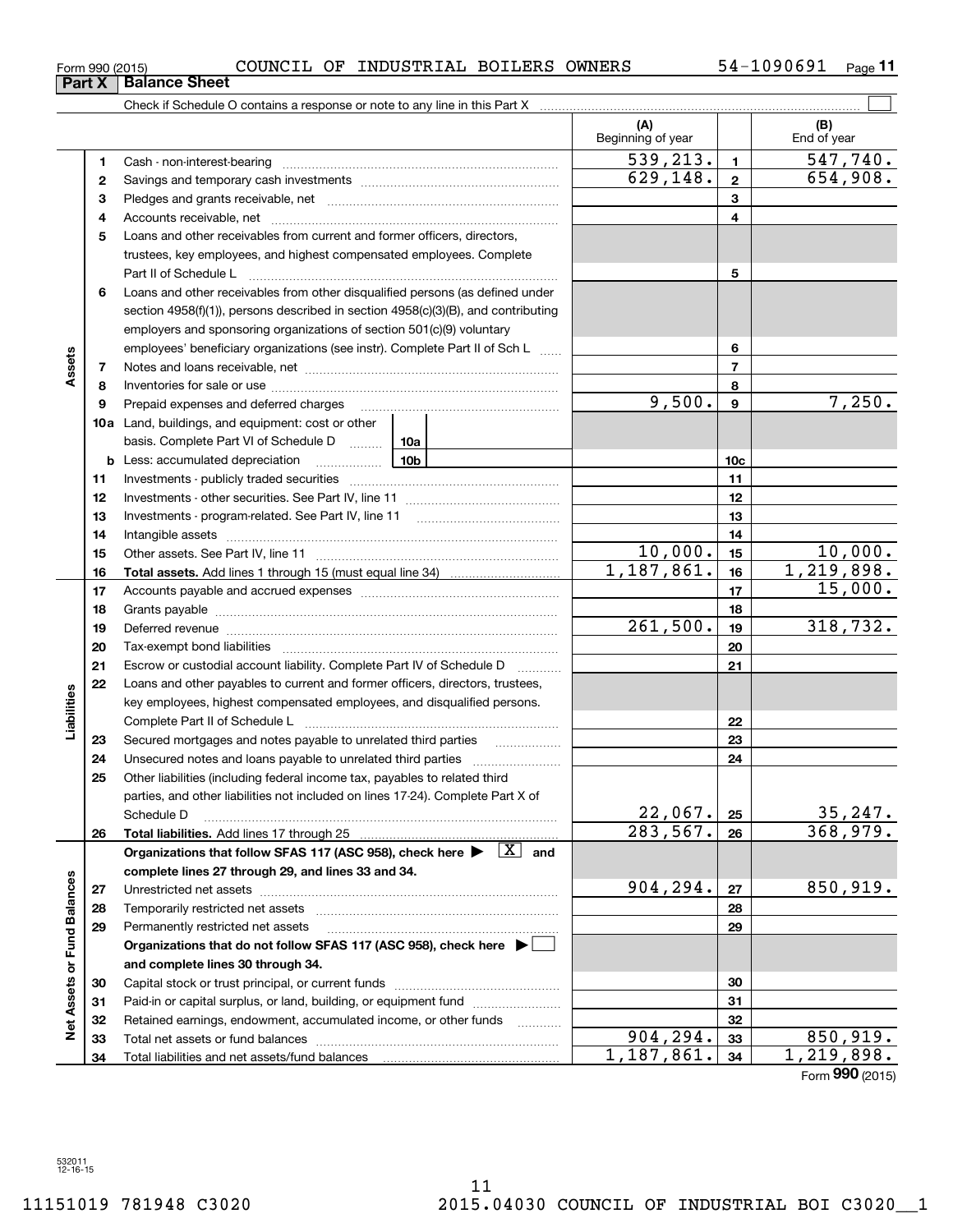|    | COUNCIL OF INDUSTRIAL BOILERS OWNERS<br>Form 990 (2015)                                                                         |                | 54-1090691     |             | Page 12    |  |  |  |
|----|---------------------------------------------------------------------------------------------------------------------------------|----------------|----------------|-------------|------------|--|--|--|
|    | <b>Reconciliation of Net Assets</b><br>Part XI                                                                                  |                |                |             |            |  |  |  |
|    | Check if Schedule O contains a response or note to any line in this Part XI                                                     |                |                |             |            |  |  |  |
|    |                                                                                                                                 |                |                |             |            |  |  |  |
| 1  | Total revenue (must equal Part VIII, column (A), line 12)                                                                       | $\mathbf{1}$   | 1,161,538.     |             |            |  |  |  |
| 2  |                                                                                                                                 | $\mathbf{2}$   | 1,214,914.     |             |            |  |  |  |
| 3  | Revenue less expenses. Subtract line 2 from line 1                                                                              | 3              |                |             | $-53,376.$ |  |  |  |
| 4  |                                                                                                                                 | $\overline{4}$ | 904, 294.      |             |            |  |  |  |
| 5  | 5<br>Net unrealized gains (losses) on investments                                                                               |                |                |             |            |  |  |  |
| 6  | Donated services and use of facilities                                                                                          | 6              |                |             |            |  |  |  |
| 7  | Investment expenses                                                                                                             | $\overline{7}$ |                |             |            |  |  |  |
| 8  | Prior period adjustments                                                                                                        | 8              |                |             |            |  |  |  |
| 9  | Other changes in net assets or fund balances (explain in Schedule O)                                                            | 9              |                |             | 0.         |  |  |  |
| 10 | Net assets or fund balances at end of year. Combine lines 3 through 9 (must equal Part X, line 33,                              |                |                |             |            |  |  |  |
|    | column (B))                                                                                                                     | 10             | 850,918.       |             |            |  |  |  |
|    | Part XII Financial Statements and Reporting                                                                                     |                |                |             |            |  |  |  |
|    |                                                                                                                                 |                |                |             | Ιx.        |  |  |  |
|    |                                                                                                                                 |                |                | Yes         | <b>No</b>  |  |  |  |
| 1  | $\boxed{\text{X}}$ Accrual<br>Accounting method used to prepare the Form 990: <u>[</u> Cash<br>Other<br>$\mathcal{L}$           |                |                |             |            |  |  |  |
|    | If the organization changed its method of accounting from a prior year or checked "Other," explain in Schedule O.               |                |                |             |            |  |  |  |
|    | 2a Were the organization's financial statements compiled or reviewed by an independent accountant?                              |                | 2a             | $\mathbf X$ |            |  |  |  |
|    | If "Yes," check a box below to indicate whether the financial statements for the year were compiled or reviewed on a            |                |                |             |            |  |  |  |
|    | separate basis, consolidated basis, or both:                                                                                    |                |                |             |            |  |  |  |
|    | $X$ Separate basis<br>Consolidated basis<br>Both consolidated and separate basis                                                |                |                |             |            |  |  |  |
|    | <b>b</b> Were the organization's financial statements audited by an independent accountant?                                     |                | 2 <sub>b</sub> |             | X          |  |  |  |
|    | If "Yes," check a box below to indicate whether the financial statements for the year were audited on a separate basis,         |                |                |             |            |  |  |  |
|    | consolidated basis, or both:                                                                                                    |                |                |             |            |  |  |  |
|    | <b>Consolidated basis</b><br>Separate basis<br>Both consolidated and separate basis                                             |                |                |             |            |  |  |  |
|    | c If "Yes" to line 2a or 2b, does the organization have a committee that assumes responsibility for oversight of the audit,     |                |                |             |            |  |  |  |
|    |                                                                                                                                 |                | 2c             | $\mathbf X$ |            |  |  |  |
|    | If the organization changed either its oversight process or selection process during the tax year, explain in Schedule O.       |                |                |             |            |  |  |  |
|    | 3a As a result of a federal award, was the organization required to undergo an audit or audits as set forth in the Single Audit |                |                |             |            |  |  |  |
|    | Act and OMB Circular A-133?                                                                                                     |                | 3a             |             | x          |  |  |  |
|    | b If "Yes," did the organization undergo the required audit or audits? If the organization did not undergo the required audit   |                |                |             |            |  |  |  |
|    | or audits, explain why in Schedule O and describe any steps taken to undergo such audits                                        |                | 3b             |             |            |  |  |  |
|    |                                                                                                                                 |                |                | nnn.        |            |  |  |  |

Form (2015) **990**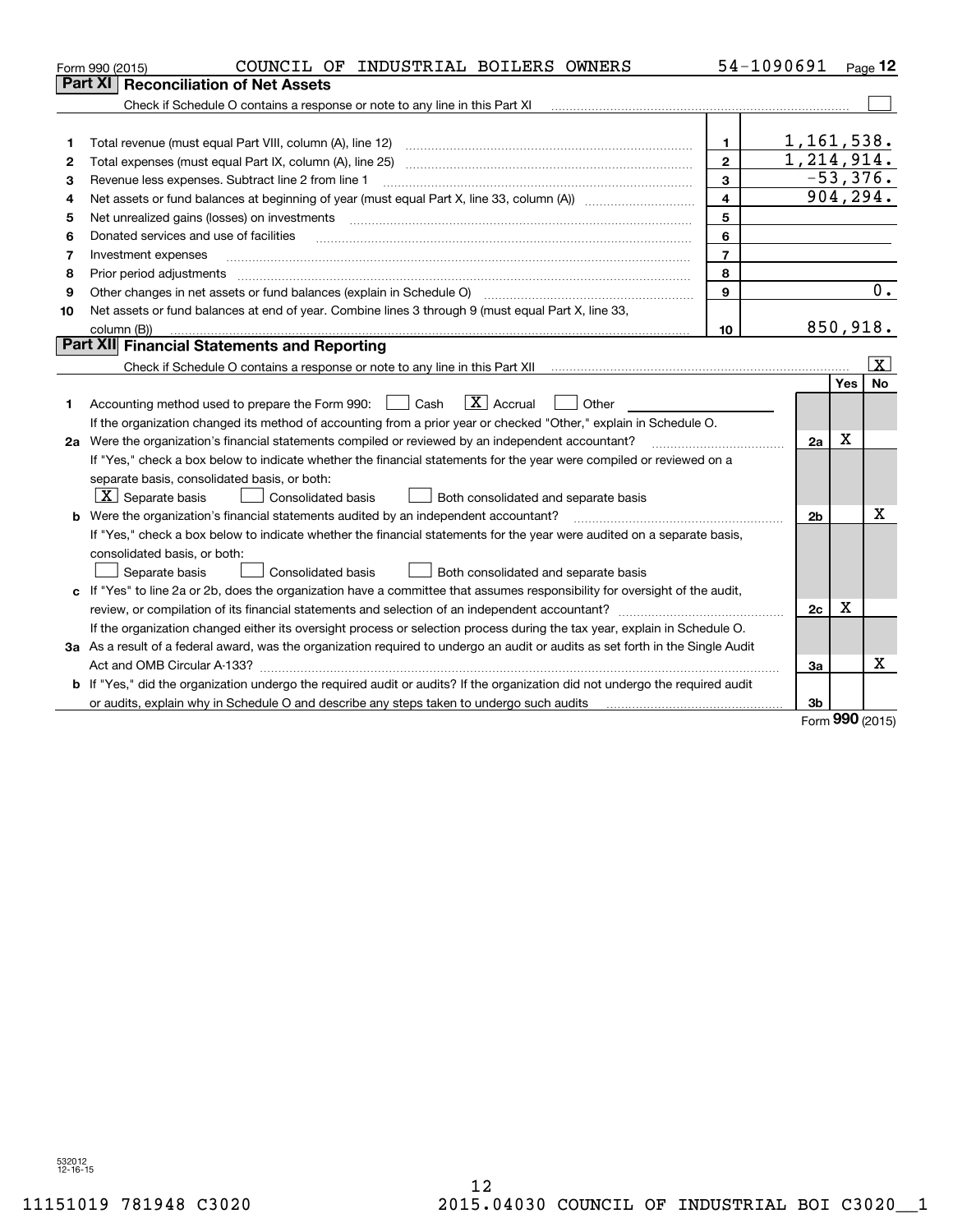| <b>SCHEDULE C</b>                                                                                                                                                                                                                                                                              | <b>Political Campaign and Lobbying Activities</b> |                                                                                                                                                                                                                                                                                                                                                                                                   | OMB No. 1545-0047 |                                                                             |                          |                                                                                                                                                             |  |  |  |  |  |
|------------------------------------------------------------------------------------------------------------------------------------------------------------------------------------------------------------------------------------------------------------------------------------------------|---------------------------------------------------|---------------------------------------------------------------------------------------------------------------------------------------------------------------------------------------------------------------------------------------------------------------------------------------------------------------------------------------------------------------------------------------------------|-------------------|-----------------------------------------------------------------------------|--------------------------|-------------------------------------------------------------------------------------------------------------------------------------------------------------|--|--|--|--|--|
| (Form 990 or 990-EZ)                                                                                                                                                                                                                                                                           |                                                   | For Organizations Exempt From Income Tax Under section 501(c) and section 527                                                                                                                                                                                                                                                                                                                     |                   |                                                                             |                          | 15                                                                                                                                                          |  |  |  |  |  |
|                                                                                                                                                                                                                                                                                                |                                                   | Complete if the organization is described below. > Attach to Form 990 or Form 990-EZ.                                                                                                                                                                                                                                                                                                             |                   |                                                                             |                          |                                                                                                                                                             |  |  |  |  |  |
| Department of the Treasury<br>Internal Revenue Service                                                                                                                                                                                                                                         |                                                   | Information about Schedule C (Form 990 or 990-EZ) and its instructions is at www.irs.gov/form990.                                                                                                                                                                                                                                                                                                 |                   |                                                                             |                          | <b>Open to Public</b><br>Inspection                                                                                                                         |  |  |  |  |  |
|                                                                                                                                                                                                                                                                                                |                                                   | If the organization answered "Yes," on Form 990, Part IV, line 3, or Form 990-EZ, Part V, line 46 (Political Campaign Activities), then                                                                                                                                                                                                                                                           |                   |                                                                             |                          |                                                                                                                                                             |  |  |  |  |  |
|                                                                                                                                                                                                                                                                                                |                                                   | • Section 501(c)(3) organizations: Complete Parts I-A and B. Do not complete Part I-C.                                                                                                                                                                                                                                                                                                            |                   |                                                                             |                          |                                                                                                                                                             |  |  |  |  |  |
|                                                                                                                                                                                                                                                                                                |                                                   | • Section 501(c) (other than section 501(c)(3)) organizations: Complete Parts I-A and C below. Do not complete Part I-B.                                                                                                                                                                                                                                                                          |                   |                                                                             |                          |                                                                                                                                                             |  |  |  |  |  |
| • Section 527 organizations: Complete Part I-A only.                                                                                                                                                                                                                                           |                                                   |                                                                                                                                                                                                                                                                                                                                                                                                   |                   |                                                                             |                          |                                                                                                                                                             |  |  |  |  |  |
|                                                                                                                                                                                                                                                                                                |                                                   | If the organization answered "Yes," on Form 990, Part IV, line 4, or Form 990-EZ, Part VI, line 47 (Lobbying Activities), then                                                                                                                                                                                                                                                                    |                   |                                                                             |                          |                                                                                                                                                             |  |  |  |  |  |
| • Section 501(c)(3) organizations that have filed Form 5768 (election under section 501(h)): Complete Part II-A. Do not complete Part II-B.<br>• Section 501(c)(3) organizations that have NOT filed Form 5768 (election under section 501(h)): Complete Part II-B. Do not complete Part II-A. |                                                   |                                                                                                                                                                                                                                                                                                                                                                                                   |                   |                                                                             |                          |                                                                                                                                                             |  |  |  |  |  |
|                                                                                                                                                                                                                                                                                                |                                                   |                                                                                                                                                                                                                                                                                                                                                                                                   |                   |                                                                             |                          |                                                                                                                                                             |  |  |  |  |  |
| Tax) (see separate instructions), then                                                                                                                                                                                                                                                         |                                                   | If the organization answered "Yes," on Form 990, Part IV, line 5 (Proxy Tax) (see separate instructions) or Form 990-EZ, Part V, line 35c (Proxy                                                                                                                                                                                                                                                  |                   |                                                                             |                          |                                                                                                                                                             |  |  |  |  |  |
|                                                                                                                                                                                                                                                                                                |                                                   | • Section 501(c)(4), (5), or (6) organizations: Complete Part III.                                                                                                                                                                                                                                                                                                                                |                   |                                                                             |                          |                                                                                                                                                             |  |  |  |  |  |
| Name of organization                                                                                                                                                                                                                                                                           |                                                   |                                                                                                                                                                                                                                                                                                                                                                                                   |                   |                                                                             |                          | <b>Employer identification number</b>                                                                                                                       |  |  |  |  |  |
|                                                                                                                                                                                                                                                                                                |                                                   | COUNCIL OF INDUSTRIAL BOILERS OWNERS                                                                                                                                                                                                                                                                                                                                                              |                   |                                                                             |                          | 54-1090691                                                                                                                                                  |  |  |  |  |  |
| Part I-A                                                                                                                                                                                                                                                                                       |                                                   | Complete if the organization is exempt under section 501(c) or is a section 527 organization.                                                                                                                                                                                                                                                                                                     |                   |                                                                             |                          |                                                                                                                                                             |  |  |  |  |  |
|                                                                                                                                                                                                                                                                                                |                                                   |                                                                                                                                                                                                                                                                                                                                                                                                   |                   |                                                                             |                          |                                                                                                                                                             |  |  |  |  |  |
| 1.                                                                                                                                                                                                                                                                                             |                                                   | Provide a description of the organization's direct and indirect political campaign activities in Part IV.                                                                                                                                                                                                                                                                                         |                   |                                                                             |                          |                                                                                                                                                             |  |  |  |  |  |
| 2                                                                                                                                                                                                                                                                                              |                                                   | Political expenditures <i>machine machine content and all experimental expenditures</i>                                                                                                                                                                                                                                                                                                           |                   |                                                                             |                          | $\blacktriangleright$ \$                                                                                                                                    |  |  |  |  |  |
| 3                                                                                                                                                                                                                                                                                              |                                                   | Volunteer hours with an accommodal contract and contract and contract and contract and contract and contract and contract and contract and contract and contract and contract and contract and contract and contract and contr                                                                                                                                                                    |                   |                                                                             |                          |                                                                                                                                                             |  |  |  |  |  |
|                                                                                                                                                                                                                                                                                                |                                                   |                                                                                                                                                                                                                                                                                                                                                                                                   |                   |                                                                             |                          |                                                                                                                                                             |  |  |  |  |  |
| Part I-B                                                                                                                                                                                                                                                                                       |                                                   | Complete if the organization is exempt under section 501(c)(3).                                                                                                                                                                                                                                                                                                                                   |                   |                                                                             |                          |                                                                                                                                                             |  |  |  |  |  |
|                                                                                                                                                                                                                                                                                                |                                                   | 1 Enter the amount of any excise tax incurred by the organization under section 4955                                                                                                                                                                                                                                                                                                              |                   |                                                                             |                          | $\blacktriangleright$ \$                                                                                                                                    |  |  |  |  |  |
| 2                                                                                                                                                                                                                                                                                              |                                                   | Enter the amount of any excise tax incurred by organization managers under section 4955                                                                                                                                                                                                                                                                                                           |                   |                                                                             |                          |                                                                                                                                                             |  |  |  |  |  |
| з                                                                                                                                                                                                                                                                                              |                                                   |                                                                                                                                                                                                                                                                                                                                                                                                   |                   |                                                                             |                          | Yes<br><b>No</b>                                                                                                                                            |  |  |  |  |  |
|                                                                                                                                                                                                                                                                                                |                                                   |                                                                                                                                                                                                                                                                                                                                                                                                   |                   |                                                                             |                          | Yes<br>No                                                                                                                                                   |  |  |  |  |  |
| <b>b</b> If "Yes," describe in Part IV.<br><b>Part I-C</b>                                                                                                                                                                                                                                     |                                                   | Complete if the organization is exempt under section $501(c)$ , except section $501(c)(3)$ .                                                                                                                                                                                                                                                                                                      |                   |                                                                             |                          |                                                                                                                                                             |  |  |  |  |  |
|                                                                                                                                                                                                                                                                                                |                                                   |                                                                                                                                                                                                                                                                                                                                                                                                   |                   |                                                                             |                          |                                                                                                                                                             |  |  |  |  |  |
|                                                                                                                                                                                                                                                                                                |                                                   | 1 Enter the amount directly expended by the filing organization for section 527 exempt function activities                                                                                                                                                                                                                                                                                        |                   |                                                                             | $\blacktriangleright$ \$ |                                                                                                                                                             |  |  |  |  |  |
| 2                                                                                                                                                                                                                                                                                              |                                                   | Enter the amount of the filing organization's funds contributed to other organizations for section 527                                                                                                                                                                                                                                                                                            |                   |                                                                             | $\blacktriangleright$ \$ |                                                                                                                                                             |  |  |  |  |  |
| exempt function activities                                                                                                                                                                                                                                                                     |                                                   | 3 Total exempt function expenditures. Add lines 1 and 2. Enter here and on Form 1120-POL,                                                                                                                                                                                                                                                                                                         |                   |                                                                             |                          |                                                                                                                                                             |  |  |  |  |  |
|                                                                                                                                                                                                                                                                                                |                                                   |                                                                                                                                                                                                                                                                                                                                                                                                   |                   |                                                                             | $\blacktriangleright$ \$ |                                                                                                                                                             |  |  |  |  |  |
|                                                                                                                                                                                                                                                                                                |                                                   | Did the filing organization file Form 1120-POL for this year?                                                                                                                                                                                                                                                                                                                                     |                   |                                                                             |                          | <b>No</b><br>Yes                                                                                                                                            |  |  |  |  |  |
| 5                                                                                                                                                                                                                                                                                              |                                                   | Enter the names, addresses and employer identification number (EIN) of all section 527 political organizations to which the filing organization                                                                                                                                                                                                                                                   |                   |                                                                             |                          |                                                                                                                                                             |  |  |  |  |  |
|                                                                                                                                                                                                                                                                                                |                                                   | made payments. For each organization listed, enter the amount paid from the filing organization's funds. Also enter the amount of political<br>contributions received that were promptly and directly delivered to a separate political organization, such as a separate segregated fund or a<br>political action committee (PAC). If additional space is needed, provide information in Part IV. |                   |                                                                             |                          |                                                                                                                                                             |  |  |  |  |  |
|                                                                                                                                                                                                                                                                                                |                                                   |                                                                                                                                                                                                                                                                                                                                                                                                   |                   |                                                                             |                          |                                                                                                                                                             |  |  |  |  |  |
| (a) Name                                                                                                                                                                                                                                                                                       |                                                   | (b) Address                                                                                                                                                                                                                                                                                                                                                                                       | $(c)$ EIN         | (d) Amount paid from<br>filing organization's<br>funds. If none, enter -0-. |                          | (e) Amount of political<br>contributions received and<br>promptly and directly<br>delivered to a separate<br>political organization.<br>If none, enter -0-. |  |  |  |  |  |
|                                                                                                                                                                                                                                                                                                |                                                   |                                                                                                                                                                                                                                                                                                                                                                                                   |                   |                                                                             |                          |                                                                                                                                                             |  |  |  |  |  |
|                                                                                                                                                                                                                                                                                                |                                                   |                                                                                                                                                                                                                                                                                                                                                                                                   |                   |                                                                             |                          |                                                                                                                                                             |  |  |  |  |  |
|                                                                                                                                                                                                                                                                                                |                                                   |                                                                                                                                                                                                                                                                                                                                                                                                   |                   |                                                                             |                          |                                                                                                                                                             |  |  |  |  |  |
|                                                                                                                                                                                                                                                                                                |                                                   |                                                                                                                                                                                                                                                                                                                                                                                                   |                   |                                                                             |                          |                                                                                                                                                             |  |  |  |  |  |
|                                                                                                                                                                                                                                                                                                |                                                   |                                                                                                                                                                                                                                                                                                                                                                                                   |                   |                                                                             |                          |                                                                                                                                                             |  |  |  |  |  |
|                                                                                                                                                                                                                                                                                                |                                                   |                                                                                                                                                                                                                                                                                                                                                                                                   |                   |                                                                             |                          |                                                                                                                                                             |  |  |  |  |  |
|                                                                                                                                                                                                                                                                                                |                                                   |                                                                                                                                                                                                                                                                                                                                                                                                   |                   |                                                                             |                          |                                                                                                                                                             |  |  |  |  |  |

**For Paperwork Reduction Act Notice, see the Instructions for Form 990 or 990-EZ. Schedule C (Form 990 or 990-EZ) 2015** LHA

532041 10-05-15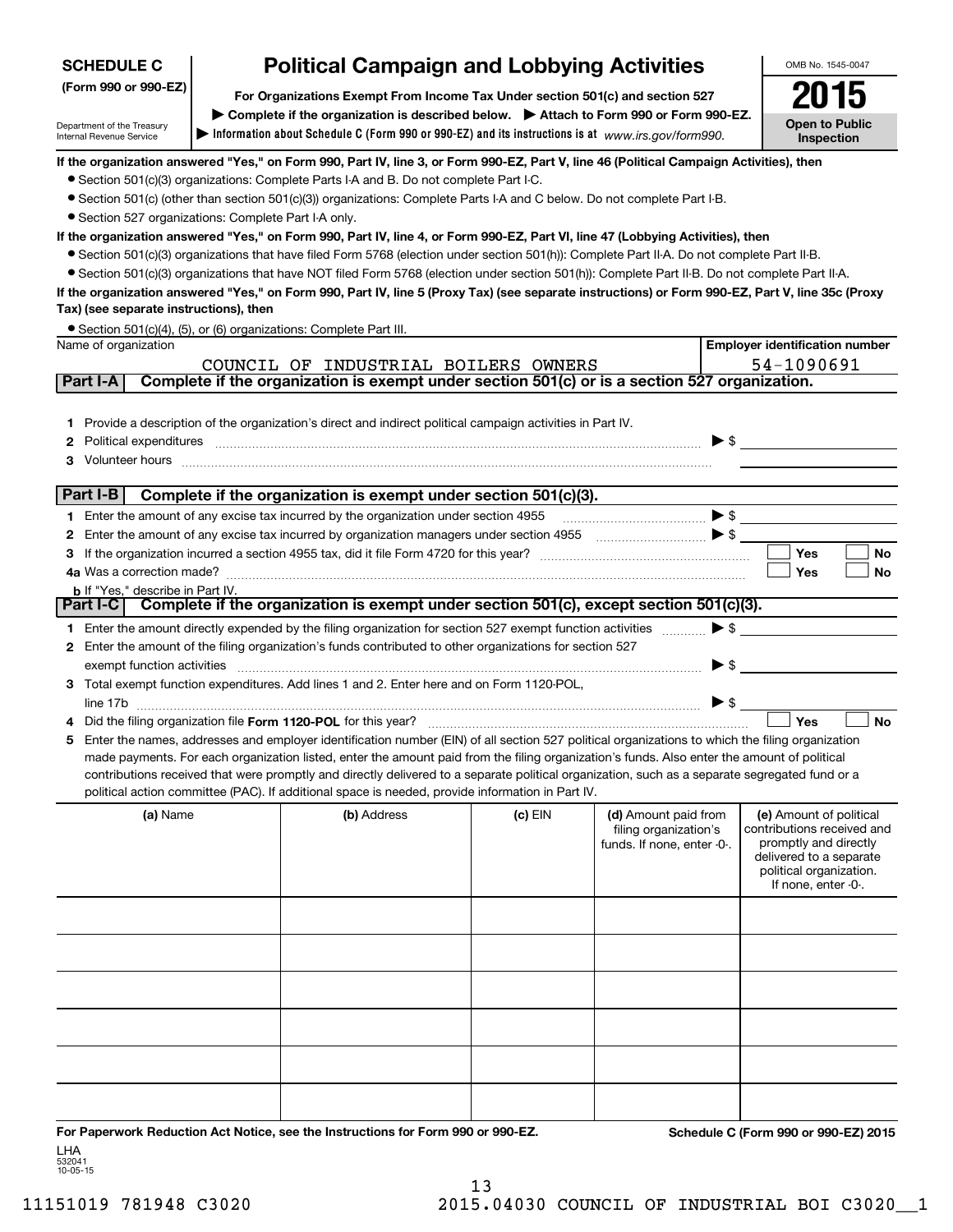| Schedule C (Form 990 or 990-EZ) 2015 COUNCIL OF INDUSTRIAL BOILERS OWNERS<br>Complete if the organization is exempt under section 501(c)(3) and filed Form 5768 (election under<br>Part II-A<br>section 501(h)). |                                                                                        |                                                           |                                                                                                                                   |                                        | $54 - 1090691$ Page 2          |  |  |  |  |  |
|------------------------------------------------------------------------------------------------------------------------------------------------------------------------------------------------------------------|----------------------------------------------------------------------------------------|-----------------------------------------------------------|-----------------------------------------------------------------------------------------------------------------------------------|----------------------------------------|--------------------------------|--|--|--|--|--|
| A Check $\blacktriangleright$<br>expenses, and share of excess lobbying expenditures).                                                                                                                           |                                                                                        |                                                           | if the filing organization belongs to an affiliated group (and list in Part IV each affiliated group member's name, address, EIN, |                                        |                                |  |  |  |  |  |
| <b>B</b> Check <b>D</b><br>if the filing organization checked box A and "limited control" provisions apply.                                                                                                      |                                                                                        |                                                           |                                                                                                                                   |                                        |                                |  |  |  |  |  |
|                                                                                                                                                                                                                  | <b>Limits on Lobbying Expenditures</b>                                                 | (The term "expenditures" means amounts paid or incurred.) |                                                                                                                                   | (a) Filing<br>organization's<br>totals | (b) Affiliated group<br>totals |  |  |  |  |  |
| 1a Total lobbying expenditures to influence public opinion (grass roots lobbying)                                                                                                                                |                                                                                        |                                                           |                                                                                                                                   |                                        |                                |  |  |  |  |  |
|                                                                                                                                                                                                                  | <b>b</b> Total lobbying expenditures to influence a legislative body (direct lobbying) |                                                           |                                                                                                                                   |                                        |                                |  |  |  |  |  |
| с                                                                                                                                                                                                                |                                                                                        |                                                           |                                                                                                                                   |                                        |                                |  |  |  |  |  |
| Other exempt purpose expenditures<br>d                                                                                                                                                                           |                                                                                        |                                                           |                                                                                                                                   |                                        |                                |  |  |  |  |  |
|                                                                                                                                                                                                                  |                                                                                        |                                                           |                                                                                                                                   |                                        |                                |  |  |  |  |  |
| f Lobbying nontaxable amount. Enter the amount from the following table in both columns.                                                                                                                         |                                                                                        |                                                           |                                                                                                                                   |                                        |                                |  |  |  |  |  |
| If the amount on line 1e, column (a) or (b) is:                                                                                                                                                                  |                                                                                        | The lobbying nontaxable amount is:                        |                                                                                                                                   |                                        |                                |  |  |  |  |  |
| Not over \$500,000                                                                                                                                                                                               |                                                                                        | 20% of the amount on line 1e.                             |                                                                                                                                   |                                        |                                |  |  |  |  |  |
| Over \$500,000 but not over \$1,000,000                                                                                                                                                                          |                                                                                        | \$100,000 plus 15% of the excess over \$500,000.          |                                                                                                                                   |                                        |                                |  |  |  |  |  |
| Over \$1,000,000 but not over \$1,500,000                                                                                                                                                                        |                                                                                        | \$175,000 plus 10% of the excess over \$1,000,000.        |                                                                                                                                   |                                        |                                |  |  |  |  |  |
| Over \$1,500,000 but not over \$17,000,000                                                                                                                                                                       | \$225,000 plus 5% of the excess over \$1,500,000.                                      |                                                           |                                                                                                                                   |                                        |                                |  |  |  |  |  |
| Over \$17,000,000                                                                                                                                                                                                |                                                                                        |                                                           |                                                                                                                                   |                                        |                                |  |  |  |  |  |
|                                                                                                                                                                                                                  | \$1,000,000.                                                                           |                                                           |                                                                                                                                   |                                        |                                |  |  |  |  |  |
| g Grassroots nontaxable amount (enter 25% of line 1f)                                                                                                                                                            |                                                                                        |                                                           |                                                                                                                                   |                                        |                                |  |  |  |  |  |
| h Subtract line 1q from line 1a. If zero or less, enter -0-                                                                                                                                                      |                                                                                        |                                                           |                                                                                                                                   |                                        |                                |  |  |  |  |  |
| i Subtract line 1f from line 1c. If zero or less, enter 0                                                                                                                                                        |                                                                                        |                                                           |                                                                                                                                   |                                        |                                |  |  |  |  |  |
| If there is an amount other than zero on either line 1h or line 1i, did the organization file Form 4720                                                                                                          |                                                                                        |                                                           |                                                                                                                                   |                                        |                                |  |  |  |  |  |
| reporting section 4911 tax for this year?                                                                                                                                                                        |                                                                                        |                                                           |                                                                                                                                   |                                        | Yes<br>No                      |  |  |  |  |  |
|                                                                                                                                                                                                                  |                                                                                        | 4-Year Averaging Period Under section 501(h)              |                                                                                                                                   |                                        |                                |  |  |  |  |  |
| (Some organizations that made a section 501(h) election do not have to complete all of the five columns below.                                                                                                   |                                                                                        | See the separate instructions for lines 2a through 2f.)   |                                                                                                                                   |                                        |                                |  |  |  |  |  |
|                                                                                                                                                                                                                  |                                                                                        | Lobbying Expenditures During 4-Year Averaging Period      |                                                                                                                                   |                                        |                                |  |  |  |  |  |
| Calendar year<br>(or fiscal year beginning in)                                                                                                                                                                   | (a) $2012$                                                                             | $(b)$ 2013                                                | $(c)$ 2014                                                                                                                        | (d) $2015$                             | (e) Total                      |  |  |  |  |  |
| 2a Lobbying nontaxable amount                                                                                                                                                                                    |                                                                                        |                                                           |                                                                                                                                   |                                        |                                |  |  |  |  |  |
| <b>b</b> Lobbying ceiling amount<br>(150% of line 2a, column(e))                                                                                                                                                 |                                                                                        |                                                           |                                                                                                                                   |                                        |                                |  |  |  |  |  |
|                                                                                                                                                                                                                  |                                                                                        |                                                           |                                                                                                                                   |                                        |                                |  |  |  |  |  |
| c Total lobbying expenditures                                                                                                                                                                                    |                                                                                        |                                                           |                                                                                                                                   |                                        |                                |  |  |  |  |  |
| d Grassroots nontaxable amount                                                                                                                                                                                   |                                                                                        |                                                           |                                                                                                                                   |                                        |                                |  |  |  |  |  |
| e Grassroots ceiling amount                                                                                                                                                                                      |                                                                                        |                                                           |                                                                                                                                   |                                        |                                |  |  |  |  |  |
| (150% of line 2d, column (e))                                                                                                                                                                                    |                                                                                        |                                                           |                                                                                                                                   |                                        |                                |  |  |  |  |  |
| f Grassroots lobbying expenditures                                                                                                                                                                               |                                                                                        |                                                           |                                                                                                                                   |                                        |                                |  |  |  |  |  |

**Schedule C (Form 990 or 990-EZ) 2015**

532042 10-05-15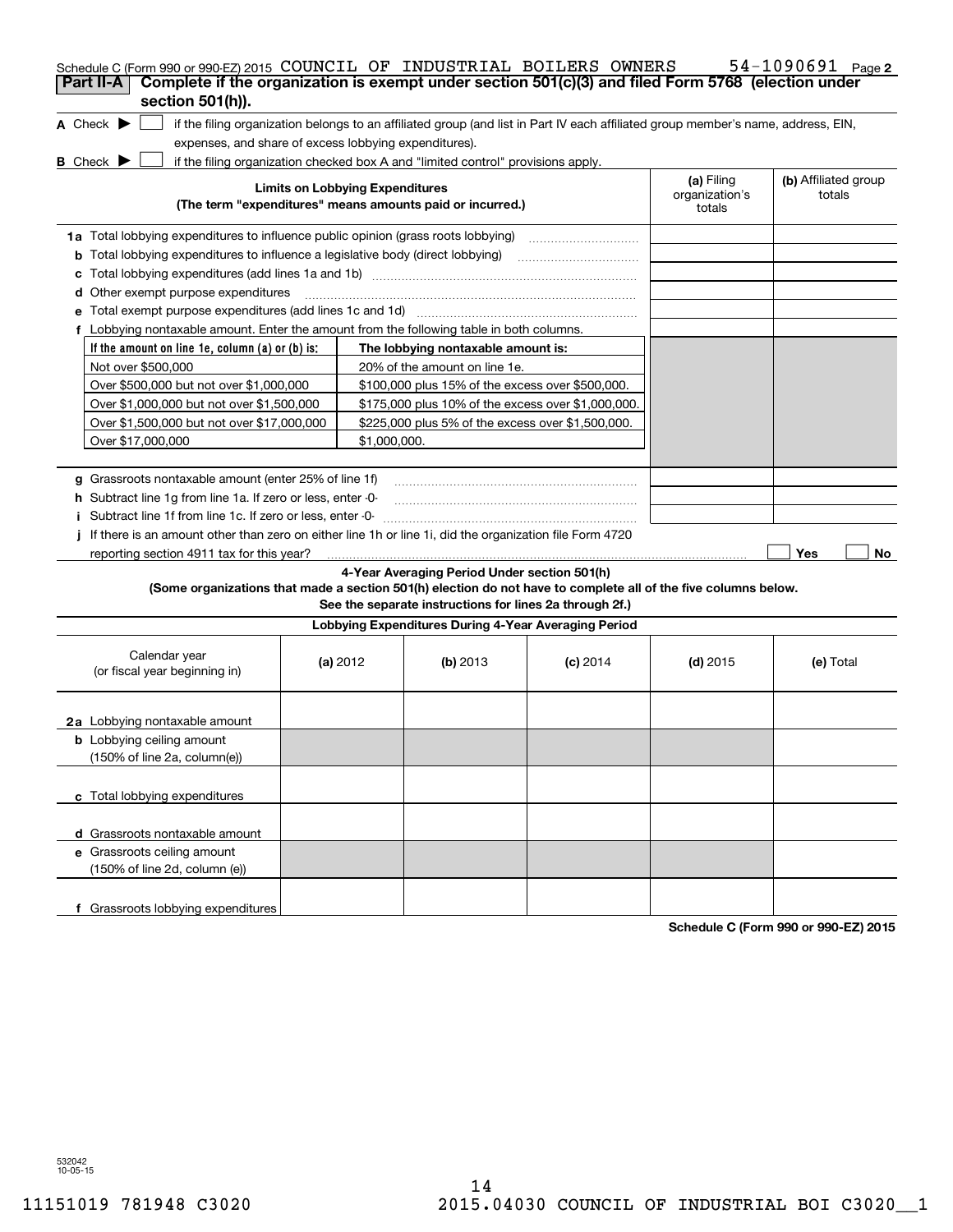#### **3** Schedule C (Form 990 or 990-EZ) 2015  $\,$  COUNCIL OF INDUSTRIAL BOILERS OWNERS  $\,$  54-1090691  $\,$  Page **Part II-B Complete if the organization is exempt under section 501(c)(3) and has NOT filed Form 5768 (election under section 501(h)).**

|              | For each "Yes," response on lines 1a through 1i below, provide in Part IV a detailed description                                                                                                                                    |     | (a)            |        | (b)      |  |
|--------------|-------------------------------------------------------------------------------------------------------------------------------------------------------------------------------------------------------------------------------------|-----|----------------|--------|----------|--|
|              | of the lobbying activity.                                                                                                                                                                                                           | Yes | No             | Amount |          |  |
| 1            | During the year, did the filing organization attempt to influence foreign, national, state or<br>local legislation, including any attempt to influence public opinion on a legislative matter<br>or referendum, through the use of: |     |                |        |          |  |
|              | <b>b</b> Paid staff or management (include compensation in expenses reported on lines 1c through 1i)?                                                                                                                               |     |                |        |          |  |
|              |                                                                                                                                                                                                                                     |     |                |        |          |  |
|              | e Publications, or published or broadcast statements?                                                                                                                                                                               |     |                |        |          |  |
|              |                                                                                                                                                                                                                                     |     |                |        |          |  |
| a            | Direct contact with legislators, their staffs, government officials, or a legislative body?                                                                                                                                         |     |                |        |          |  |
|              | h Rallies, demonstrations, seminars, conventions, speeches, lectures, or any similar means?<br><i>i</i> Other activities?                                                                                                           |     |                |        |          |  |
|              |                                                                                                                                                                                                                                     |     |                |        |          |  |
|              | 2a Did the activities in line 1 cause the organization to be not described in section 501(c)(3)?                                                                                                                                    |     |                |        |          |  |
|              | <b>b</b> If "Yes," enter the amount of any tax incurred under section 4912                                                                                                                                                          |     |                |        |          |  |
|              | c If "Yes," enter the amount of any tax incurred by organization managers under section 4912                                                                                                                                        |     |                |        |          |  |
|              | d If the filing organization incurred a section 4912 tax, did it file Form 4720 for this year?                                                                                                                                      |     |                |        |          |  |
|              | Complete if the organization is exempt under section 501(c)(4), section 501(c)(5), or section<br> Part III-A <br>$501(c)(6)$ .                                                                                                      |     |                |        |          |  |
|              |                                                                                                                                                                                                                                     |     |                | Yes    | No       |  |
| 1            | Were substantially all (90% or more) dues received nondeductible by members?                                                                                                                                                        |     | $\mathbf{1}$   |        | х        |  |
| $\mathbf{2}$ |                                                                                                                                                                                                                                     |     | $\mathbf 2$    |        | х        |  |
| 3            | Did the organization agree to carry over lobbying and political expenditures from the prior year?                                                                                                                                   |     | 3              |        | X        |  |
|              | Complete if the organization is exempt under section 501(c)(4), section 501(c)(5), or section<br> Part III-B                                                                                                                        |     |                |        |          |  |
|              | 501(c)(6) and if either (a) BOTH Part III-A, lines 1 and 2, are answered "No," OR (b) Part III-A, line 3, is<br>answered "Yes."                                                                                                     |     |                |        |          |  |
| 1            | Dues, assessments and similar amounts from members [111] www.communicallyness.communicallyness.communicallyness.communicallyness.communicallyness.communicallyness.communicallyness.communicallyness.communicallyness.communic      |     | 1              |        | 854,999. |  |
| $\mathbf{2}$ | Section 162(e) nondeductible lobbying and political expenditures (do not include amounts of political                                                                                                                               |     |                |        |          |  |
|              | expenses for which the section 527(f) tax was paid).                                                                                                                                                                                |     |                |        |          |  |
|              |                                                                                                                                                                                                                                     |     | 2a             |        | 130,000. |  |
|              | <b>b</b> Carryover from last year manufactured and contain the contract of the contract of the contract of the contract of the contract of the contract of the contract of the contract of the contract of the contract of the cont |     | 2 <sub>b</sub> |        |          |  |
|              |                                                                                                                                                                                                                                     |     | 2c             |        | 130,000. |  |
| з            | Aggregate amount reported in section 6033(e)(1)(A) notices of nondeductible section 162(e) dues                                                                                                                                     |     | 3              |        | 130,000. |  |
| 4            | If notices were sent and the amount on line 2c exceeds the amount on line 3, what portion of the excess                                                                                                                             |     |                |        |          |  |
|              | does the organization agree to carryover to the reasonable estimate of nondeductible lobbying and political                                                                                                                         |     |                |        |          |  |
|              |                                                                                                                                                                                                                                     |     | 4              |        |          |  |
| 5            |                                                                                                                                                                                                                                     |     | 5              |        |          |  |
| Part IV      | <b>Supplemental Information</b>                                                                                                                                                                                                     |     |                |        |          |  |
|              | Provide the descriptions required for Part I-A, line 1; Part I-B, line 4; Part I-C, line 5; Part II-A (affiliated group list); Part II-A, lines 1 and 2 (see                                                                        |     |                |        |          |  |
|              | instructions); and Part II-B, line 1. Also, complete this part for any additional information.                                                                                                                                      |     |                |        |          |  |

**Schedule C (Form 990 or 990-EZ) 2015**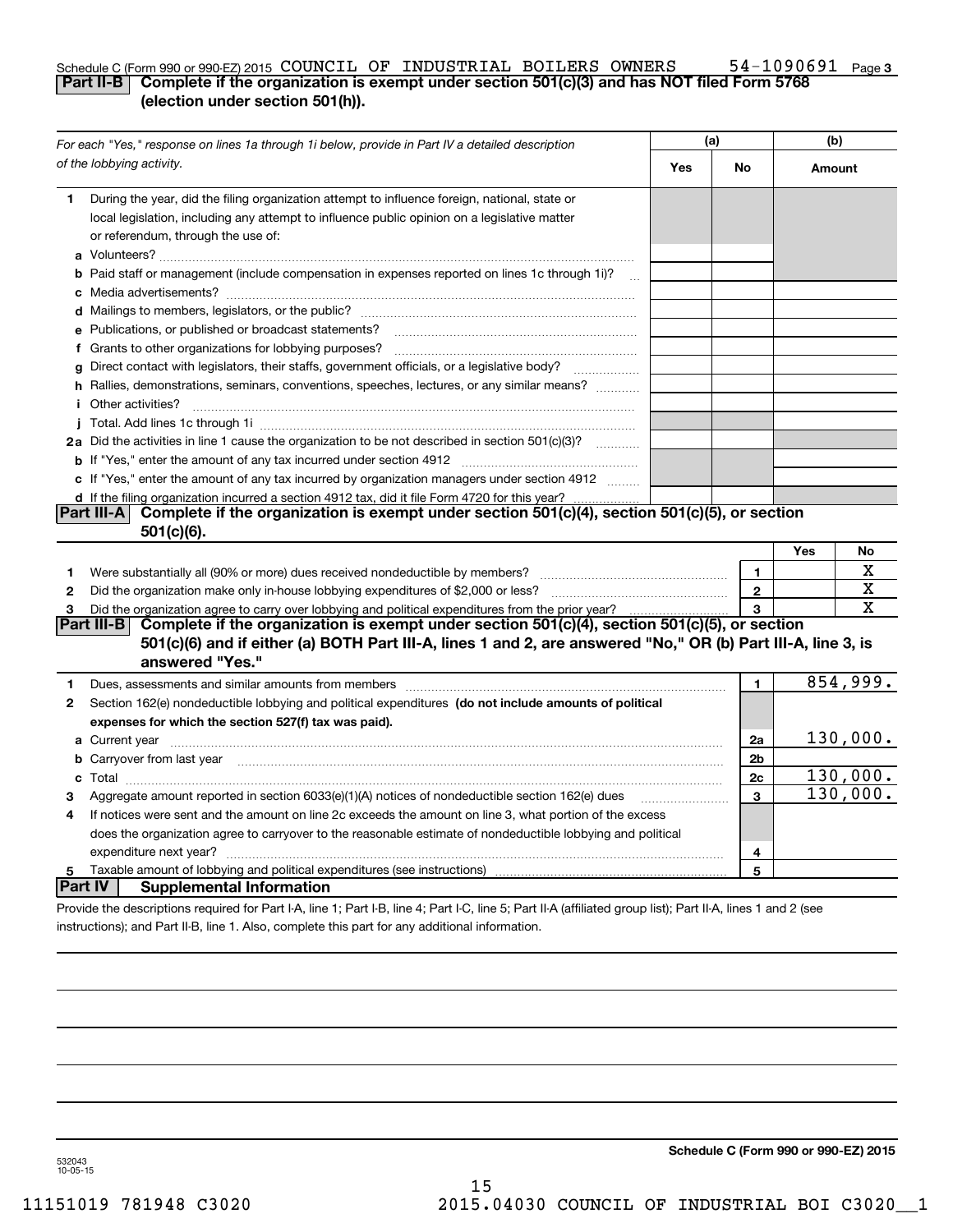| <b>SCHEDULE D</b><br>(Form 990)<br>Department of the Treasury<br>Internal Revenue Service | <b>Supplemental Financial Statements</b><br>Complete if the organization answered "Yes" on Form 990,<br>Part IV, line 6, 7, 8, 9, 10, 11a, 11b, 11c, 11d, 11e, 11f, 12a, or 12b.<br>Information about Schedule D (Form 990) and its instructions is at www.irs.gov/form990.                                                                                 | OMB No. 1545-0047<br><b>Open to Public</b><br>Inspection |  |                                                     |
|-------------------------------------------------------------------------------------------|-------------------------------------------------------------------------------------------------------------------------------------------------------------------------------------------------------------------------------------------------------------------------------------------------------------------------------------------------------------|----------------------------------------------------------|--|-----------------------------------------------------|
| Name of the organization                                                                  | COUNCIL OF INDUSTRIAL BOILERS OWNERS                                                                                                                                                                                                                                                                                                                        |                                                          |  | <b>Employer identification number</b><br>54-1090691 |
| <b>Part</b> I                                                                             | Organizations Maintaining Donor Advised Funds or Other Similar Funds or Accounts.<br>organization answered "Yes" on Form 990, Part IV, line 6.                                                                                                                                                                                                              | (a) Donor advised funds                                  |  | Complete if the<br>(b) Funds and other accounts     |
| 2<br>3<br>Aggregate value at end of year<br>4                                             | Aggregate value of contributions to (during year)<br>.<br>Aggregate value of grants from (during year)<br>.                                                                                                                                                                                                                                                 |                                                          |  |                                                     |
| 5<br>6                                                                                    | Did the organization inform all donors and donor advisors in writing that the assets held in donor advised funds<br>Did the organization inform all grantees, donors, and donor advisors in writing that grant funds can be used only<br>for charitable purposes and not for the benefit of the donor or donor advisor, or for any other purpose conferring |                                                          |  | Yes<br>No                                           |

|         | ior chantable purposes and not for the benefit of the donor or donor advisor, or for any other purpose comenin                                             |                |                                 |    |
|---------|------------------------------------------------------------------------------------------------------------------------------------------------------------|----------------|---------------------------------|----|
|         | impermissible private benefit?                                                                                                                             |                | Yes                             | No |
| Part II | Conservation Easements. Complete if the organization answered "Yes" on Form 990, Part IV, line 7.                                                          |                |                                 |    |
| 1       | Purpose(s) of conservation easements held by the organization (check all that apply).                                                                      |                |                                 |    |
|         | Preservation of land for public use (e.g., recreation or education)<br>Preservation of a historically important land area                                  |                |                                 |    |
|         | Protection of natural habitat<br>Preservation of a certified historic structure                                                                            |                |                                 |    |
|         | Preservation of open space                                                                                                                                 |                |                                 |    |
| 2       | Complete lines 2a through 2d if the organization held a qualified conservation contribution in the form of a conservation easement on the last             |                |                                 |    |
|         | day of the tax year.                                                                                                                                       |                | Held at the End of the Tax Year |    |
|         | a Total number of conservation easements                                                                                                                   | 2a             |                                 |    |
|         | Total acreage restricted by conservation easements                                                                                                         | 2 <sub>b</sub> |                                 |    |
| с       | Number of conservation easements on a certified historic structure included in (a) manufacture of conservation                                             | 2c             |                                 |    |
| d       | Number of conservation easements included in (c) acquired after 8/17/06, and not on a historic structure                                                   |                |                                 |    |
|         | listed in the National Register                                                                                                                            | 2d             |                                 |    |
| 3       | Number of conservation easements modified, transferred, released, extinguished, or terminated by the organization during the tax                           |                |                                 |    |
|         | year                                                                                                                                                       |                |                                 |    |
| 4       | Number of states where property subject to conservation easement is located                                                                                |                |                                 |    |
| 5       | Does the organization have a written policy regarding the periodic monitoring, inspection, handling of                                                     |                |                                 |    |
|         | violations, and enforcement of the conservation easements it holds?                                                                                        |                | Yes                             | No |
| 6       | Staff and volunteer hours devoted to monitoring, inspecting, handling of violations, and enforcing conservation easements during the year                  |                |                                 |    |
|         |                                                                                                                                                            |                |                                 |    |
| 7       | Amount of expenses incurred in monitoring, inspecting, handling of violations, and enforcing conservation easements during the year                        |                |                                 |    |
|         | $\blacktriangleright$ \$                                                                                                                                   |                |                                 |    |
| 8       | Does each conservation easement reported on line 2(d) above satisfy the requirements of section 170(h)(4)(B)(i)                                            |                |                                 |    |
|         | and section $170(h)(4)(B)(ii)?$                                                                                                                            |                | Yes                             | No |
| 9       | In Part XIII, describe how the organization reports conservation easements in its revenue and expense statement, and balance sheet, and                    |                |                                 |    |
|         | include, if applicable, the text of the footnote to the organization's financial statements that describes the organization's accounting for               |                |                                 |    |
|         | conservation easements.                                                                                                                                    |                |                                 |    |
|         | Organizations Maintaining Collections of Art, Historical Treasures, or Other Similar Assets.<br>Part III                                                   |                |                                 |    |
|         | Complete if the organization answered "Yes" on Form 990, Part IV, line 8.                                                                                  |                |                                 |    |
|         | 1a If the organization elected, as permitted under SFAS 116 (ASC 958), not to report in its revenue statement and balance sheet works of art,              |                |                                 |    |
|         | historical treasures, or other similar assets held for public exhibition, education, or research in furtherance of public service, provide, in Part XIII,  |                |                                 |    |
|         | the text of the footnote to its financial statements that describes these items.                                                                           |                |                                 |    |
|         | <b>b</b> If the organization elected, as permitted under SFAS 116 (ASC 958), to report in its revenue statement and balance sheet works of art, historical |                |                                 |    |
|         | treasures, or other similar assets held for public exhibition, education, or research in furtherance of public service, provide the following amounts      |                |                                 |    |

| 532051<br>$11-02-15$ | LHA For Paperwork Reduction Act Notice, see the Instructions for Form 990.                                                   | Schedule D (Form 990) 2015 |
|----------------------|------------------------------------------------------------------------------------------------------------------------------|----------------------------|
|                      |                                                                                                                              |                            |
|                      | a Revenue included on Form 990, Part VIII, line 1                                                                            |                            |
|                      | the following amounts required to be reported under SFAS 116 (ASC 958) relating to these items:                              |                            |
| 2                    | If the organization received or held works of art, historical treasures, or other similar assets for financial gain, provide |                            |
|                      | (ii) Assets included in Form 990, Part X                                                                                     |                            |
|                      | Revenue included on Form 990, Part VIII, line 1<br>(i)                                                                       |                            |
|                      | relating to these items:                                                                                                     |                            |

16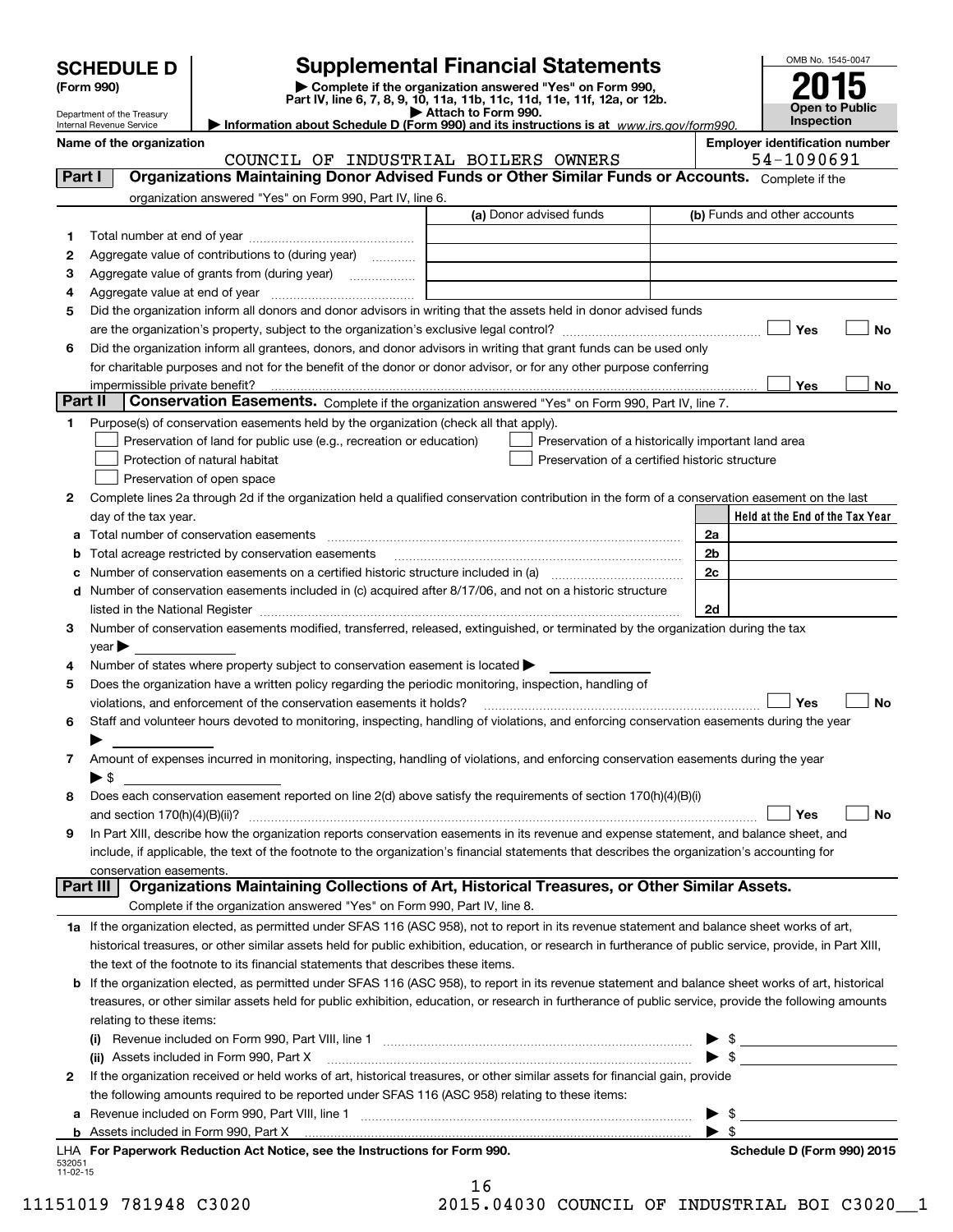|        | Schedule D (Form 990) 2015                                                                                                                                                            | COUNCIL OF INDUSTRIAL BOILERS OWNERS |   |                |                                                                                                                                                                                                                               |            |                 | 54-1090691 Page 2          |                     |            |     |
|--------|---------------------------------------------------------------------------------------------------------------------------------------------------------------------------------------|--------------------------------------|---|----------------|-------------------------------------------------------------------------------------------------------------------------------------------------------------------------------------------------------------------------------|------------|-----------------|----------------------------|---------------------|------------|-----|
|        | Part III<br>Organizations Maintaining Collections of Art, Historical Treasures, or Other Similar Assets (continued)                                                                   |                                      |   |                |                                                                                                                                                                                                                               |            |                 |                            |                     |            |     |
| 3      | Using the organization's acquisition, accession, and other records, check any of the following that are a significant use of its collection items                                     |                                      |   |                |                                                                                                                                                                                                                               |            |                 |                            |                     |            |     |
|        | (check all that apply):                                                                                                                                                               |                                      |   |                |                                                                                                                                                                                                                               |            |                 |                            |                     |            |     |
| a      | Public exhibition                                                                                                                                                                     |                                      |   |                | Loan or exchange programs                                                                                                                                                                                                     |            |                 |                            |                     |            |     |
| b      | Scholarly research                                                                                                                                                                    |                                      |   |                | Other and the contract of the contract of the contract of the contract of the contract of the contract of the contract of the contract of the contract of the contract of the contract of the contract of the contract of the |            |                 |                            |                     |            |     |
| с      | Preservation for future generations                                                                                                                                                   |                                      |   |                |                                                                                                                                                                                                                               |            |                 |                            |                     |            |     |
| 4      | Provide a description of the organization's collections and explain how they further the organization's exempt purpose in Part XIII.                                                  |                                      |   |                |                                                                                                                                                                                                                               |            |                 |                            |                     |            |     |
| 5      | During the year, did the organization solicit or receive donations of art, historical treasures, or other similar assets                                                              |                                      |   |                |                                                                                                                                                                                                                               |            |                 |                            |                     |            |     |
|        | to be sold to raise funds rather than to be maintained as part of the organization's collection?                                                                                      |                                      |   |                |                                                                                                                                                                                                                               | . <u>.</u> |                 |                            | Yes                 |            | No  |
|        | Escrow and Custodial Arrangements. Complete if the organization answered "Yes" on Form 990, Part IV, line 9, or<br><b>Part IV</b><br>reported an amount on Form 990, Part X, line 21. |                                      |   |                |                                                                                                                                                                                                                               |            |                 |                            |                     |            |     |
|        | 1a Is the organization an agent, trustee, custodian or other intermediary for contributions or other assets not included                                                              |                                      |   |                |                                                                                                                                                                                                                               |            |                 |                            |                     |            |     |
|        | on Form 990, Part X? [11] matter contracts and contracts and contracts are contracted as a form 990, Part X?                                                                          |                                      |   |                |                                                                                                                                                                                                                               |            |                 |                            | Yes                 |            | No  |
|        | <b>b</b> If "Yes," explain the arrangement in Part XIII and complete the following table:                                                                                             |                                      |   |                |                                                                                                                                                                                                                               |            |                 |                            |                     |            |     |
|        |                                                                                                                                                                                       |                                      |   |                |                                                                                                                                                                                                                               |            |                 |                            | Amount              |            |     |
| c      | Beginning balance <u>www.maren.communication.communication.communication.communication.com</u>                                                                                        |                                      |   |                |                                                                                                                                                                                                                               |            | 1c              |                            |                     |            |     |
|        | d Additions during the year measurements are all an according to the year.                                                                                                            |                                      |   |                |                                                                                                                                                                                                                               |            | 1d              |                            |                     |            |     |
|        | e Distributions during the year manufactured and an according to the year manufactured and the year manufactur                                                                        |                                      |   |                |                                                                                                                                                                                                                               |            | 1e              |                            |                     |            |     |
|        |                                                                                                                                                                                       |                                      |   |                |                                                                                                                                                                                                                               |            | 1f              |                            |                     |            |     |
|        | 2a Did the organization include an amount on Form 990, Part X, line 21, for escrow or custodial account liability?                                                                    |                                      |   |                |                                                                                                                                                                                                                               |            |                 | .                          | Yes                 |            | No  |
|        | <b>b</b> If "Yes," explain the arrangement in Part XIII. Check here if the explanation has been provided on Part XIII                                                                 |                                      |   |                |                                                                                                                                                                                                                               |            |                 |                            |                     |            |     |
| Part V | Endowment Funds. Complete if the organization answered "Yes" on Form 990, Part IV, line 10.                                                                                           |                                      |   |                |                                                                                                                                                                                                                               |            |                 |                            |                     |            |     |
|        |                                                                                                                                                                                       | (a) Current year                     |   | (b) Prior year | (c) Two years back $\vert$ (d) Three years back $\vert$                                                                                                                                                                       |            |                 |                            | (e) Four years back |            |     |
|        | 1a Beginning of year balance                                                                                                                                                          |                                      |   |                |                                                                                                                                                                                                                               |            |                 |                            |                     |            |     |
| b      |                                                                                                                                                                                       |                                      |   |                |                                                                                                                                                                                                                               |            |                 |                            |                     |            |     |
|        | Net investment earnings, gains, and losses                                                                                                                                            |                                      |   |                |                                                                                                                                                                                                                               |            |                 |                            |                     |            |     |
|        |                                                                                                                                                                                       |                                      |   |                |                                                                                                                                                                                                                               |            |                 |                            |                     |            |     |
|        | e Other expenditures for facilities                                                                                                                                                   |                                      |   |                |                                                                                                                                                                                                                               |            |                 |                            |                     |            |     |
|        |                                                                                                                                                                                       |                                      |   |                |                                                                                                                                                                                                                               |            |                 |                            |                     |            |     |
|        | and programs                                                                                                                                                                          |                                      |   |                |                                                                                                                                                                                                                               |            |                 |                            |                     |            |     |
|        | f Administrative expenses                                                                                                                                                             |                                      |   |                |                                                                                                                                                                                                                               |            |                 |                            |                     |            |     |
| g      | End of year balance                                                                                                                                                                   |                                      |   |                |                                                                                                                                                                                                                               |            |                 |                            |                     |            |     |
| 2      | Provide the estimated percentage of the current year end balance (line 1g, column (a)) held as:                                                                                       |                                      |   |                |                                                                                                                                                                                                                               |            |                 |                            |                     |            |     |
| а      | Board designated or quasi-endowment                                                                                                                                                   |                                      | % |                |                                                                                                                                                                                                                               |            |                 |                            |                     |            |     |
| b      | Permanent endowment                                                                                                                                                                   | %                                    |   |                |                                                                                                                                                                                                                               |            |                 |                            |                     |            |     |
| c      | Temporarily restricted endowment $\blacktriangleright$                                                                                                                                | %                                    |   |                |                                                                                                                                                                                                                               |            |                 |                            |                     |            |     |
|        | The percentages on lines 2a, 2b, and 2c should equal 100%.                                                                                                                            |                                      |   |                |                                                                                                                                                                                                                               |            |                 |                            |                     |            |     |
|        | 3a Are there endowment funds not in the possession of the organization that are held and administered for the organization                                                            |                                      |   |                |                                                                                                                                                                                                                               |            |                 |                            |                     |            |     |
|        | by:                                                                                                                                                                                   |                                      |   |                |                                                                                                                                                                                                                               |            |                 |                            |                     | <b>Yes</b> | No. |
|        | (i)                                                                                                                                                                                   |                                      |   |                |                                                                                                                                                                                                                               |            |                 |                            | 3a(i)               |            |     |
|        |                                                                                                                                                                                       |                                      |   |                |                                                                                                                                                                                                                               |            |                 |                            | 3a(ii)              |            |     |
|        |                                                                                                                                                                                       |                                      |   |                |                                                                                                                                                                                                                               |            |                 |                            | 3b                  |            |     |
|        | Describe in Part XIII the intended uses of the organization's endowment funds.<br>Part VI<br>Land, Buildings, and Equipment.                                                          |                                      |   |                |                                                                                                                                                                                                                               |            |                 |                            |                     |            |     |
|        |                                                                                                                                                                                       |                                      |   |                |                                                                                                                                                                                                                               |            |                 |                            |                     |            |     |
|        | Complete if the organization answered "Yes" on Form 990, Part IV, line 11a. See Form 990, Part X, line 10.                                                                            |                                      |   |                |                                                                                                                                                                                                                               |            |                 |                            |                     |            |     |
|        | Description of property                                                                                                                                                               | (a) Cost or other                    |   |                | (b) Cost or other                                                                                                                                                                                                             |            | (c) Accumulated |                            | (d) Book value      |            |     |
|        |                                                                                                                                                                                       | basis (investment)                   |   |                | basis (other)                                                                                                                                                                                                                 |            | depreciation    |                            |                     |            |     |
|        |                                                                                                                                                                                       |                                      |   |                |                                                                                                                                                                                                                               |            |                 |                            |                     |            |     |
| b      |                                                                                                                                                                                       |                                      |   |                |                                                                                                                                                                                                                               |            |                 |                            |                     |            |     |
|        |                                                                                                                                                                                       |                                      |   |                |                                                                                                                                                                                                                               |            |                 |                            |                     |            |     |
|        |                                                                                                                                                                                       |                                      |   |                |                                                                                                                                                                                                                               |            |                 |                            |                     |            |     |
|        |                                                                                                                                                                                       |                                      |   |                |                                                                                                                                                                                                                               |            |                 |                            |                     |            |     |
|        |                                                                                                                                                                                       |                                      |   |                |                                                                                                                                                                                                                               |            |                 |                            |                     |            | 0.  |
|        |                                                                                                                                                                                       |                                      |   |                |                                                                                                                                                                                                                               |            |                 | Schedule D (Form 990) 2015 |                     |            |     |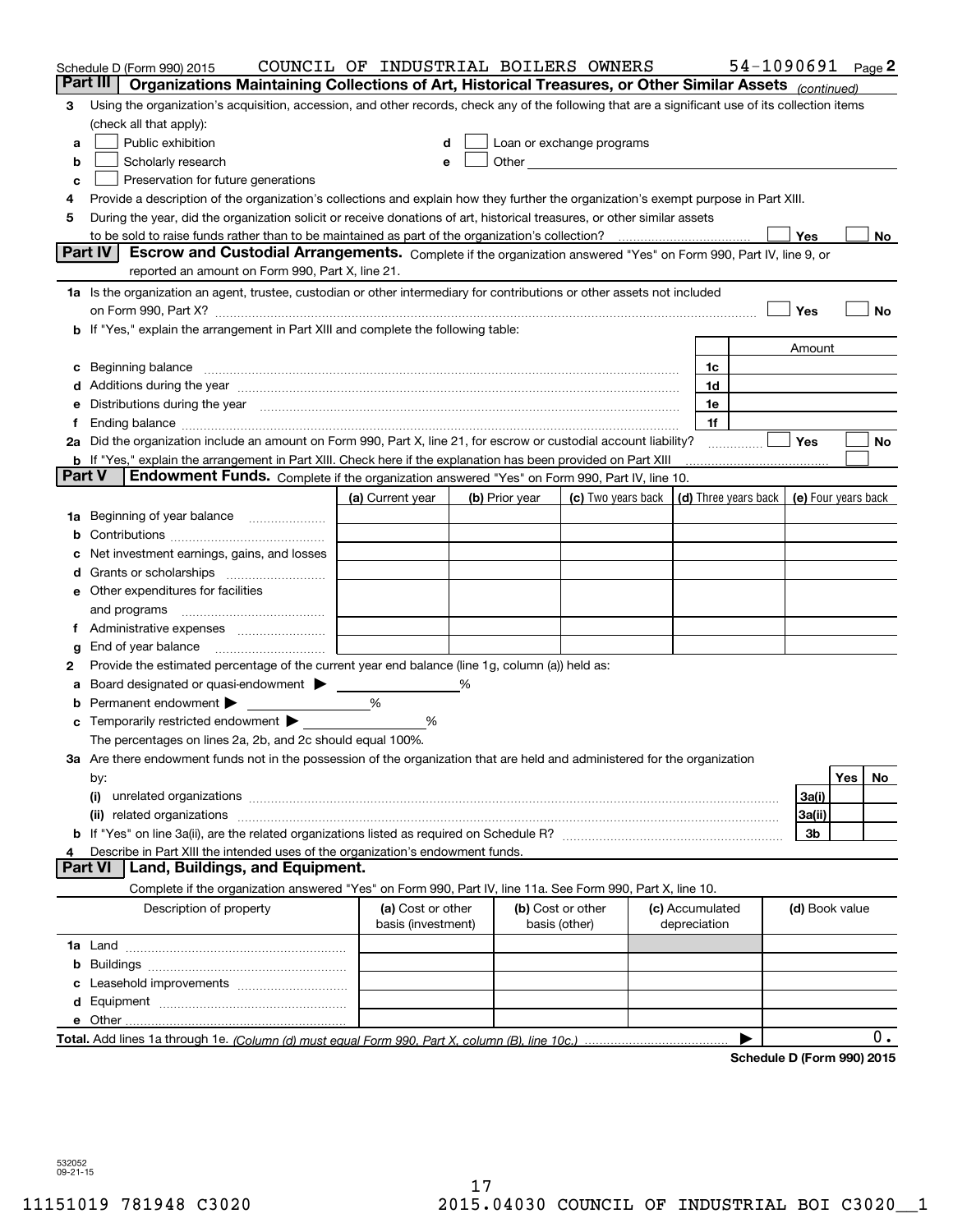| Schedule D (Form 990) 2015<br><b>Part VIII</b><br><b>Investments - Other Securities.</b>                                                                |                 | COUNCIL OF INDUSTRIAL BOILERS OWNERS | 54-1090691<br>$_{\text{Page}}$ 3                          |
|---------------------------------------------------------------------------------------------------------------------------------------------------------|-----------------|--------------------------------------|-----------------------------------------------------------|
| Complete if the organization answered "Yes" on Form 990, Part IV, line 11b. See Form 990, Part X, line 12.                                              |                 |                                      |                                                           |
| (a) Description of security or category (including name of security)                                                                                    | (b) Book value  |                                      | (c) Method of valuation: Cost or end-of-year market value |
|                                                                                                                                                         |                 |                                      |                                                           |
|                                                                                                                                                         |                 |                                      |                                                           |
| (3) Other                                                                                                                                               |                 |                                      |                                                           |
| (A)                                                                                                                                                     |                 |                                      |                                                           |
| (B)                                                                                                                                                     |                 |                                      |                                                           |
| (C)                                                                                                                                                     |                 |                                      |                                                           |
| (D)                                                                                                                                                     |                 |                                      |                                                           |
| (E)                                                                                                                                                     |                 |                                      |                                                           |
| (F)                                                                                                                                                     |                 |                                      |                                                           |
| (G)                                                                                                                                                     |                 |                                      |                                                           |
| (H)                                                                                                                                                     |                 |                                      |                                                           |
| Total. (Col. (b) must equal Form 990, Part X, col. (B) line 12.)                                                                                        |                 |                                      |                                                           |
| Part VIII Investments - Program Related.                                                                                                                |                 |                                      |                                                           |
| Complete if the organization answered "Yes" on Form 990, Part IV, line 11c. See Form 990, Part X, line 13.                                              |                 |                                      |                                                           |
| (a) Description of investment                                                                                                                           | (b) Book value  |                                      | (c) Method of valuation: Cost or end-of-year market value |
| (1)                                                                                                                                                     |                 |                                      |                                                           |
| (2)                                                                                                                                                     |                 |                                      |                                                           |
| (3)                                                                                                                                                     |                 |                                      |                                                           |
| (4)                                                                                                                                                     |                 |                                      |                                                           |
| (5)                                                                                                                                                     |                 |                                      |                                                           |
| (6)                                                                                                                                                     |                 |                                      |                                                           |
| (7)                                                                                                                                                     |                 |                                      |                                                           |
| (8)                                                                                                                                                     |                 |                                      |                                                           |
| (9)                                                                                                                                                     |                 |                                      |                                                           |
| <b>Total.</b> (Col. (b) must equal Form 990, Part X, col. (B) line 13.)<br><b>Other Assets.</b><br>Part IX                                              |                 |                                      |                                                           |
| Complete if the organization answered "Yes" on Form 990, Part IV, line 11d. See Form 990, Part X, line 15.                                              |                 |                                      |                                                           |
|                                                                                                                                                         | (a) Description |                                      | (b) Book value                                            |
| (1)                                                                                                                                                     |                 |                                      |                                                           |
| (2)                                                                                                                                                     |                 |                                      |                                                           |
| (3)                                                                                                                                                     |                 |                                      |                                                           |
| (4)                                                                                                                                                     |                 |                                      |                                                           |
| (5)                                                                                                                                                     |                 |                                      |                                                           |
| (6)                                                                                                                                                     |                 |                                      |                                                           |
| (7)                                                                                                                                                     |                 |                                      |                                                           |
| (8)                                                                                                                                                     |                 |                                      |                                                           |
| (9)                                                                                                                                                     |                 |                                      |                                                           |
| <b>Part X</b><br><b>Other Liabilities.</b>                                                                                                              |                 |                                      |                                                           |
| Complete if the organization answered "Yes" on Form 990, Part IV, line 11e or 11f. See Form 990, Part X, line 25.                                       |                 |                                      |                                                           |
| (a) Description of liability<br>1.                                                                                                                      |                 | (b) Book value                       |                                                           |
| (1)<br>Federal income taxes                                                                                                                             |                 |                                      |                                                           |
| <b>ACCRUED PENSION</b><br>(2)                                                                                                                           |                 | 35, 247.                             |                                                           |
| (3)                                                                                                                                                     |                 |                                      |                                                           |
| (4)                                                                                                                                                     |                 |                                      |                                                           |
| (5)                                                                                                                                                     |                 |                                      |                                                           |
| (6)                                                                                                                                                     |                 |                                      |                                                           |
| (7)                                                                                                                                                     |                 |                                      |                                                           |
| (8)                                                                                                                                                     |                 |                                      |                                                           |
| (9)                                                                                                                                                     |                 |                                      |                                                           |
| Total. (Column (b) must equal Form 990. Part X, col. (B) line 25.)  ▶                                                                                   |                 | 35,247.                              |                                                           |
| Liability for uncertain tax positions. In Part XIII, provide the text of the footnote to the organization's financial statements that reports the<br>2. |                 |                                      |                                                           |
| organization's liability for uncertain tax positions under FIN 48 (ASC 740). Check here if the text of the footnote has been provided in Part XIII      |                 |                                      |                                                           |

54-1090691 Page 3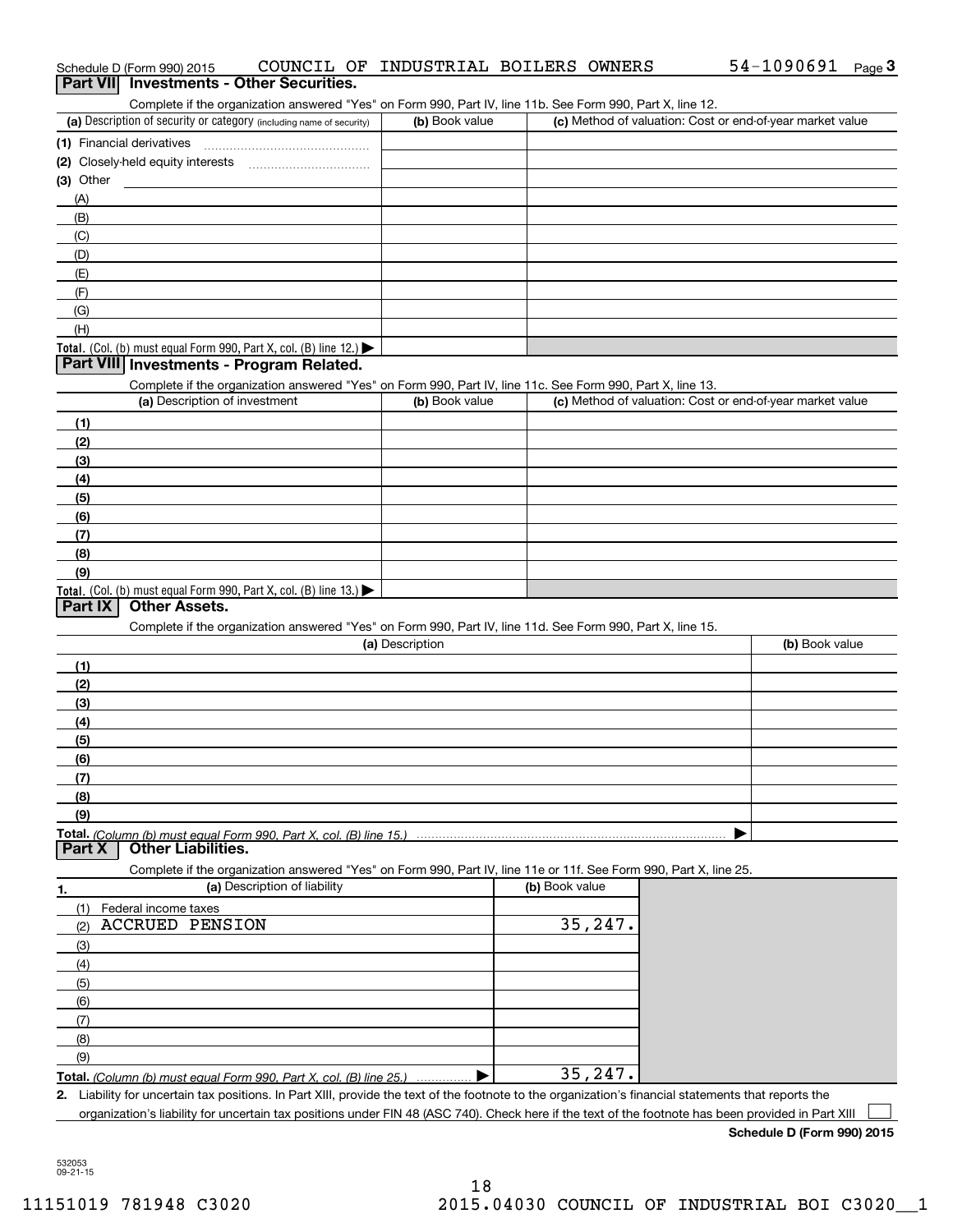|    | COUNCIL OF INDUSTRIAL BOILERS OWNERS<br>Schedule D (Form 990) 2015                                                       |                | 54-1090691<br>Page $4$ |
|----|--------------------------------------------------------------------------------------------------------------------------|----------------|------------------------|
|    | Reconciliation of Revenue per Audited Financial Statements With Revenue per Return.<br>Part XI                           |                |                        |
|    | Complete if the organization answered "Yes" on Form 990, Part IV, line 12a.                                              |                |                        |
| 1  | Total revenue, gains, and other support per audited financial statements                                                 |                | $\blacksquare$         |
| 2  | Amounts included on line 1 but not on Form 990, Part VIII, line 12:                                                      |                |                        |
| a  |                                                                                                                          | 2a             |                        |
|    |                                                                                                                          | 2 <sub>b</sub> |                        |
|    |                                                                                                                          | 2c             |                        |
| d  |                                                                                                                          | 2d             |                        |
| е  | Add lines 2a through 2d                                                                                                  |                | 2e                     |
| з  |                                                                                                                          |                | 3                      |
| 4  | Amounts included on Form 990, Part VIII, line 12, but not on line 1:                                                     |                |                        |
|    | Investment expenses not included on Form 990, Part VIII, line 7b [11, 111]                                               | 4а             |                        |
|    |                                                                                                                          | 4 <sub>b</sub> |                        |
| C. | Add lines 4a and 4b                                                                                                      |                | 4с                     |
|    |                                                                                                                          |                | 5                      |
|    | Part XII   Reconciliation of Expenses per Audited Financial Statements With Expenses per Return.                         |                |                        |
|    | Complete if the organization answered "Yes" on Form 990, Part IV, line 12a.                                              |                |                        |
| 1  |                                                                                                                          |                | $\mathbf{1}$           |
| 2  | Amounts included on line 1 but not on Form 990, Part IX, line 25:                                                        |                |                        |
| a  |                                                                                                                          | 2a             |                        |
|    |                                                                                                                          | 2 <sub>b</sub> |                        |
|    |                                                                                                                          | 2с             |                        |
| d  |                                                                                                                          | 2d             |                        |
| е  | Add lines 2a through 2d <b>must be a constructed as the constant of the constant of the constant of the construction</b> |                | 2e                     |
| 3  |                                                                                                                          |                | 3                      |
| 4  | Amounts included on Form 990, Part IX, line 25, but not on line 1:                                                       |                |                        |
| а  |                                                                                                                          | 4a l           |                        |
| b  |                                                                                                                          | 4b             |                        |
|    | Add lines 4a and 4b                                                                                                      |                | 4c                     |
|    |                                                                                                                          |                | 5                      |
|    | Part XIII Supplemental Information.                                                                                      |                |                        |

Provide the descriptions required for Part II, lines 3, 5, and 9; Part III, lines 1a and 4; Part IV, lines 1b and 2b; Part V, line 4; Part X, line 2; Part XI, lines 2d and 4b; and Part XII, lines 2d and 4b. Also complete this part to provide any additional information.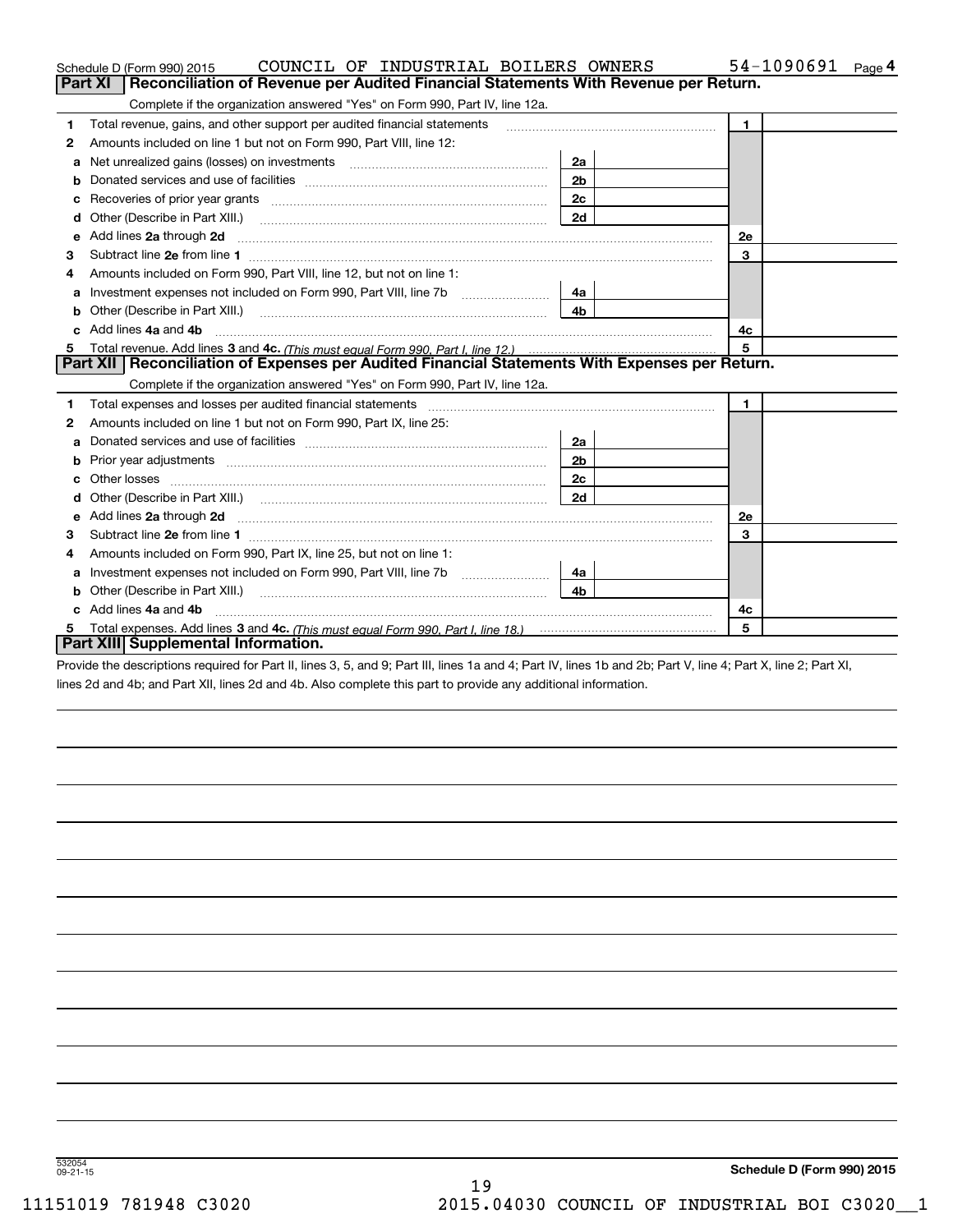|   | <b>Compensation Information</b><br><b>SCHEDULE J</b>                                                                                                                     |                                       | OMB No. 1545-0047     |            |                         |  |  |
|---|--------------------------------------------------------------------------------------------------------------------------------------------------------------------------|---------------------------------------|-----------------------|------------|-------------------------|--|--|
|   | (Form 990)<br>For certain Officers, Directors, Trustees, Key Employees, and Highest                                                                                      |                                       |                       |            |                         |  |  |
|   | <b>Compensated Employees</b>                                                                                                                                             |                                       |                       | 2015       |                         |  |  |
|   | Complete if the organization answered "Yes" on Form 990, Part IV, line 23.                                                                                               |                                       | <b>Open to Public</b> |            |                         |  |  |
|   | Attach to Form 990.<br>Department of the Treasury<br>Information about Schedule J (Form 990) and its instructions is at www.irs.gov/form990.<br>Internal Revenue Service |                                       | Inspection            |            |                         |  |  |
|   | Name of the organization                                                                                                                                                 | <b>Employer identification number</b> |                       |            |                         |  |  |
|   | COUNCIL OF INDUSTRIAL BOILERS OWNERS                                                                                                                                     |                                       | 54-1090691            |            |                         |  |  |
|   | <b>Questions Regarding Compensation</b><br>Part I                                                                                                                        |                                       |                       |            |                         |  |  |
|   |                                                                                                                                                                          |                                       |                       | <b>Yes</b> | No                      |  |  |
|   | <b>1a</b> Check the appropriate box(es) if the organization provided any of the following to or for a person listed on Form 990,                                         |                                       |                       |            |                         |  |  |
|   | Part VII, Section A, line 1a. Complete Part III to provide any relevant information regarding these items.                                                               |                                       |                       |            |                         |  |  |
|   | First-class or charter travel<br>Housing allowance or residence for personal use                                                                                         |                                       |                       |            |                         |  |  |
|   | Travel for companions<br>Payments for business use of personal residence                                                                                                 |                                       |                       |            |                         |  |  |
|   | Tax indemnification and gross-up payments<br>Health or social club dues or initiation fees                                                                               |                                       |                       |            |                         |  |  |
|   | Discretionary spending account<br>Personal services (e.g., maid, chauffeur, chef)                                                                                        |                                       |                       |            |                         |  |  |
|   |                                                                                                                                                                          |                                       |                       |            |                         |  |  |
|   | <b>b</b> If any of the boxes on line 1a are checked, did the organization follow a written policy regarding payment or                                                   |                                       |                       |            |                         |  |  |
|   | reimbursement or provision of all of the expenses described above? If "No," complete Part III to explain                                                                 |                                       | 1b                    |            |                         |  |  |
| 2 | Did the organization require substantiation prior to reimbursing or allowing expenses incurred by all directors,                                                         |                                       |                       |            |                         |  |  |
|   | trustees, and officers, including the CEO/Executive Director, regarding the items checked in line 1a?                                                                    |                                       | $\mathbf{2}$          |            |                         |  |  |
|   |                                                                                                                                                                          |                                       |                       |            |                         |  |  |
| З | Indicate which, if any, of the following the filing organization used to establish the compensation of the organization's                                                |                                       |                       |            |                         |  |  |
|   | CEO/Executive Director. Check all that apply. Do not check any boxes for methods used by a related organization to                                                       |                                       |                       |            |                         |  |  |
|   | establish compensation of the CEO/Executive Director, but explain in Part III.                                                                                           |                                       |                       |            |                         |  |  |
|   | $X$ Compensation committee<br>$X$ Written employment contract                                                                                                            |                                       |                       |            |                         |  |  |
|   | Compensation survey or study<br>Independent compensation consultant                                                                                                      |                                       |                       |            |                         |  |  |
|   | $\boxed{\textbf{X}}$ Approval by the board or compensation committee<br>Form 990 of other organizations                                                                  |                                       |                       |            |                         |  |  |
|   |                                                                                                                                                                          |                                       |                       |            |                         |  |  |
|   | During the year, did any person listed on Form 990, Part VII, Section A, line 1a, with respect to the filing                                                             |                                       |                       |            |                         |  |  |
|   | organization or a related organization:                                                                                                                                  |                                       |                       |            |                         |  |  |
| а | Receive a severance payment or change-of-control payment?                                                                                                                |                                       | 4a                    |            | х                       |  |  |
| b |                                                                                                                                                                          |                                       | 4b                    |            | $\overline{\mathbf{x}}$ |  |  |
| с |                                                                                                                                                                          |                                       | 4c                    |            | $\overline{\mathbf{x}}$ |  |  |
|   | If "Yes" to any of lines 4a-c, list the persons and provide the applicable amounts for each item in Part III.                                                            |                                       |                       |            |                         |  |  |
|   |                                                                                                                                                                          |                                       |                       |            |                         |  |  |
|   | Only section 501(c)(3), 501(c)(4), and 501(c)(29) organizations must complete lines 5-9.                                                                                 |                                       |                       |            |                         |  |  |
|   | For persons listed on Form 990, Part VII, Section A, line 1a, did the organization pay or accrue any compensation                                                        |                                       |                       |            |                         |  |  |
|   | contingent on the revenues of:                                                                                                                                           |                                       |                       |            |                         |  |  |
| a |                                                                                                                                                                          |                                       | 5а                    |            |                         |  |  |
|   |                                                                                                                                                                          |                                       | 5b                    |            |                         |  |  |
|   | If "Yes" to line 5a or 5b, describe in Part III.                                                                                                                         |                                       |                       |            |                         |  |  |
| 6 | For persons listed on Form 990, Part VII, Section A, line 1a, did the organization pay or accrue any compensation<br>contingent on the net earnings of:                  |                                       |                       |            |                         |  |  |
|   |                                                                                                                                                                          |                                       |                       |            |                         |  |  |
| a |                                                                                                                                                                          |                                       | 6a<br>6b              |            |                         |  |  |
|   | If "Yes" on line 6a or 6b, describe in Part III.                                                                                                                         |                                       |                       |            |                         |  |  |
|   | 7 For persons listed on Form 990, Part VII, Section A, line 1a, did the organization provide any non-fixed payments                                                      |                                       |                       |            |                         |  |  |
|   |                                                                                                                                                                          |                                       | 7                     |            |                         |  |  |
| 8 | Were any amounts reported on Form 990, Part VII, paid or accrued pursuant to a contract that was subject to the                                                          |                                       |                       |            |                         |  |  |
|   | initial contract exception described in Regulations section 53.4958-4(a)(3)? If "Yes," describe in Part III                                                              |                                       | 8                     |            |                         |  |  |
| 9 | If "Yes" to line 8, did the organization also follow the rebuttable presumption procedure described in                                                                   |                                       |                       |            |                         |  |  |
|   |                                                                                                                                                                          |                                       | 9                     |            |                         |  |  |
|   | duction Ast Nation, and the Instructions for Form 000                                                                                                                    |                                       |                       |            |                         |  |  |

LHA For Paperwork Reduction Act Notice, see the Instructions for Form 990. Schedule J (Form 990) 2015

532111 10-14-15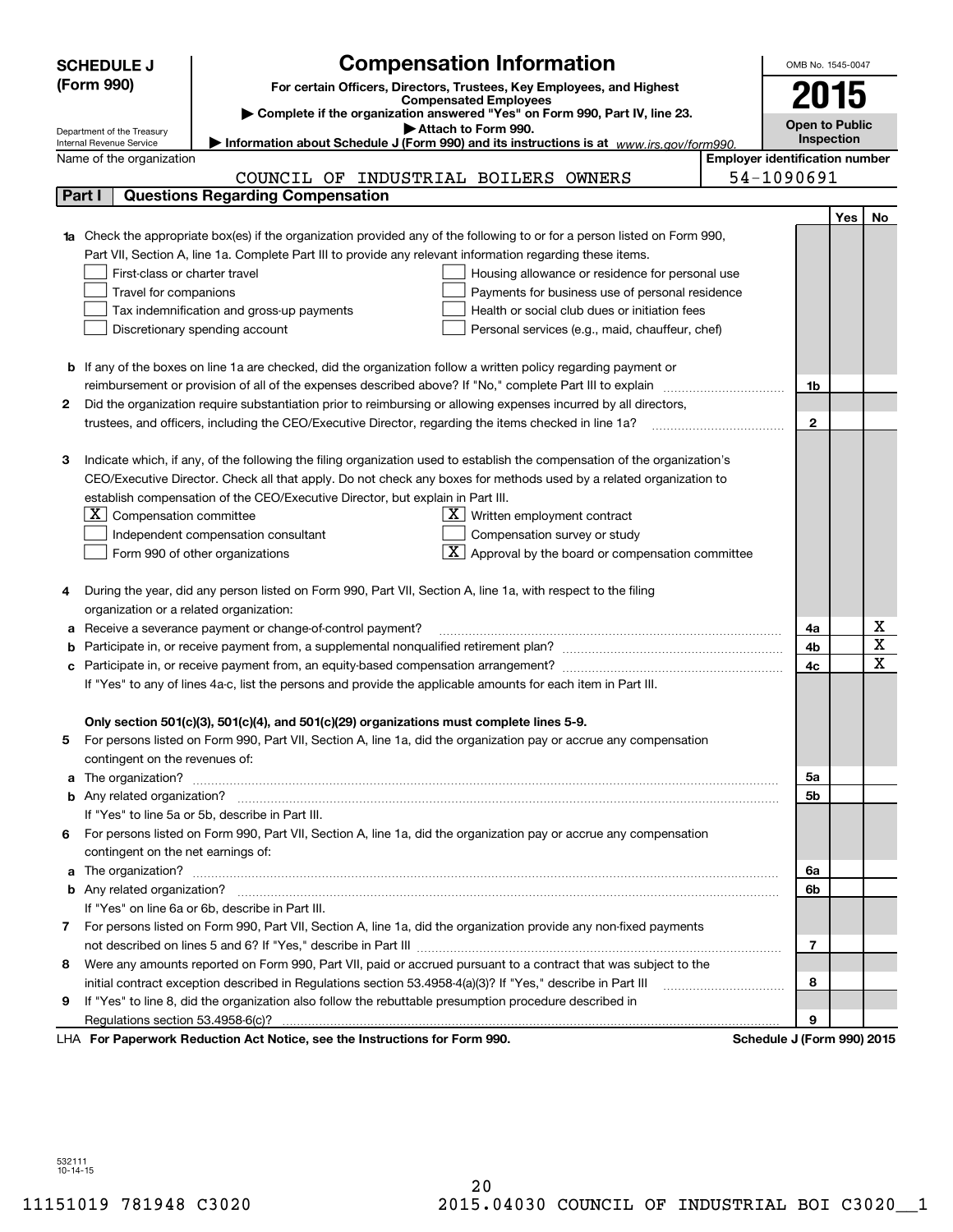**2**

# **Part II Officers, Directors, Trustees, Key Employees, and Highest Compensated Employees.**  Schedule J (Form 990) 2015 Page Use duplicate copies if additional space is needed.

For each individual whose compensation must be reported on Schedule J, report compensation from the organization on row (i) and from related organizations, described in the instructions, on row (ii). Do not list any individuals that are not listed on Form 990, Part VII.

54-1090691

**Note:**  The sum of columns (B)(i)-(iii) for each listed individual must equal the total amount of Form 990, Part VII, Section A, line 1a, applicable column (D) and (E) amounts for that individual.

|                       |                              |                          | (B) Breakdown of W-2 and/or 1099-MISC compensation |                                           | (C) Retirement and             | (D) Nontaxable   | (E) Total of columns | (F) Compensation                                           |  |
|-----------------------|------------------------------|--------------------------|----------------------------------------------------|-------------------------------------------|--------------------------------|------------------|----------------------|------------------------------------------------------------|--|
| (A) Name and Title    |                              | (i) Base<br>compensation | (ii) Bonus &<br>incentive<br>compensation          | (iii) Other<br>reportable<br>compensation | other deferred<br>compensation | benefits         | $(B)(i)$ - $(D)$     | in column (B)<br>reported as deferred<br>on prior Form 990 |  |
| (1) ROBERT D BESSETTE | (i)                          | 147,000.                 | 9,760.                                             | $\overline{0}$ .                          | $\overline{0}$ .               | $\overline{0}$ . | 156,760.             | 0.                                                         |  |
| PRESIDENT             | (ii)                         | $\overline{0}$ .         | $\overline{0}$ .                                   | $\overline{0}$ .                          | $\overline{0}$ .               | $\overline{0}$ . | $\overline{0}$ .     | $\overline{0}$ .                                           |  |
|                       | $(\sf{i})$                   |                          |                                                    |                                           |                                |                  |                      |                                                            |  |
|                       | (ii)                         |                          |                                                    |                                           |                                |                  |                      |                                                            |  |
|                       | $\qquad \qquad \textbf{(i)}$ |                          |                                                    |                                           |                                |                  |                      |                                                            |  |
|                       | (ii)                         |                          |                                                    |                                           |                                |                  |                      |                                                            |  |
|                       | $\qquad \qquad \textbf{(i)}$ |                          |                                                    |                                           |                                |                  |                      |                                                            |  |
|                       | (ii)                         |                          |                                                    |                                           |                                |                  |                      |                                                            |  |
|                       | (i)                          |                          |                                                    |                                           |                                |                  |                      |                                                            |  |
|                       | (ii)                         |                          |                                                    |                                           |                                |                  |                      |                                                            |  |
|                       | (i)                          |                          |                                                    |                                           |                                |                  |                      |                                                            |  |
|                       | (ii)                         |                          |                                                    |                                           |                                |                  |                      |                                                            |  |
|                       | (i)                          |                          |                                                    |                                           |                                |                  |                      |                                                            |  |
|                       | (ii)                         |                          |                                                    |                                           |                                |                  |                      |                                                            |  |
|                       | (i)                          |                          |                                                    |                                           |                                |                  |                      |                                                            |  |
|                       | (ii)                         |                          |                                                    |                                           |                                |                  |                      |                                                            |  |
|                       | $(\sf{i})$<br>(ii)           |                          |                                                    |                                           |                                |                  |                      |                                                            |  |
|                       | $\qquad \qquad \textbf{(i)}$ |                          |                                                    |                                           |                                |                  |                      |                                                            |  |
|                       | (ii)                         |                          |                                                    |                                           |                                |                  |                      |                                                            |  |
|                       | (i)                          |                          |                                                    |                                           |                                |                  |                      |                                                            |  |
|                       | (ii)                         |                          |                                                    |                                           |                                |                  |                      |                                                            |  |
|                       | (i)                          |                          |                                                    |                                           |                                |                  |                      |                                                            |  |
|                       | (ii)                         |                          |                                                    |                                           |                                |                  |                      |                                                            |  |
|                       | (i)                          |                          |                                                    |                                           |                                |                  |                      |                                                            |  |
|                       | (ii)                         |                          |                                                    |                                           |                                |                  |                      |                                                            |  |
|                       | (i)                          |                          |                                                    |                                           |                                |                  |                      |                                                            |  |
|                       | (ii)                         |                          |                                                    |                                           |                                |                  |                      |                                                            |  |
|                       | (i)                          |                          |                                                    |                                           |                                |                  |                      |                                                            |  |
|                       | (ii)                         |                          |                                                    |                                           |                                |                  |                      |                                                            |  |
|                       | $(\sf{i})$                   |                          |                                                    |                                           |                                |                  |                      |                                                            |  |
|                       | (ii)                         |                          |                                                    |                                           |                                |                  |                      |                                                            |  |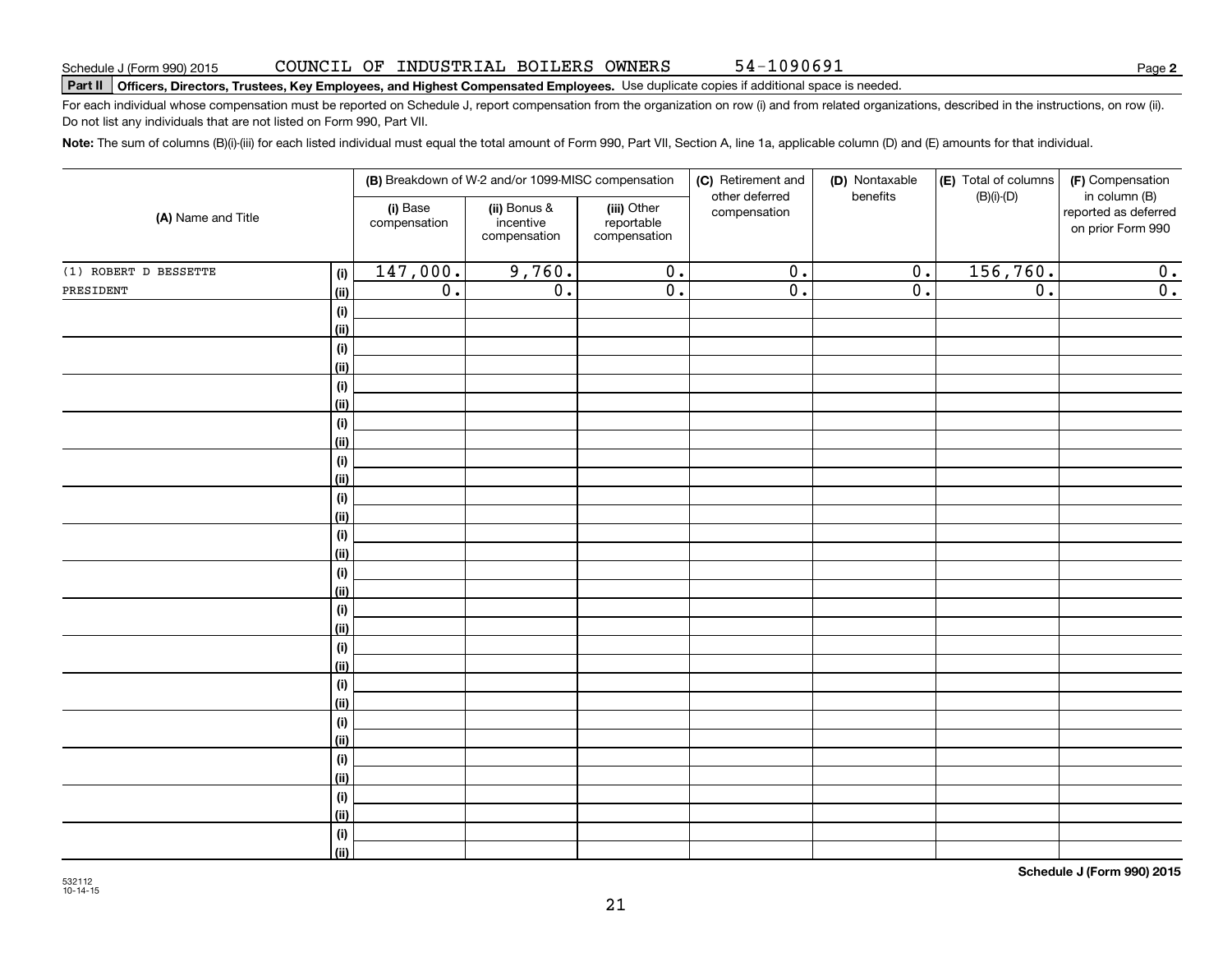#### **Part III Supplemental Information**

Schedule J (Form 990) 2015 COUNCIL OF INDUSTRIAL BOILERS OWNERS 5 54 - 1090691<br>Part III Supplemental Information<br>Provide the information, explanation, or descriptions required for Part I, lines 1a, 1b, 3, 4a, 4b, 4c, 5a, 5

**Schedule J (Form 990) 2015**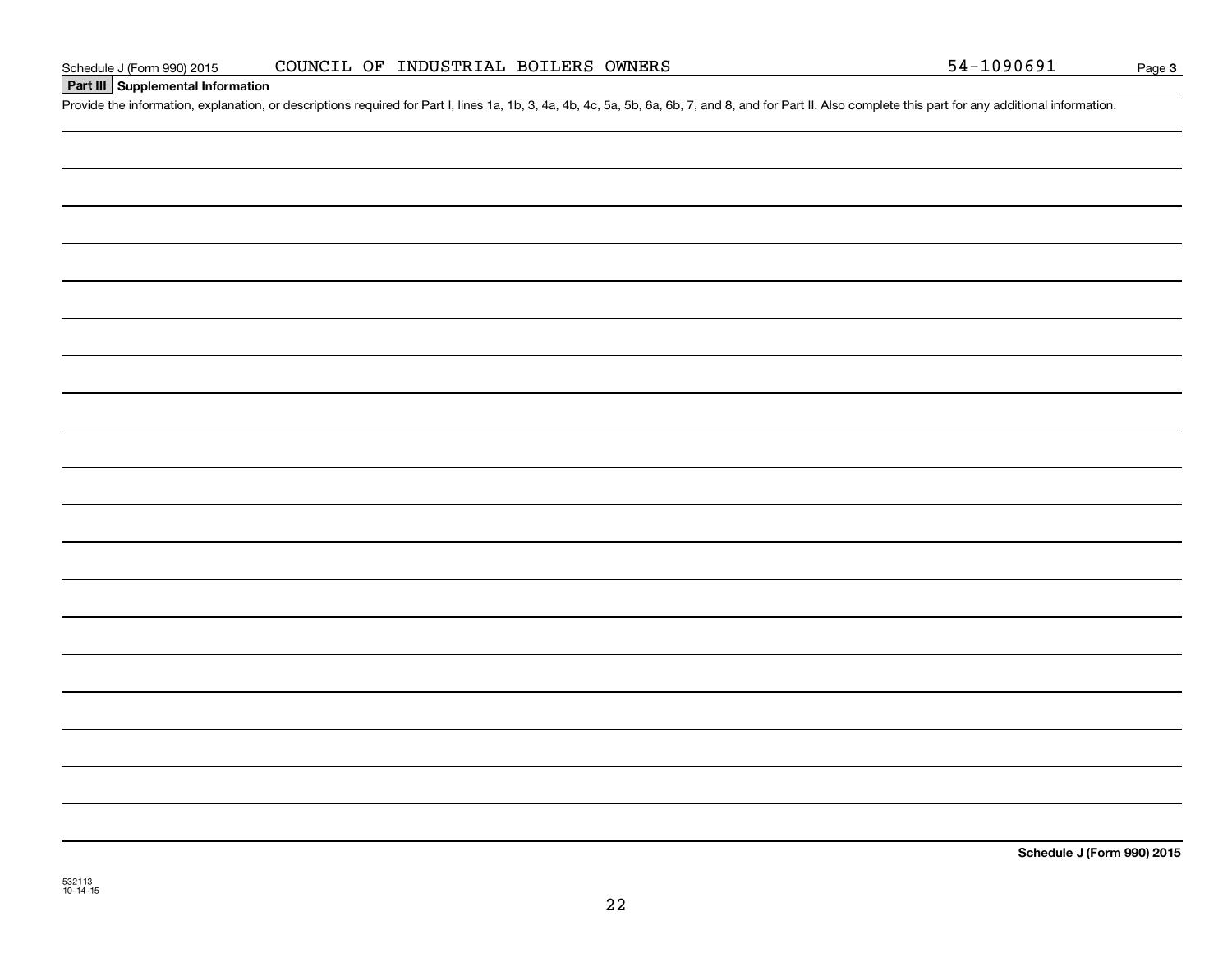**(Form 990 or 990-EZ)**

Department of the Treasury Internal Revenue Service Name of the organization

## **SCHEDULE O Supplemental Information to Form 990 or 990-EZ**

**Complete to provide information for responses to specific questions on Form 990 or 990-EZ or to provide any additional information. | Attach to Form 990 or 990-EZ.**

**Information about Schedule O (Form 990 or 990-EZ) and its instructions is at**  $www.irs.gov/form990.$ 



COUNCIL OF INDUSTRIAL BOILERS OWNERS 54-1090691

**Employer identification number**

### FORM 990, PART I, LINE 1, DESCRIPTION OF ORGANIZATION MISSION:

INFORMATION EXCHANGE

FORM 990, PART VI, SECTION A, LINE 6:

CIBO IS AN ASSOCIATION THAT HAS MEMBERS

FORM 990, PART VI, SECTION A, LINE 7A:

CIBO ELECTS ITS BOARD MEMBERS AT ITS ANNUAL MEETING

FORM 990, PART VI, SECTION B, LINE 11:

FORM 990 IS DISTRIBUTED TO THE BOARD MEMBERS FOR REVIEW. ANY COMMENTS OR

CHANGES ARE FORWARDED TO THE PRESIDENT FOR REVIEW PRIOR TO FILING FORM 990.

FORM 990, PART VI, SECTION B, LINE 12C:

THE CIBO BOARD REVIEWS ITS ACTIONS TO ENSURE THAT CIBO ADHERES TO ITS

CONFLICT OF INTEREST POLICY

FORM 990, PART VI, SECTION B, LINE 15:

THE CIBO BOARD MEETS IN LATE JANUARY TO FIX THE PRESIDENT'S SALARY. THE

BOARD REVIEWS THE PRESIDENT'S PRIOR YEAR PERFORMANCE. BASED ON HIS/HER

PERFORMANCE, CURRENT BUDGET PROJECTIONS, COMPARABLE DATA FOR SIMILAR

POSITIONS, THE BOARD VOTES THE CURRENT YEAR'S SALARY.

FORM 990, PART VI, SECTION C, LINE 19:

CIBO'S GOVERNING DOCUMENTS, CONFLICT OF INTEREST POLICY & FINANCIAL REPORTS

ARE POSTED ON THE COUNCIL'S WEBSITE - WWW.CIBO.ORG.

532211 09-02-15 LHA For Paperwork Reduction Act Notice, see the Instructions for Form 990 or 990-EZ. Schedule O (Form 990 or 990-EZ) (2015)

23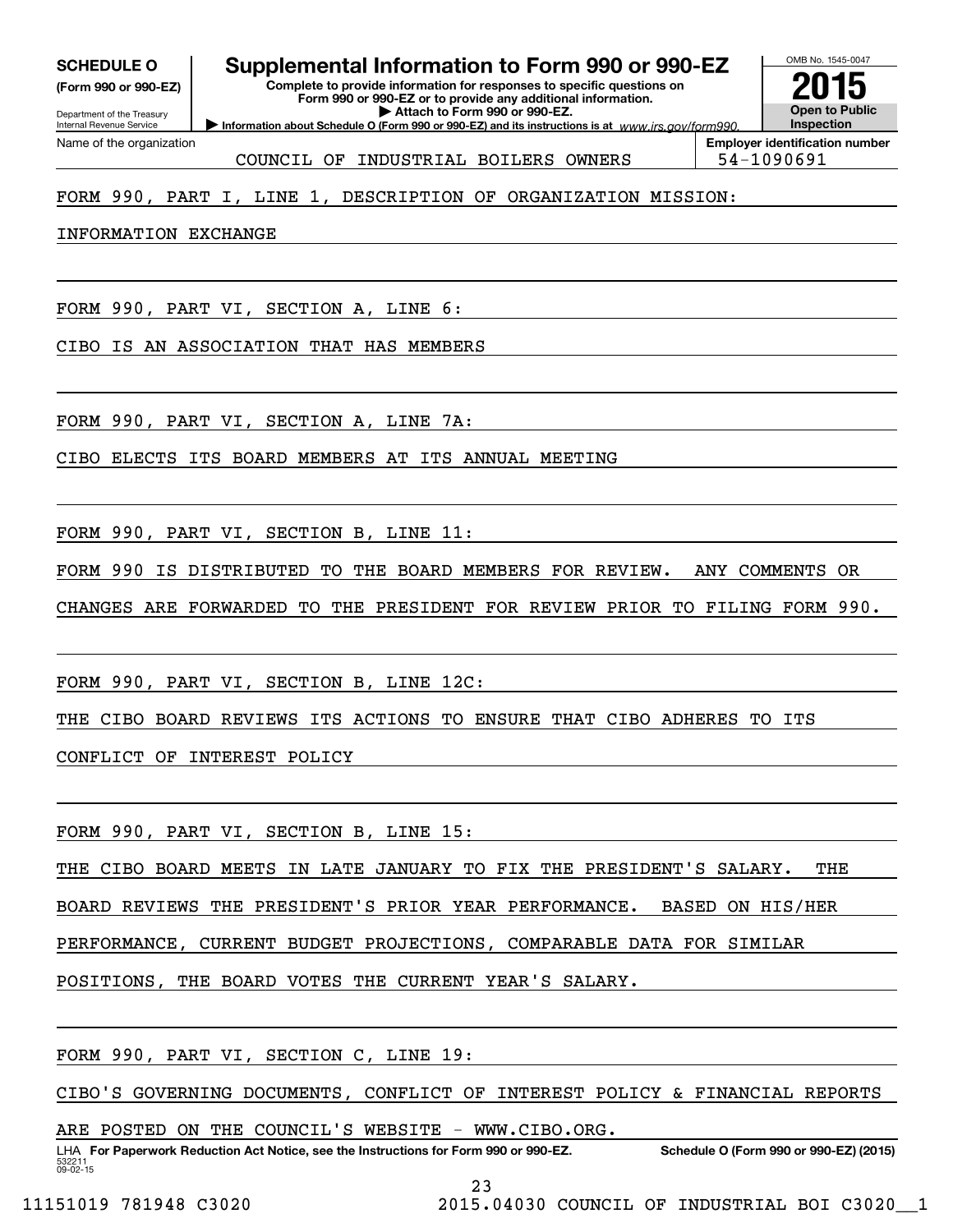| Schedule O (Form 990 or 990-EZ) (2015)<br>Page 2 |  |                           |  |  |                                       |  |  |  |
|--------------------------------------------------|--|---------------------------|--|--|---------------------------------------|--|--|--|
| Name of the organization                         |  |                           |  |  | <b>Emplover identification number</b> |  |  |  |
| COUNCIL OF                                       |  | INDUSTRIAL BOILERS OWNERS |  |  | 54-1090691                            |  |  |  |

FORM 990, PART XII, LINE 2C:

NO CHANGE IN PROCESS FROM PRIOR YEAR

990, PAGE 1, SECTION B

THIS RETURN HAS BEEN AMENDED TO CORRECT THE PENSION PAYABLE AMOUNT ON

FORM 990, PART X, LINE 16. CORRESPONDING ADJUSTMENTS HAVE BEEN MADE TO

PART IX, LINE 7, AS WELL AS TO PART III, LINE 4E.

THE PENSION PAYABLE BALANCE, AS WELL AS THE OTHER WAGES EXPENSE AMOUNT AND TOTAL PROGRAM EXPENSE AMOUNT PREVIOUSLY REPORTED ON THE ORIGINAL RETURN FOR 2015 WERE IN ERROR.